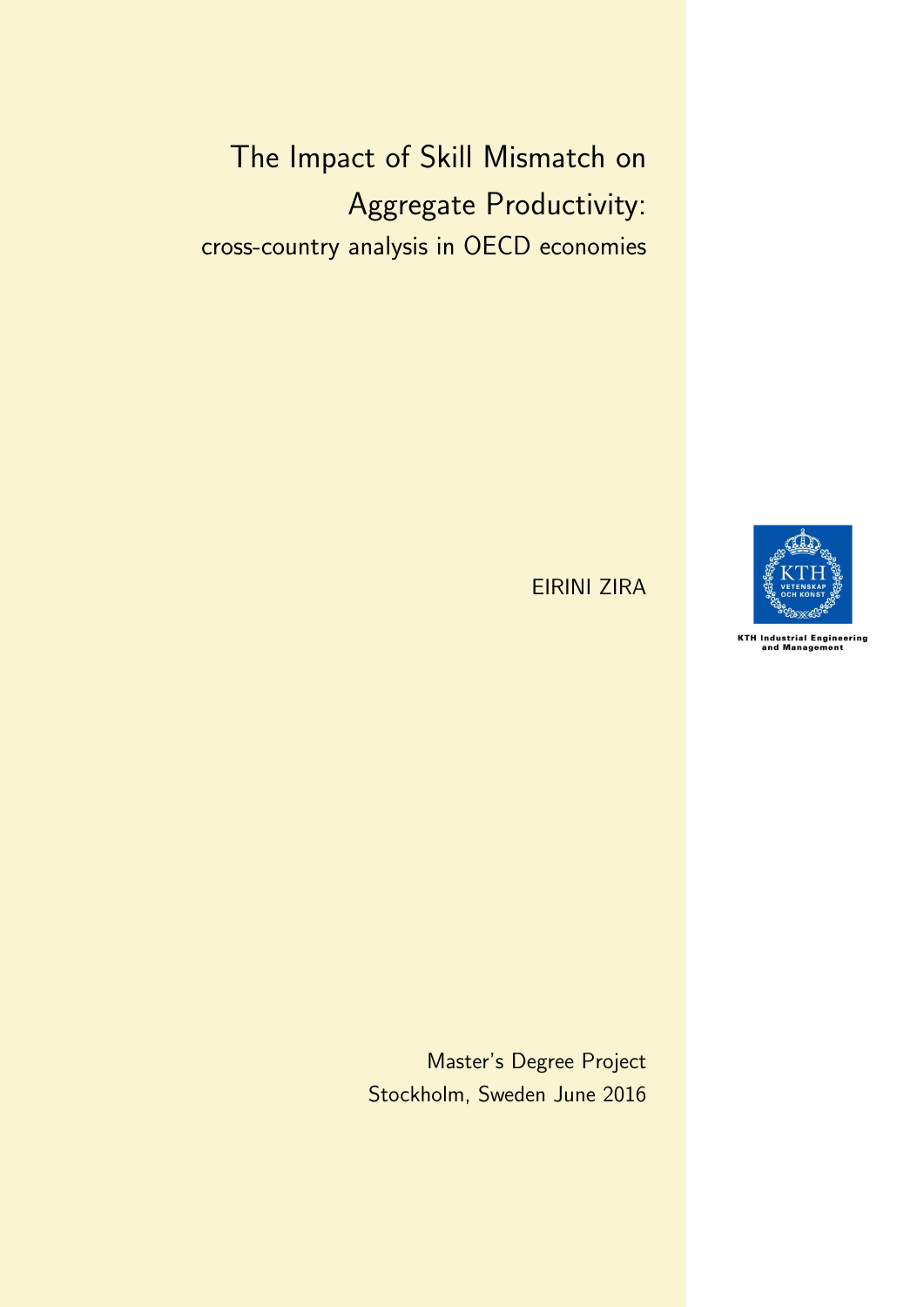### The Impact of Skill Mismatch on Aggregate Productivity:

cross-country analysis in OECD economies

Eirini Zira

Master of Science Thesis INDEK 2016:30 KTH Industrial Engineering and Management SE-100 44 STOCKHOLM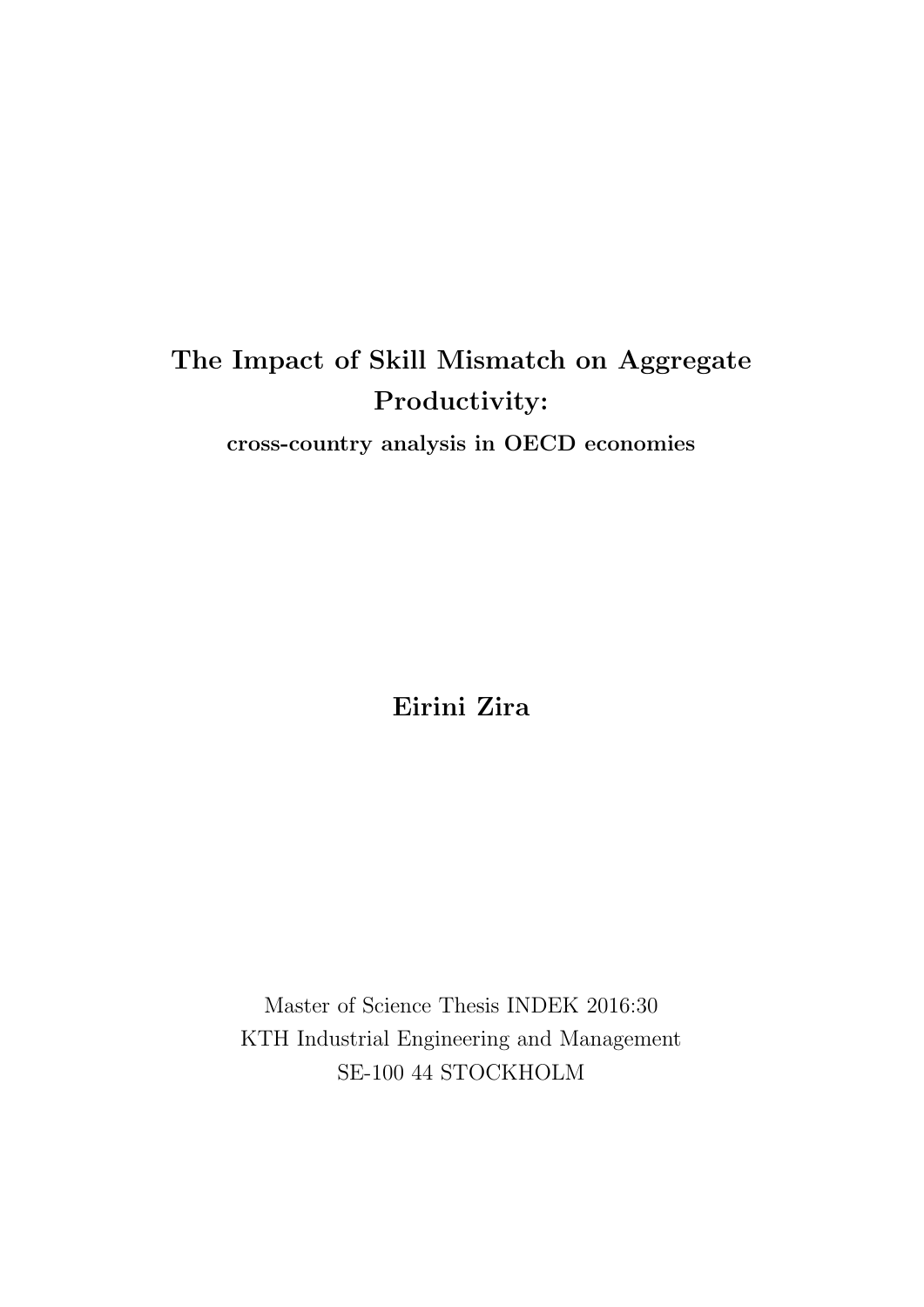|                                                     | Master of Science Thesis INDEK 2016:30                            |                                          |                  |  |  |
|-----------------------------------------------------|-------------------------------------------------------------------|------------------------------------------|------------------|--|--|
|                                                     | The Impact of Skill Mismatch on Aggregate<br><b>Productivity:</b> |                                          |                  |  |  |
| <b>KTH Industrial Engineering</b><br>and Management |                                                                   | cross-country analysis in OECD economies |                  |  |  |
|                                                     |                                                                   |                                          | Eirini Zira      |  |  |
| Approved                                            | Examiner                                                          |                                          | Supervisor       |  |  |
| 2016-06-16                                          | Hans Lööf                                                         |                                          | Kristina Nyström |  |  |

### Abstract

The present study explores the relationship between skill mismatch in two main categories, numeracy and literacy, and aggregate productivity as derived from a decomposition of productivity into within-firm productivity and allocative efficiency. Skill mismatch is considered a rather persistent phenomenon with long lasting effects in various aspects. In the analysis covered, OECD Survey of Adult Skills (PIAAC) database was employed for the aggregated indicators of skill mismatch while productivity was measured using ORBIS commercial database. The key findings reveal a strong and negative relationship between skill mismatch in numeracy and productivity, which stems from a negative relationship between the same category and the within-firm labor productivity. Under-skilling in numeracy exhibits a negative effect on productivity while over-skilling seems not to be related in the current specification. Based on the relationship between competition and productivity, market power is used to control for the competition in different sectors. The results suggest that higher market share translates to higher productivity and the relationship is statistically significant.

Key words: skill mismatch, aggregate productivity, PIAAC, ORBIS, allocative efficiency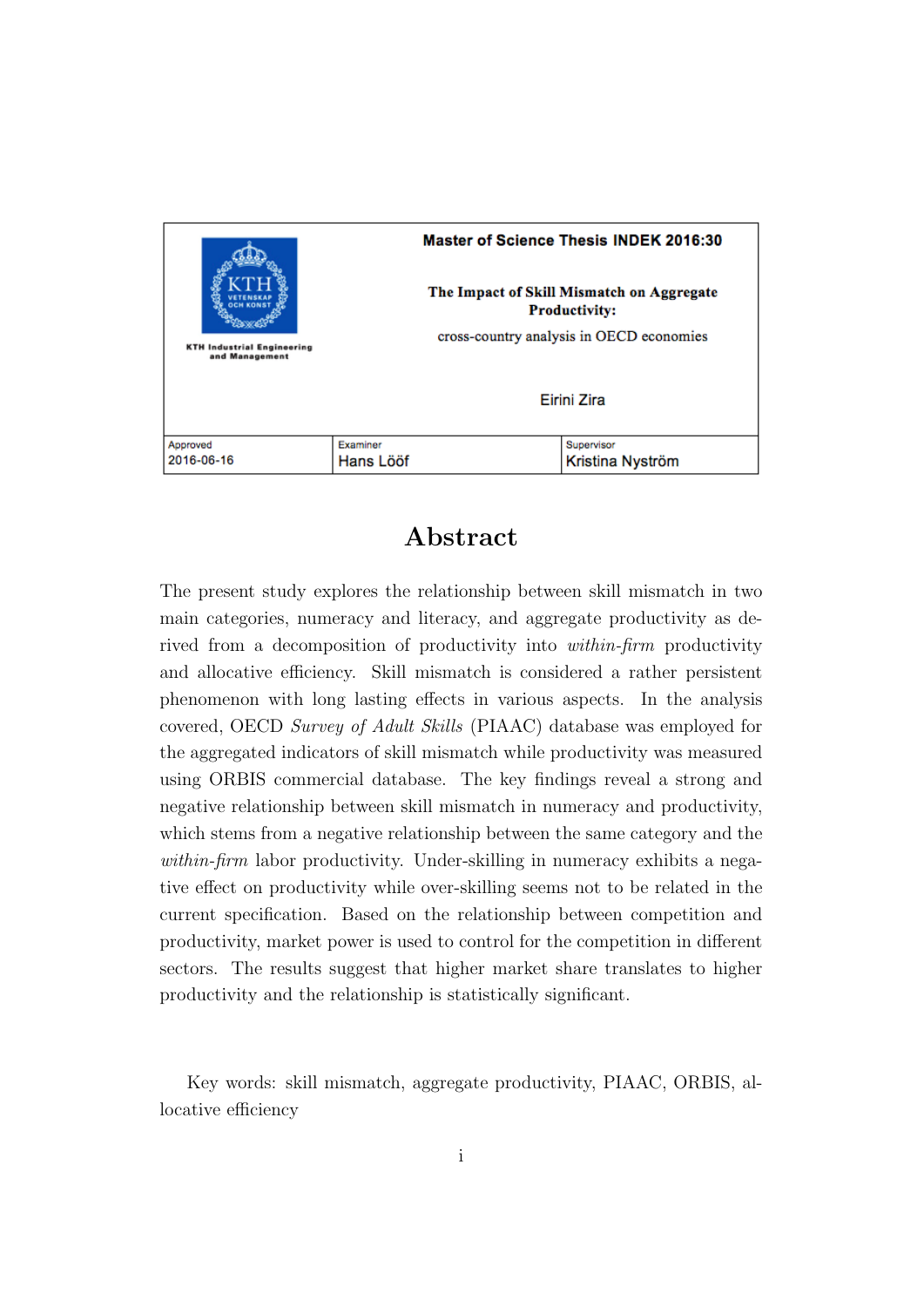### Acknowledgements

Though only my name appears on the cover of this thesis, a great many people have contributed to its production.

My deepest gratitude is to my advisor, Kristina Nyström. I have been very lucky to have a supervisor who gave me the freedom to explore on my own, but at the same time useful guidance. I also owe my gratitude to Ingrid Viklund Ros. Without her precious guidance and help in the technical part of my work it would have been much harder to develop the present study. I would also like to thank all the researchers at Ratio Research Institute who with listened to the problems that arose during the process and gave me guidance.

To all my classmates who made this journey unforgettable, but most of all my co-worker, Arthur-Alexandre Mauriès, who has been always there to listen to me and give me advice. I would also like to thank all my friends, the ones I met here (Martha, Makis, Nikos) and my graduate experience amazing, in and out of the campus and the ones that I left behind (Christina, Yiota, Maria and Mariza, Giorgos) but they are still there to bear with me and give me support.

Most importantly, none of this would have been possible without the love and patience of my family (Marietta, Stamatis and Nikoletta), to whom this thesis is dedicated to. They have been a constant source of love, concern, support and strength all these years. Finally, to my partner Konstantinos who with great patience has been there for me all these years.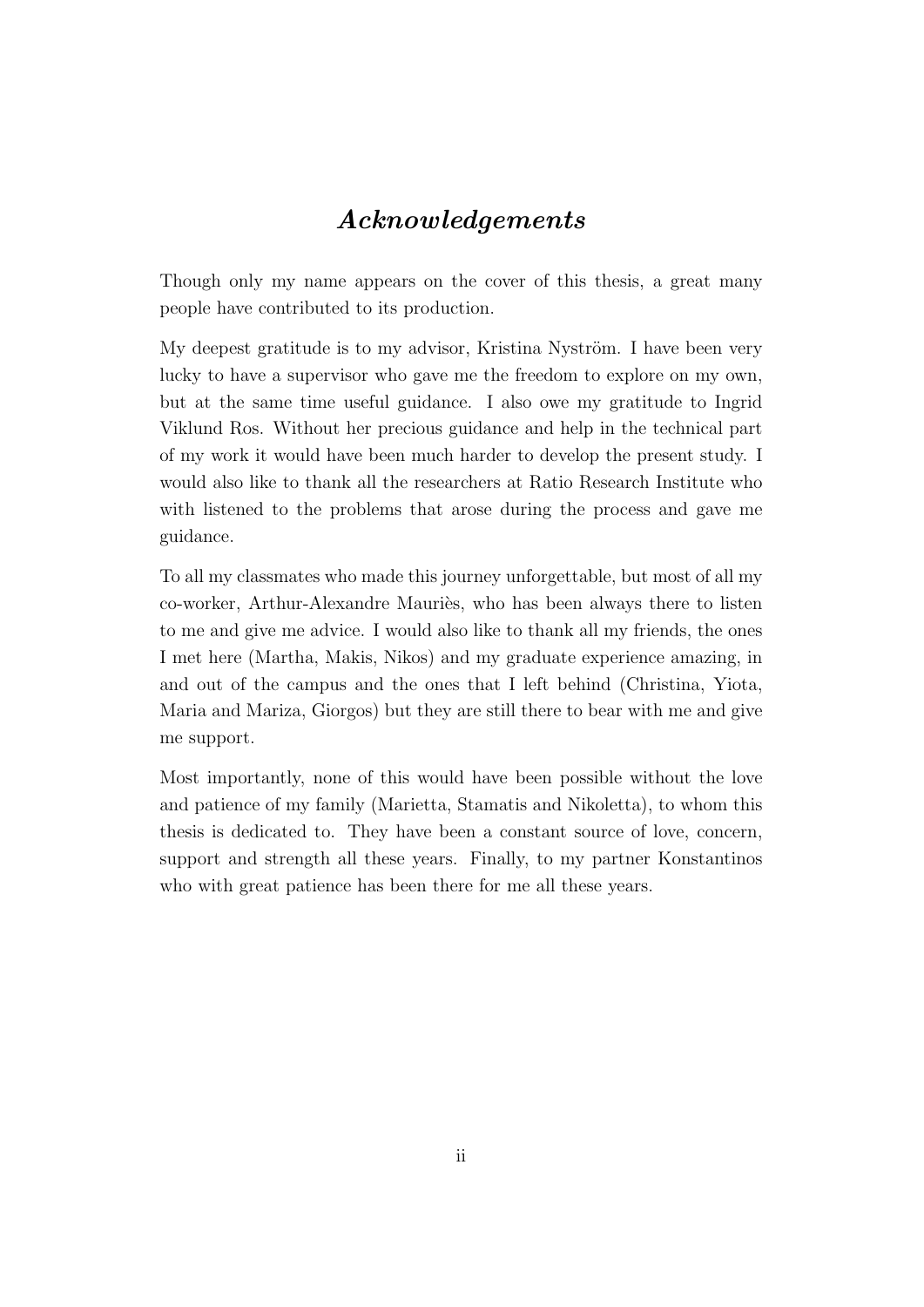# **Contents**

|                |     |              | $\mathbf{i}$                                                                                |  |
|----------------|-----|--------------|---------------------------------------------------------------------------------------------|--|
|                |     |              | $\overline{\text{ii}}$                                                                      |  |
| 1              |     | Introduction | $\mathbf{1}$                                                                                |  |
|                | 1.1 |              | $\overline{2}$                                                                              |  |
|                | 1.2 |              | Motivation $\&$ scientific questions $\ldots \ldots \ldots \ldots \ldots$<br>$\overline{4}$ |  |
| $\overline{2}$ |     |              | <b>Theoretical Framework</b><br>$\overline{7}$                                              |  |
|                | 2.1 |              | 8                                                                                           |  |
|                | 2.2 |              | Skill mismatch and indirect productivity $\ldots \ldots \ldots \ldots$<br>11                |  |
|                | 2.3 |              | Skill mismatch and aggregate productivity $\ldots \ldots \ldots$<br>12                      |  |
| 3              |     |              | Data & Methodology<br>15                                                                    |  |
|                | 3.1 |              | 15<br>Data description $\ldots \ldots \ldots \ldots \ldots \ldots \ldots \ldots$            |  |
|                |     | 3.1.1        | Survey of Adult Skills (PIAAC) data<br>16                                                   |  |
|                |     | 3.1.2        | 17                                                                                          |  |
|                |     | 3.1.3        | 18                                                                                          |  |
|                |     | 3.1.4        | 19                                                                                          |  |
|                | 3.2 |              | 21                                                                                          |  |
|                |     | 3.2.1        | Skill mismatch measure<br>21                                                                |  |
|                |     | 3.2.2        | Productivity Measure<br>23                                                                  |  |
|                | 3.3 |              | 25                                                                                          |  |
| 4              |     |              | <b>Empirical results</b><br>27                                                              |  |
|                | 4.1 |              | Robustness checks<br>29                                                                     |  |
|                |     | 4.1.1        | Controlling for Market Power<br>30                                                          |  |
|                |     | 4.1.2        | Controlling for Managerial Quality<br>32                                                    |  |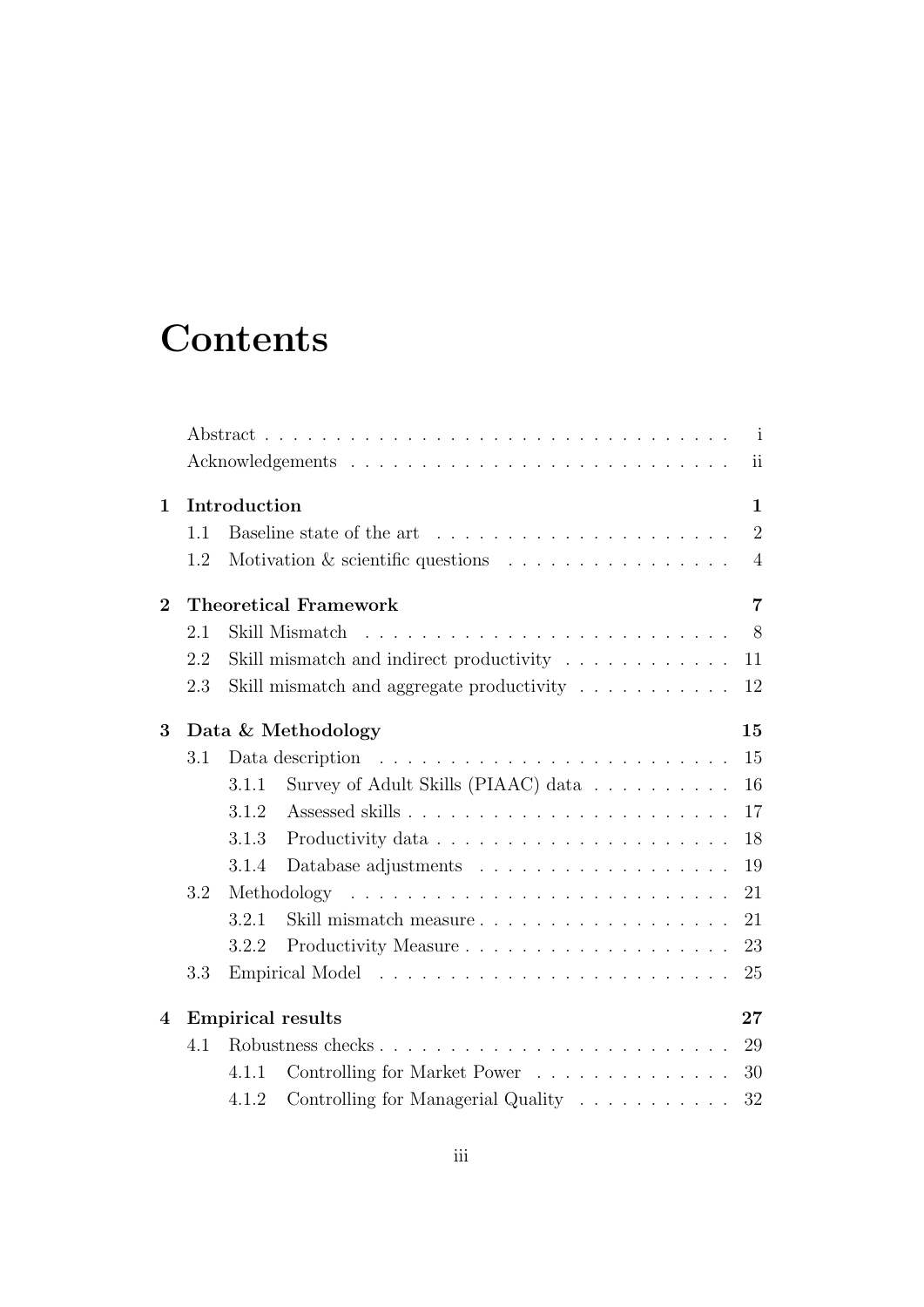|                     | 5 Limitations of the study $\&$ sustainability aspects   | 35 |
|---------------------|----------------------------------------------------------|----|
|                     | 6 Conclusion $\&$ suggestions for future work            | 39 |
| <b>Bibliography</b> |                                                          | 41 |
|                     | Appendix A Comparison of skill mismatch measures         | 46 |
|                     | Appendix B Discriptive statistics                        | 48 |
|                     | Appendix C Accounting for country outliers               | 52 |
| solving             | Appendix D Baseline model: including mismatch in problem | 55 |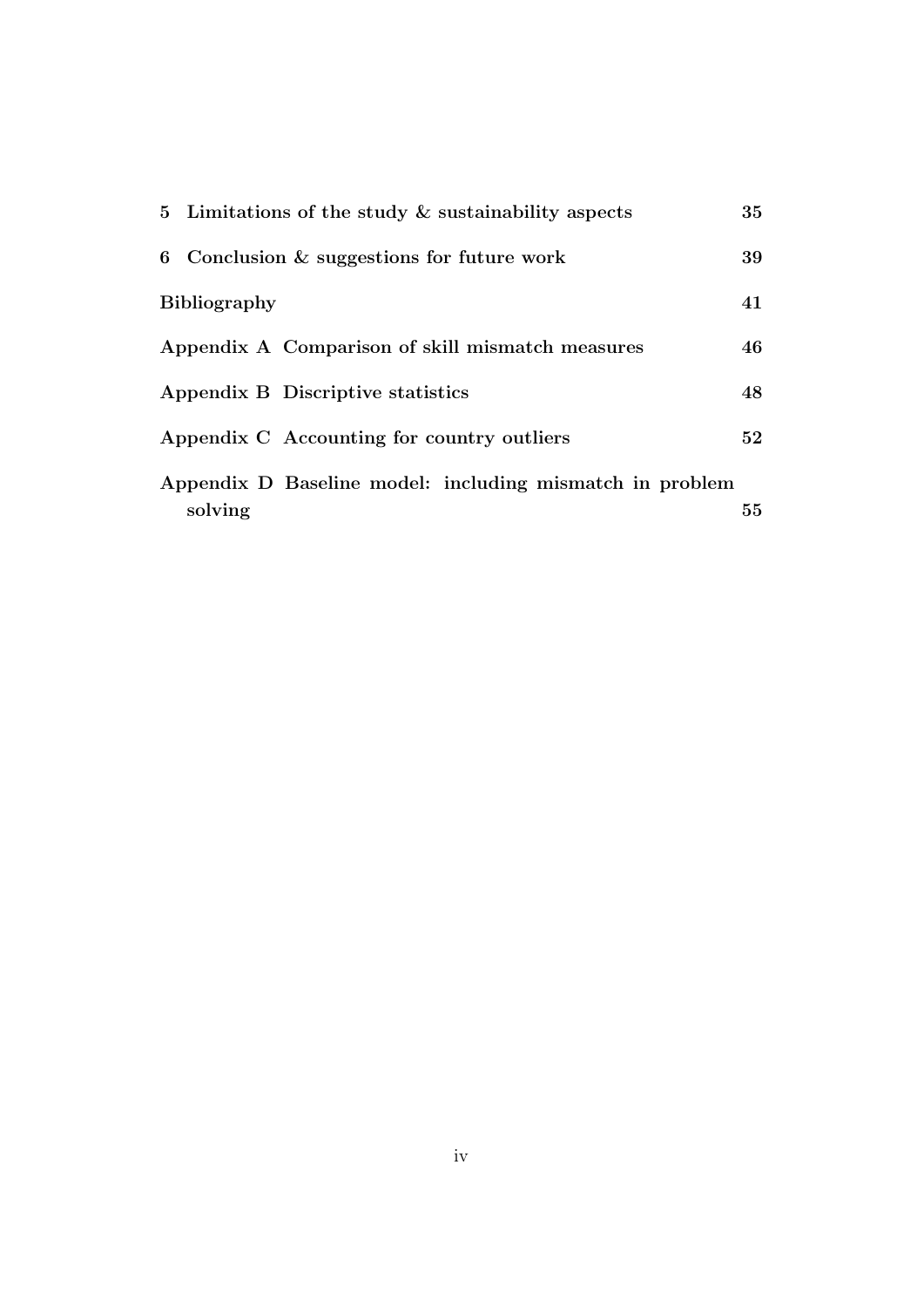# List of Tables

| 3.1 | Sample: countries and industries $\dots \dots \dots \dots \dots \dots$               | 20     |
|-----|--------------------------------------------------------------------------------------|--------|
| 4.1 |                                                                                      | 28     |
| 4.2 | Extended model: controlling for market competition                                   | 31     |
| 4.3 | Extended model-controlling for managerial quality                                    | 32     |
| 4.4 | The relationship between managerial quality and productivity                         | 33     |
| 4.5 | Instrumental variables estimation of the link between mis-                           |        |
|     | match, managerial quality and productivity                                           | 33     |
| B.1 | Descriptive statistics for skill mismatch $(1.5 \text{ SD}) \dots \dots$             | $48\,$ |
| B.2 | Descriptive statistics for skill mismatch $(1.2 \text{ SD}) \dots \dots$             | 49     |
| B.3 | Pairwise correlation between aggregated indicators of skill mis-                     |        |
|     | $match \dots \dots \dots \dots$<br>and a complete the complete state of the complete | 51     |
| B.4 | Pairwise correlation of over- and under-skilled                                      | 51     |
| B.5 | Initial results - Examining the effect of the correlation among                      |        |
|     |                                                                                      | 51     |
| C.1 | Baseline models excluding Finland with the highest share of                          |        |
|     | mismatched workers in numeracy                                                       | 52     |
| C.2 | Basic models excluding Finland and Russia with the highest                           |        |
|     | share of mismatched workers in literacy $\dots \dots \dots \dots$                    | $53\,$ |
| C.3 |                                                                                      | 53     |
| C.4 | Baseline models using the share of well-matched                                      | 54     |
| D.1 | Baseline model-including problem solving                                             | 56     |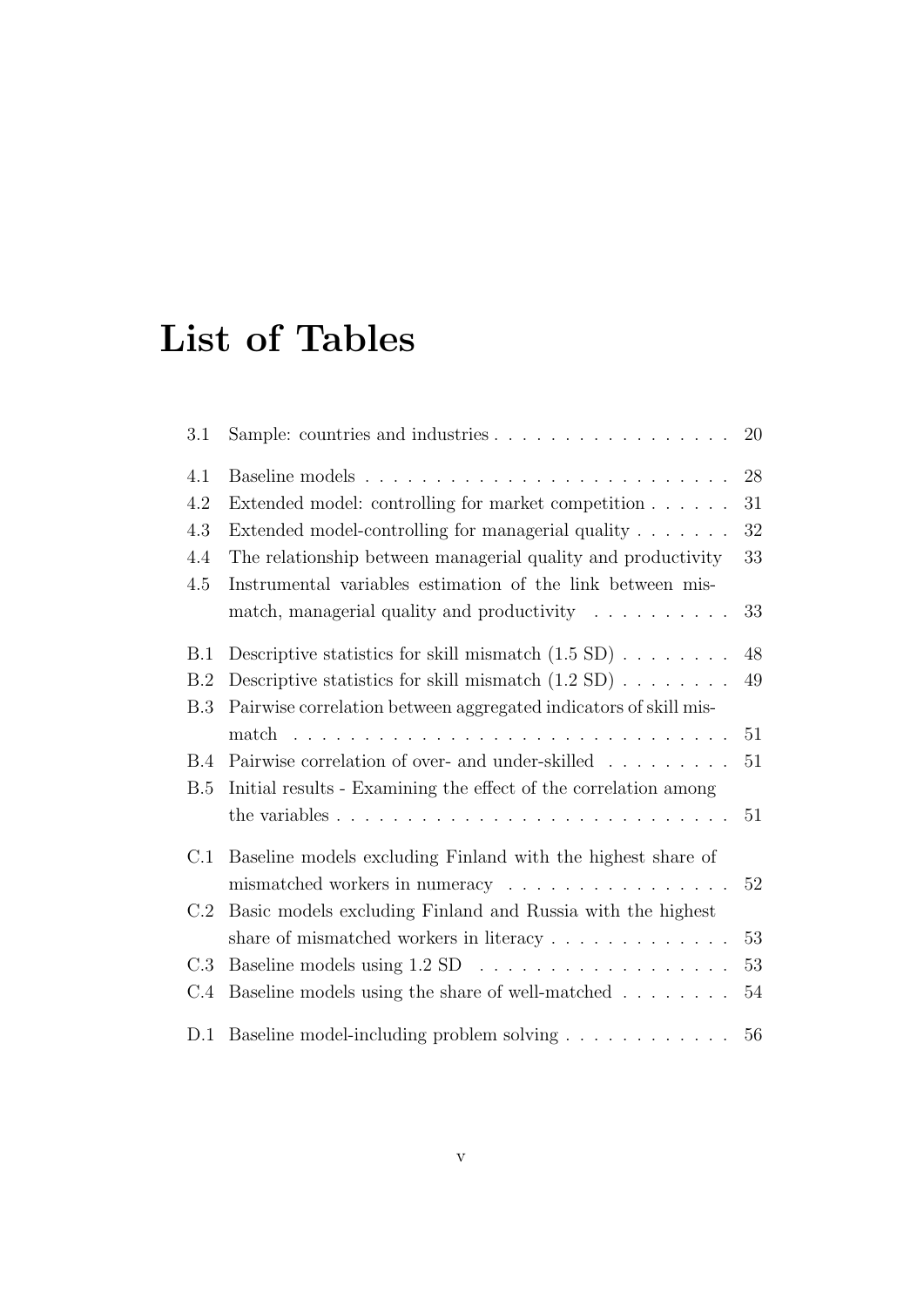# List of Figures

| 1.1 GDP per capita differences in OECD countries 2         |  |
|------------------------------------------------------------|--|
| 2.1 Determinants and dynamics of skill mismatch 8          |  |
| B.1 Over-versus Under-skilled in Numeracy and Literacy  50 |  |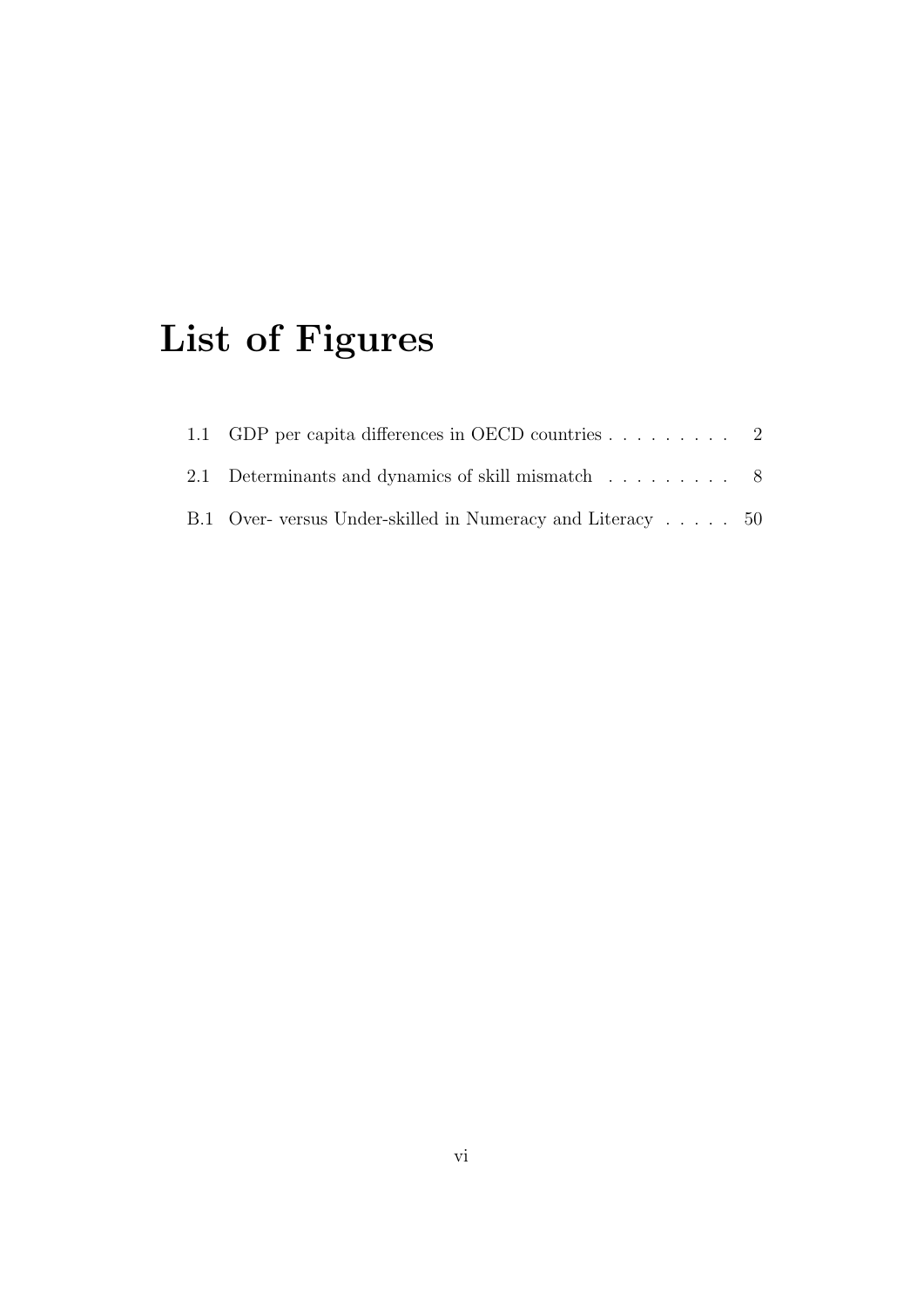# <span id="page-8-0"></span>Chapter 1

### Introduction

Skills are the new " global currency of the 21st-century economies " [\(OECD,](#page-51-0) [2012,](#page-51-0) p.5). But as every other currency, it depreciates when the labor market demands change and individuals lose them when they are not used. Skills are only of value when they are in use, be that in the labor market, academia, self-employment or other leisure activities; skills that are utilized improperly go to waste [\(OECD, 2012\)](#page-51-0). Therefore, we define skill mismatch as the gap between the portfolio of skills possessed by workers and the package of skills the labor market demands. In order to expedite economic growth, skills should be allocated analogously throughout the economy [\(McGowan and](#page-51-1) [Andrews, 2015\)](#page-51-1).

When lack of skill-balance is observed, there is a high risk that the market does not operate efficiently as it does not exploit its dynamics. From a macroeconomic perspective, skill mismatch can eventually lead to depreciation of skills as well as rigidness in adapting to new technologies, which results in even more aggravate differences in GDP per capita among countries [\(OECD, 2012\)](#page-51-0). It also affects the unemployment rates [\(Quintini, 2011a\)](#page-51-2). As disruptive technologies have shifted the demand towards certain skills, skills that are not active become subject to atrophy in the course of years [\(OECD,](#page-51-3) [2013\)](#page-51-3). Finally, skill mismatch has an impact on the individual and firm level, as it affects wages, job satisfaction and turnover [\(Allen and van der Velder,](#page-48-1) [2001;](#page-48-1) [Mavromaras et al., 2015,](#page-51-4) [2009;](#page-50-0) [Quintini, 2011b\)](#page-51-5).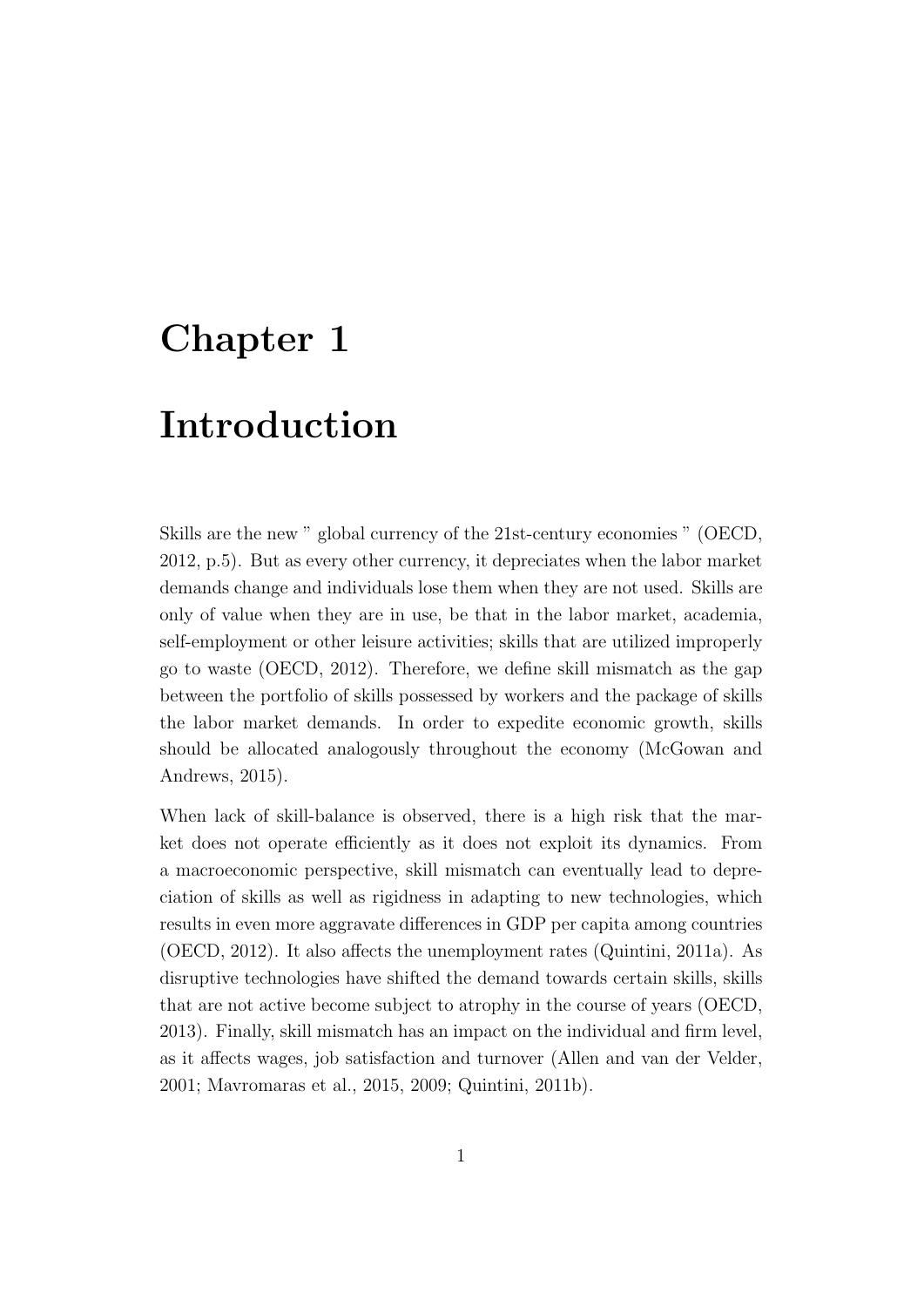<span id="page-9-1"></span>

Figure 1.1: GDP per capita differences in OECD countries

Differences in income per capita (GDP) across economies (see [Figure 1.1\)](#page-9-1), mirror the differences in labor productivity levels [\(Andrews and Cingano,](#page-48-2) [2014\)](#page-48-2). This labor productivity, to a large extend, depends on the amount of human capital accumulated as well as the way this, is allocated throughout the economy. The accumulation of human capital has been the factor that accelerated economic performance and growth for the past century and its importance is believed to increase the need of skilled labor force in the upcoming decades. [\(Braconier et al., 2014\)](#page-49-0) Therefore, in order to cope with the challenges of our technologically progressing and fast pace economies, the ability of countries to educate, inform and effectively allocate their human capital is of utmost importance and constitutes major priority for policy makers.

### <span id="page-9-0"></span>1.1 Baseline state of the art

Mismatch can be distinguished into two main types: qualification (educational attainment) and skill mismatch (numeracy and literacy skills). Re-

Source: [Structural and Demographic Business Statistics \(SDBS\), OECD](#page-52-0) [\(2009\)](#page-52-0)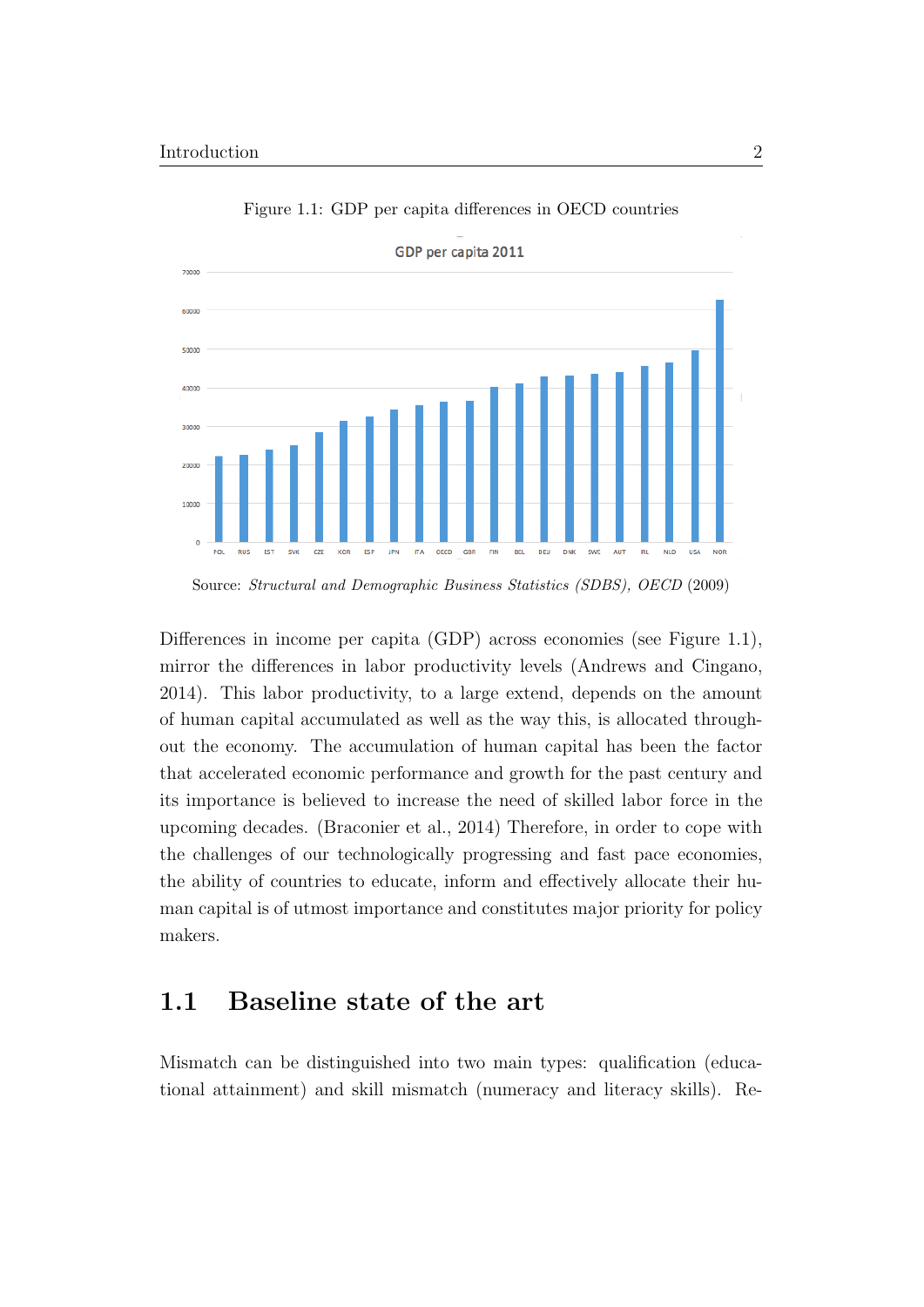search shows that the correlation between them is only weak [\(Allen and](#page-48-1) [van der Velder, 2001;](#page-48-1) [Quintini, 2011a\)](#page-51-2) and therefore qualification match does not necessarily mean skill match. The present work does not take into account qualification mismatch and therefore it is important that these two terms are distinguished. Skill mismatch is considered a more relevant measure of one's skills as it takes into account skills that are gained or lost during their career cycle. On the contrary, qualification mismatch is restricted to the educational attainment of the individual, which, in some cases, is misleading.

Nevertheless, measuring skill mismatch is rather challenging, mostly because of the lack of relevant data. The present study, uses an alternative measure of skill mismatch with data derived from the newly released Survey of Adult Skills (PIAAC). The survey is constructed by the OECD in the context of the Programme for the International Assessment of Adult Competences (PIAAC). For simplicity both the programme and the survey will be referred to as PIAAC.

The impact on firm performance at the individual level through wages and other correlates has been strongly established [\(Battu et al., 1999;](#page-48-3) Büchel, [2002;](#page-49-1) [Hartog, 2000\)](#page-50-1) On the other hand, the literature, which estimates the effect on aggregate productivity is mostly country-specific [\(Kampelmann and](#page-50-2) [Rycx, 2012;](#page-50-2) [Mahy et al., 2013\)](#page-50-3) and therefore misleading if one wants to draw generalized assumptions in a cross-country analysis. Finally, an emerging literature locates the problem in the effective allocation of human resources in a way that increases the aggregate level of productivity [\(McGowan and](#page-51-1) [Andrews, 2015;](#page-51-1) [Andrews and Cingano, 2014\)](#page-48-2)

Finally, following the emerging literature in measuring aggregate productivity through allocative efficiency and within-firm productivity, across OECD economies, firm level-data are used, which are derived from ORBIS, a commercial databate. In the same context, a decomposition of skills is constructed in order to detect which types of skills are stronger associated with productivity. The categories are derived directly from PIAAC: literacy, numeracy and problem solving and the methodology will be analyzed in the respective section. However, since problem solving is a new category never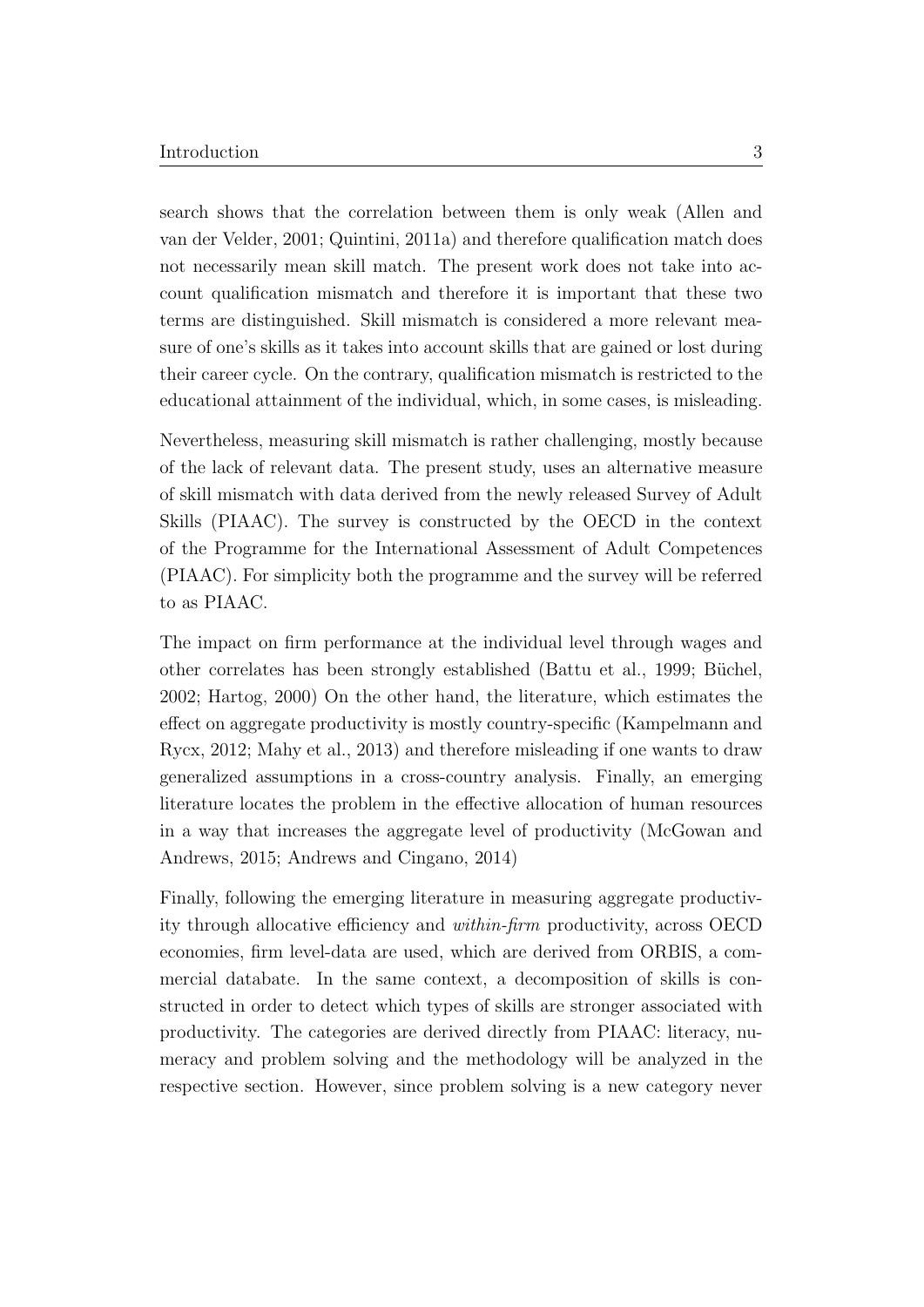been used and analyzed, is not available for all the counties in the sample and therefore will be excluded from the main analysis. Results with this category will be presented in the appendix instead (see Appendix [D\)](#page-62-0).

[Perry et al.](#page-51-6) [\(2014\)](#page-51-6); [McGowan and Andrews](#page-51-1) [\(2015\)](#page-51-1) and [Gal](#page-50-4) [\(2013\)](#page-50-4) are the baseline state of the art for the present study. The former one adds on the estimation of skill mismatch, with an alternative proposed methodology, while the last two contribute on the construction of the database to be used as well as the measurement of productivity.

### <span id="page-11-0"></span>1.2 Motivation & scientific questions

The main contribution to the existing literature is that it is, to the best of my knowledge, the first study that combines the particular measure of skill mismatch tested against aggregate productivity as a product of the within-firm productivity and allocative efficiency. It aims to prove that skill mismatch is a valid factor that influences labor productivity in the long run through the channel of not only within-firm productivity but also allocative efficiency, which means that is not only human capital accumulation that matters, but also the way this, is allocated throughout the economy. In addition to that, a decomposition of skill mismatch will be attempted in the same model in order to identify the types of skills that have a stronger effect on productivity.

Having all the above in mind, the thesis seeks to answer the following scientific questions:

Research question 1: What is the link between skill mismatch, in numeracy and literacy, and aggregate labor productivity through the channel of within-firm productivity and allocative efficiency?

Research question 2: Which type of skills (numeracy or literacy) has a stronger effect on aggregate productivity?

Based on the up-to-date literature in the field the main hypotheses are formed as following: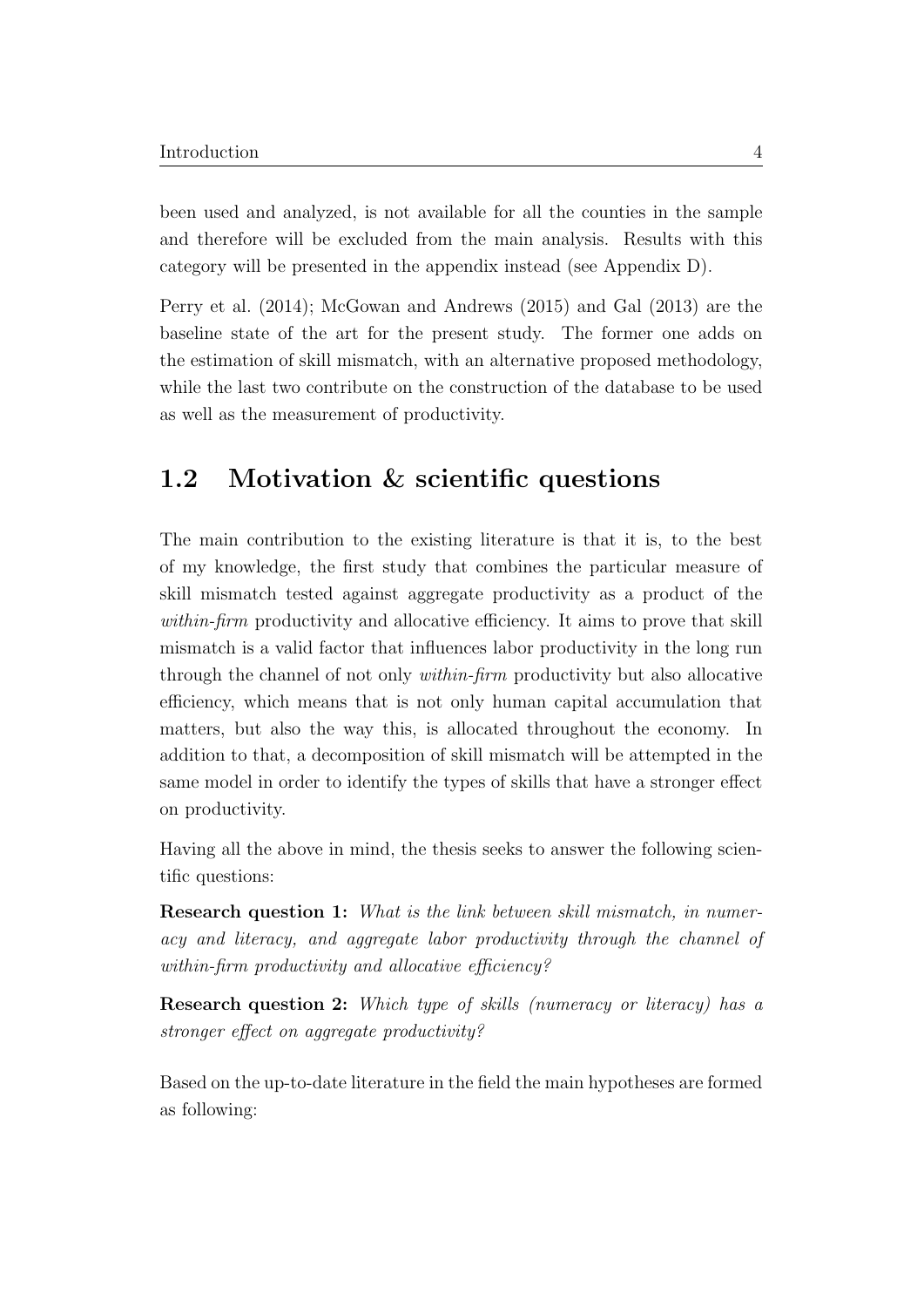Hypothesis 1: Skill mismatch in both categories is expected to be negatively correlated with aggregate productivity through within-firm productivity and allocative efficiency.

<span id="page-12-1"></span>Hypothesis 2: Being under-skilled in either numeracy or literacy is assumed to be negatively related to aggregate productivity through both channels while over-skilling might exhibit a positive relationship with the within-firm labor productivity.

Monitoring skill levels among young people has become increasingly acknowledged in the recent years. Literacy and numeracy skills go beyond the antiquated idea of being able to read and write and understand numbers. Literacy is about being able to comprehend complex texts and combine different sources in order to make assumptions using critical thinking [\(Department of](#page-49-2) [Education and Skills, 2011\)](#page-49-2). Numeracy involves the ability to use numerical understanding to solve problems, communicate in a quantitative way, being able to understand data, patterns, sequences, etc. [\(Department of Education](#page-49-2) [and Skills, 2011\)](#page-49-2).

These two kinds of skills are closely related to each other but still different in the sense that competence in one does not guarantee the other at the same level. When it comes to measure which one of them is more critical when not in match, it becomes rather difficult as one shall consider many different factors, such as the kind of position or industry under discussion, as it would be expected that in the ICT (Information and Communication Technology) industry, numeracy skills are vital for productivity and growth. Based on this and considering the trends in the economy the second assumption is the following.

<span id="page-12-0"></span>Hypothesis 3: Numeracy skill mismatch is expected to have a greater weight on productivity, with under-skilling to exhibit severe negative results.

Accordingly, the paper proceeds as follows: In the first section the theoretical framework is presented along with the previous empirical findings, explaining the concepts in more detail. In the second section the empirical model and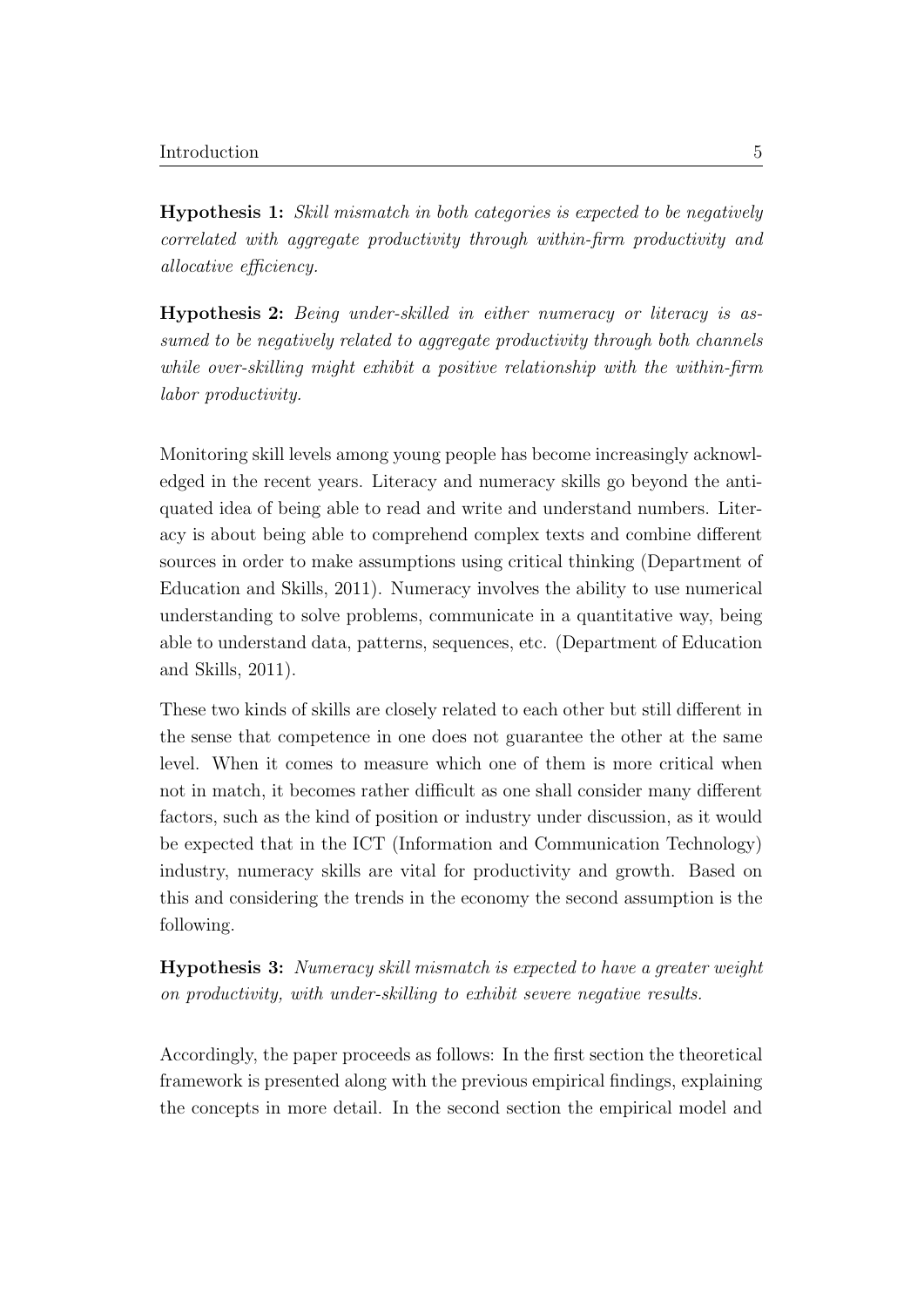baseline results are presented and analyzed along with the extended version of the model which includes the two control variables (market power and managerial quality). In addition, the last section deploys a thorough discussion on the outcomes of the analysis, the limitations as well as the relative implications of those on different socio-economic sustainability aspects.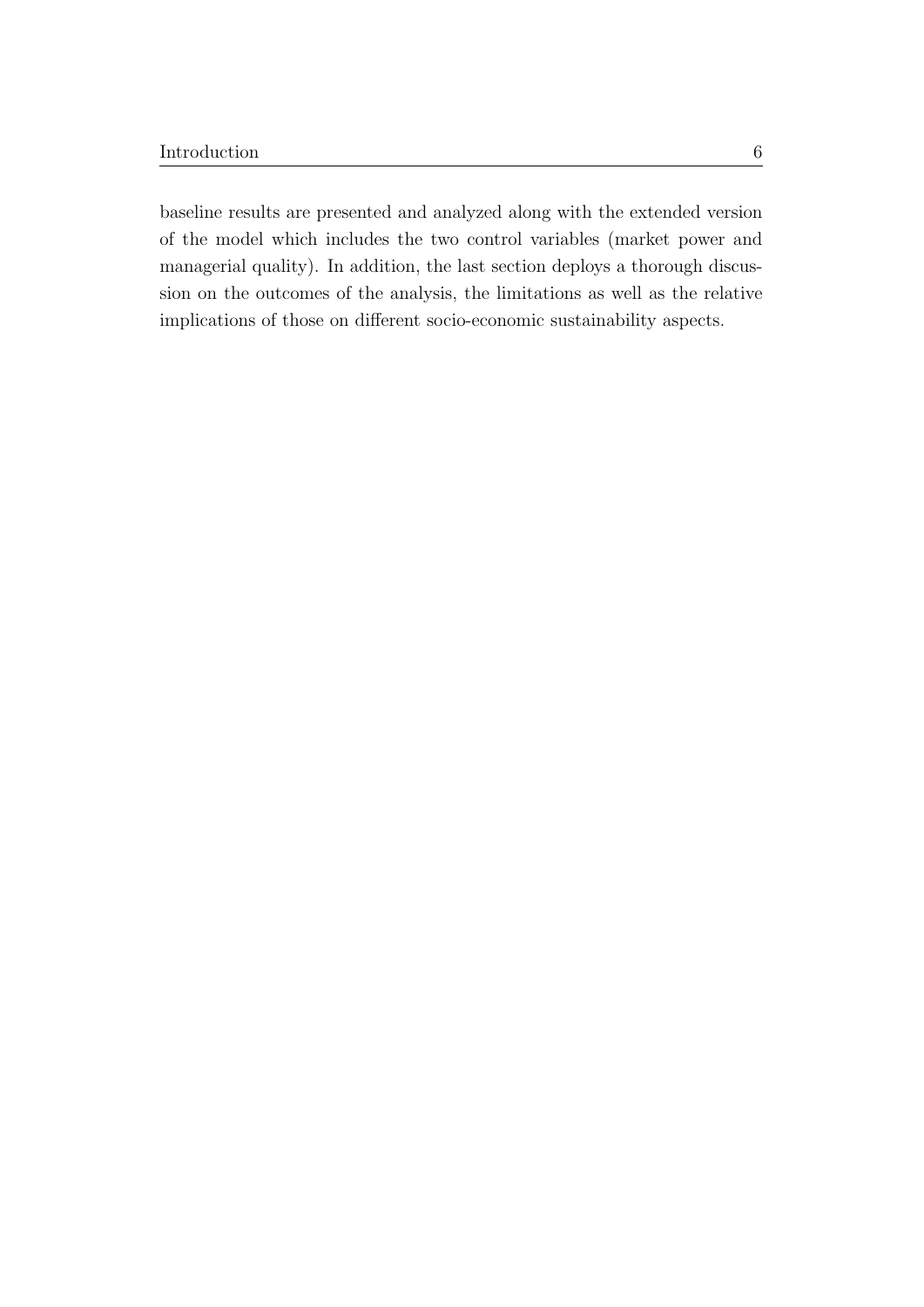### <span id="page-14-0"></span>Chapter 2

## Theoretical Framework

The accumulation of human capital is the engine of continuous economic growth [\(Romer, 1989\)](#page-52-1). But what happens when skills demanded and skills possessed are not in equilibrium? Is human accumulation sufficient to drive progress and growth in the economy? Only skills in equilibrium can truly increase productivity and drive economic growth. For this to be achieved, many structural and systemic reforms should be tested and implemented. In the recent years, the issue of skill mismatch has been broadly acknowledged, drawing the attention of researchers and policy makers. It is considered as one of the core challenges of nowadays economies according to the European Union's report on New skills for New Jobs [\(European Commission, 2010\)](#page-49-3).

<span id="page-14-1"></span>Differences in GDP per capita across countries mainly indicate differences in the level of productivity [\(Andrews and Cingano, 2014\)](#page-48-2). Most of the literature to date attempts to explain these differences in GDP by estimating the differences in wages. Some others investigate the relationship between job satisfaction and skill mismatch while others tend to localize the problem in the misallocation of skill resources throughout the economy [\(McGowan and](#page-51-1) [Andrews, 2015;](#page-51-1) [Andrews and Cingano, 2014\)](#page-48-2). Almost all the findings to date are aligned with the general notion that skill mismatch hampers economic growth in the long run.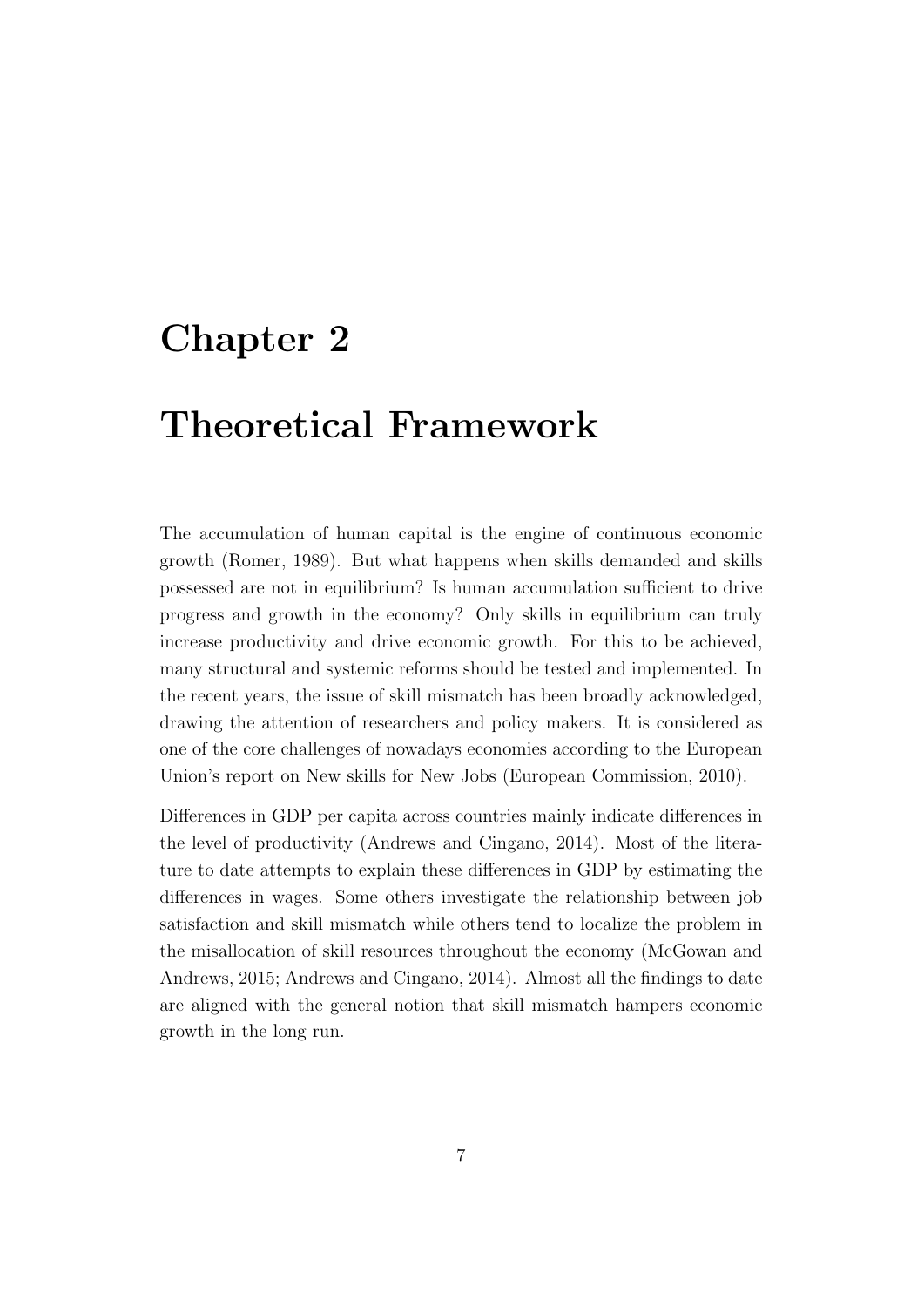### 2.1 Skill Mismatch

Skills are the pillar of the labor market. As in any other structure, pillars must be well-balanced to ensure a stable and solid construction. Skills can be cognitive, referring to numeracy and literacy skills, or non-cognitive, such as physical skills. Developing skills, increases workers' ability to understand and perform tasks. Numeracy and literacy skills are found to have a positive relationship with worker's satisfaction and economic growth [\(OECD, 2013\)](#page-51-3). When skills are not in use we consider them as mismatched and hence we define skill mismatch as the gap between the skill portfolio possessed by individuals and the package of skills required in the labor market. More often, it is expressed as having excess or deficit of skills and therefore being over- or under- skilled [\(CEDEFOP, 2010\)](#page-49-4).

Skill mismatch can be affected by both cyclical and structural determinants (see [Figure 2.1\)](#page-15-0) [\(Quintini, 2011a\)](#page-51-2). On one hand, when economies face recessions, firms tend to assign under-skilled work force to more complex positions. On the other hand, when disruptive technologies are adopted, they shift the



<span id="page-15-0"></span>Figure 2.1: Determinants and dynamics of skill mismatch

Source: [European Commission](#page-49-5) [\(2012,](#page-49-5) p.5), Employment and Social Developments in Europe 2012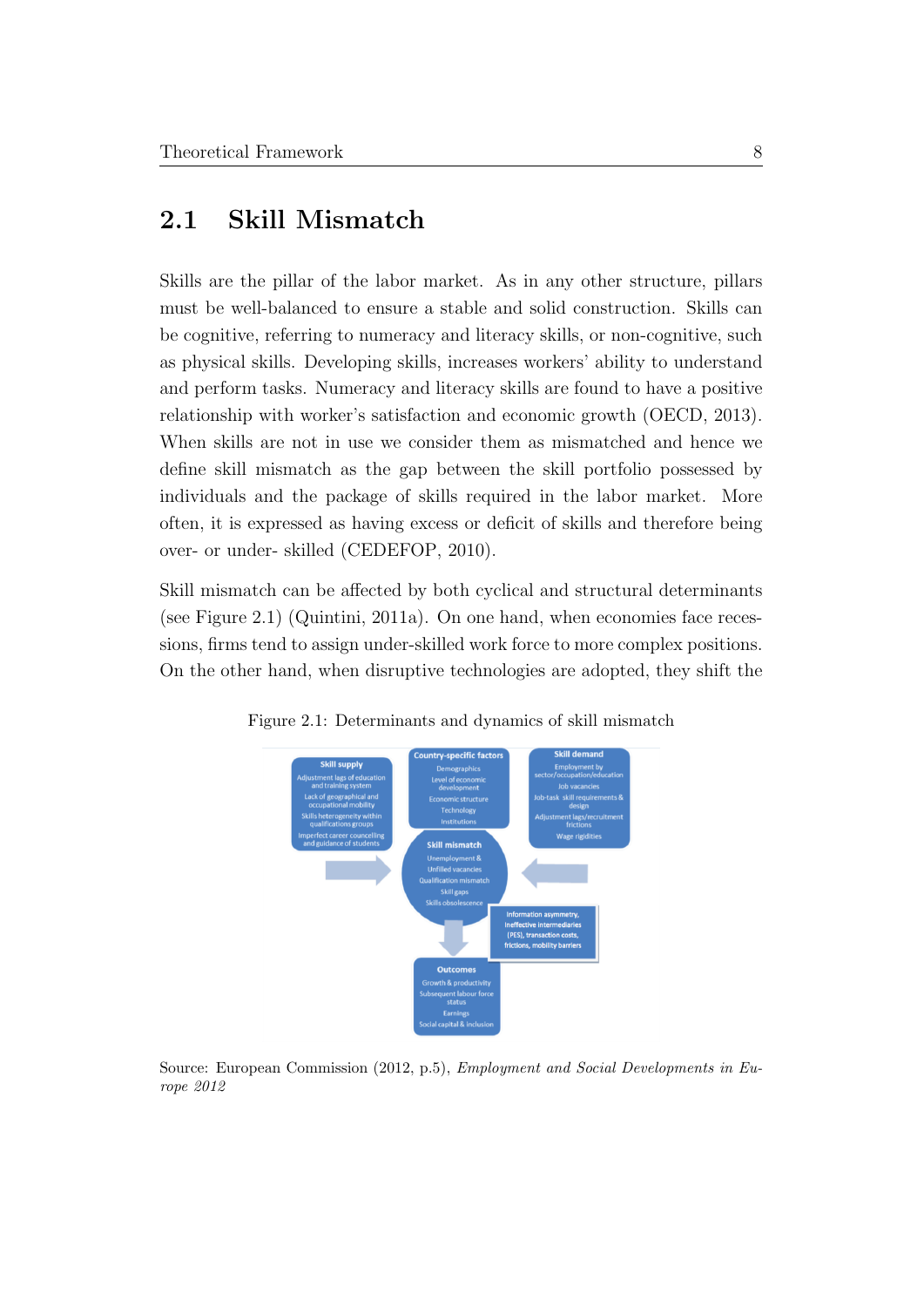demand towards certain types of skills and people are forced to adapt to these changes fast or compromise [\(Quintini, 2011a\)](#page-51-2). Individuals who manage to adapt faster to such demand shifts are more likely to keep their jobs or be re-employed [\(Acemoglu and Autor, 2011\)](#page-48-4). On the contrary, people who possess skills that are highly specialized to their occupation and hence not easily transferable, are prone to lose their jobs or compromise for positions that do not match their skill portfolios [\(Acemoglu and Autor, 2011\)](#page-48-4).

Additionally, skill mismatch is linked to specific socio-economic factors. For instance, " barriers to equality of opportunity " raise behind the shadow of gender and racial discrimination [\(McGowan and Andrews, 2015\)](#page-51-1). Women are more likely to be under-skilled than men at their occupation [\(Desjardins and](#page-49-6) [Rubenson, 2011\)](#page-49-6). Racial minorities and new labor market entrants are more prone to get a job with lower requirements than their skill level while the same applies to experienced workers who lack formal qualification [\(Quintini,](#page-51-2) [2011a\)](#page-51-2). As graduates gain more experience by working, it becomes easier for them to signal their skills and be employed in more suitable jobs as they can refer to their past work experience [\(Desjardins and Rubenson, 2011;](#page-49-6) [OECD,](#page-51-0) [2012\)](#page-51-0).

On one hand, skill excess can be viewed as a " skill reserve " that is available for use once progress in technology permits [\(Perry et al., 2014,](#page-51-6) p.140). On the other hand, skills that are not in use, become subject to atrophy. Hence, skill surplus might lead to skill loss as skills are not fully utilized or exercised [\(OECD, 2013\)](#page-51-3). As a result, labor and firm productivity will decrease and turnover costs will increase [\(Allen and van der Velder, 2001;](#page-48-1) [OECD, 2012\)](#page-51-0). On the other hand, skill deficit can hamper economic growth as individuals who master too few skills cannot easily cope with the challenges that disruptive technologies impose and therefore are phased out and forced to either adapt to the new technological reality or compromise. Only skills in equilibrium seem to be able to survive nowadays challenging working environments. And for this to be achieved, individuals and policy makers should be able to work together so as policy changes address perfectly prepared workers.

Skill mismatch has been increasingly linked to income inequality and lower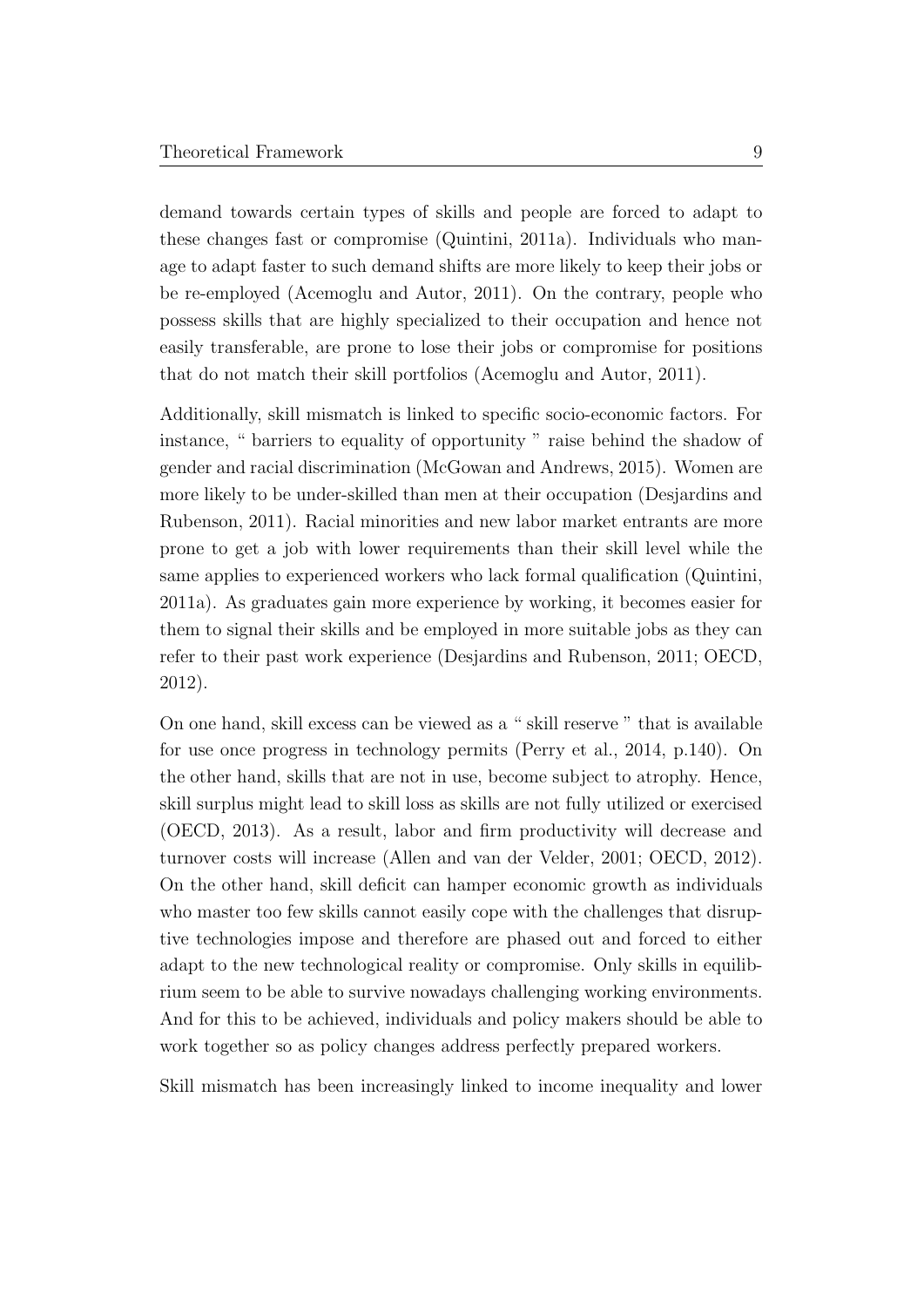productivity levels. It also affects health conditions, social participation and trust [\(OECD, 2013\)](#page-51-3). According to the same report, people with low scores in numeracy and literacy are more likely to exhibit health problems, lack of trust in others as well as little participation in associative or volunteer activities [\(OECD, 2013\)](#page-51-3). The survey also disclosed that the higher the literacy and numeracy inequality the higher the income inequality gets. Therefore, it is of increasing interest for policy makers to identify the causalities of skill mismatch in order to increase technological progress that will translate to economic growth.

Finally, skill mismatch seems to also affect outcomes in the individual level. One strand of research finds severe effects on worker's wages and job satisfaction. Skill mismatch has a strong impact on income inequality with over-skilled workers to generally face a wage penalty compared to their wellmatched colleagues [\(Allen and van der Velder, 2001;](#page-48-1) [Quintini, 2011a;](#page-51-2) [Mavro](#page-50-0)[maras et al., 2009\)](#page-50-0). This happens because, typically, it is the pool of skills that are actually required the ones that are rewarded through wages [\(Tin](#page-52-2)[bergen, 1956;](#page-52-2) [Cingano, 2014\)](#page-49-7). On the contrary, under-skilled employees earn a wage premium as it is considered that they use a bigger portion of their skill portfolio in order to cope with the challenges of their job [\(Perry et al.,](#page-51-6) [2014\)](#page-51-6).

<span id="page-17-0"></span>Having presented and clarified the consequences caused by skill mismatch, it is easier to understand how important it is for governments and organizations to introduce structural reforms that aim to grasp this problem from the source. Evidence shows that the disequilibrium of skills is rather persistent and reveals the way how individuals respond to skill demand and the way firms build their recruitment and training processes [\(Mavromaras and](#page-50-5) [McGuinness, 2012\)](#page-50-5). Persistent differences in skill mismatch have shown that the allocation of resources or education-occupation system is problematic and hence, skill mismatch is reasonably related to productivity and growth [\(Mc-](#page-51-1)[Gowan and Andrews, 2015\)](#page-51-1). Finally, managerial practices have been proved rather significant, such as monitoring, in helping individuals adapt to new technologies or get a proper training in order increase the skills required to meet the needs of the job [\(McGowan and Andrews, 2015\)](#page-51-1).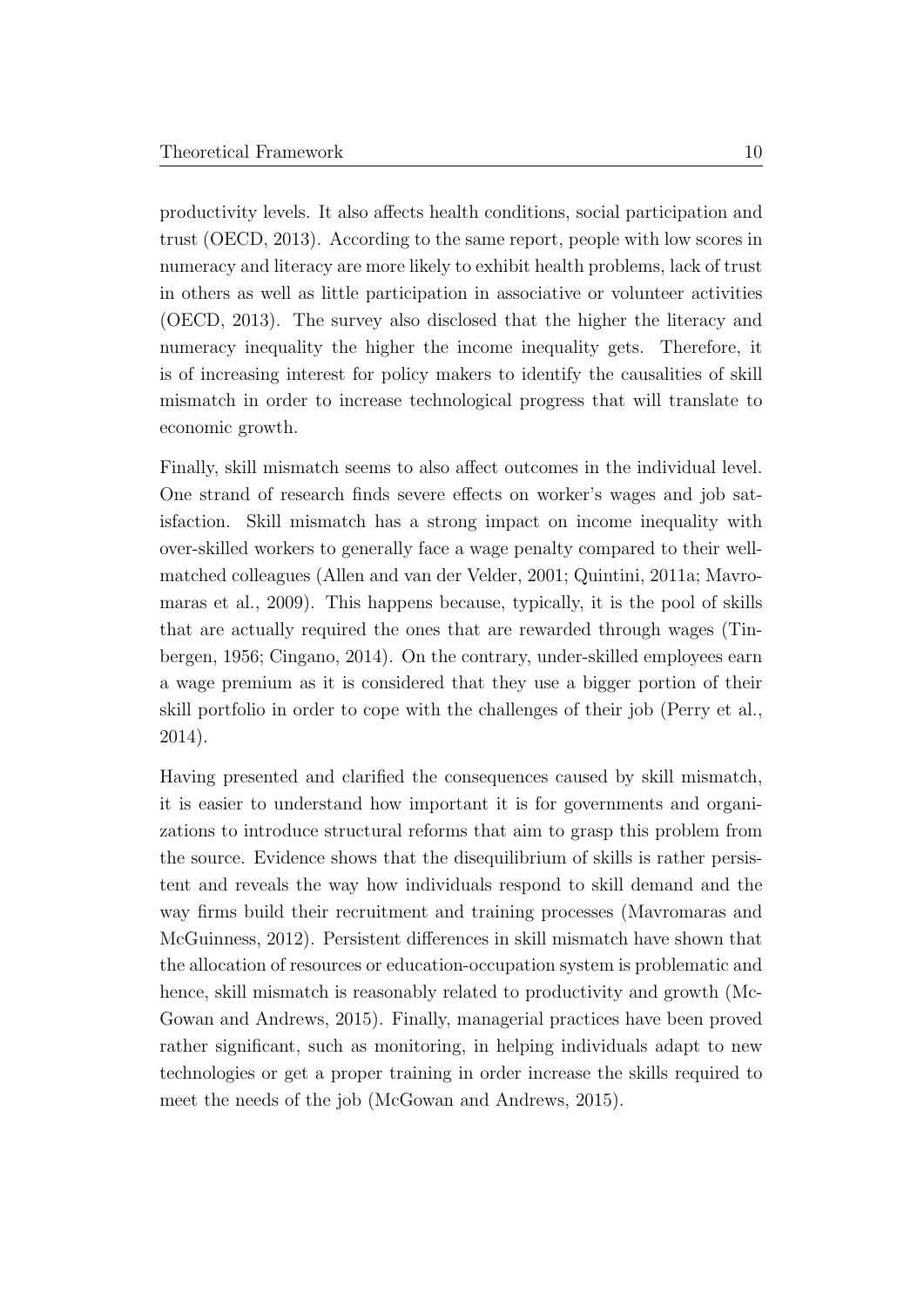#### 2.2 Skill mismatch and indirect productivity

The state of the art on the impact of skill mismatch on productivity draws on two basic theories. The first trend of literature relies on the Human Capital Theory (HCT) which states that in a perfectly competitive market, wages must reflect the marginal productivity of the workers and hence, it measures skill mismatch by estimating its effect on wages [\(Battu et al., 1999;](#page-48-3) [Mavromaras et al., 2009;](#page-50-0) [Mavromaras and McGuinness, 2012;](#page-50-5) [Levels et al.,](#page-50-6) [2014\)](#page-50-6). The other approach measures individual productivity as a result of job satisfaction, absenteeism, turnover and other correlates [\(Allen and van der](#page-48-1) [Velder, 2001;](#page-48-1) Büchel, 2002; [Varhaest and Omey, 2006;](#page-52-3) [Green and Zhu, 2010;](#page-50-7) [Allen and van der Velder, 2001\)](#page-48-1).

Results from previous studies suggest that over-skilled workers exhibit lower job satisfaction due to the fact that their skills are not fully in use [\(Allen and](#page-48-1) [van der Velder, 2001\)](#page-48-1). This, in turn, might lead to a routinized mechanical task performance which translates to less effort and hence lower productivity [\(Battu et al., 1999;](#page-48-3) [Green and Zhu, 2010\)](#page-50-7). This is also related to wage penalties, with people who are over-qualified and their skills underutilized, to suffer more [\(Green and Zhu, 2010\)](#page-50-7). Indeed, it is plausible, if one thinks of over-skilled workers as workers in an assembly line of production for instance; rather extreme as a paradigm but it has a great explanatory power. After a certain period, depending on the individual's learning capabilities, people who repeat the same task every day tend to do it mechanically, and therefore suffer from dissatisfaction and hence are prone to commit mistakes.

On the same track, less job satisfaction might lead to higher turnover costs as over-skilled employees are more likely to search for other more suitable jobs than their well-matched colleagues [\(Quintini, 2011a;](#page-51-2) [Chapple, 2009\)](#page-49-8) But, higher turnover, translates to lower incentives for companies and employees to engage in training activities. This theory finds support in the study of [Varhaest and Omey](#page-52-3) [\(2006\)](#page-52-3) which presents evidence on the fact that matched workers are more likely to engage in on-the-job training than over-qualified individuals. The opposite is presented by Büchel  $(2002)$  as he argues that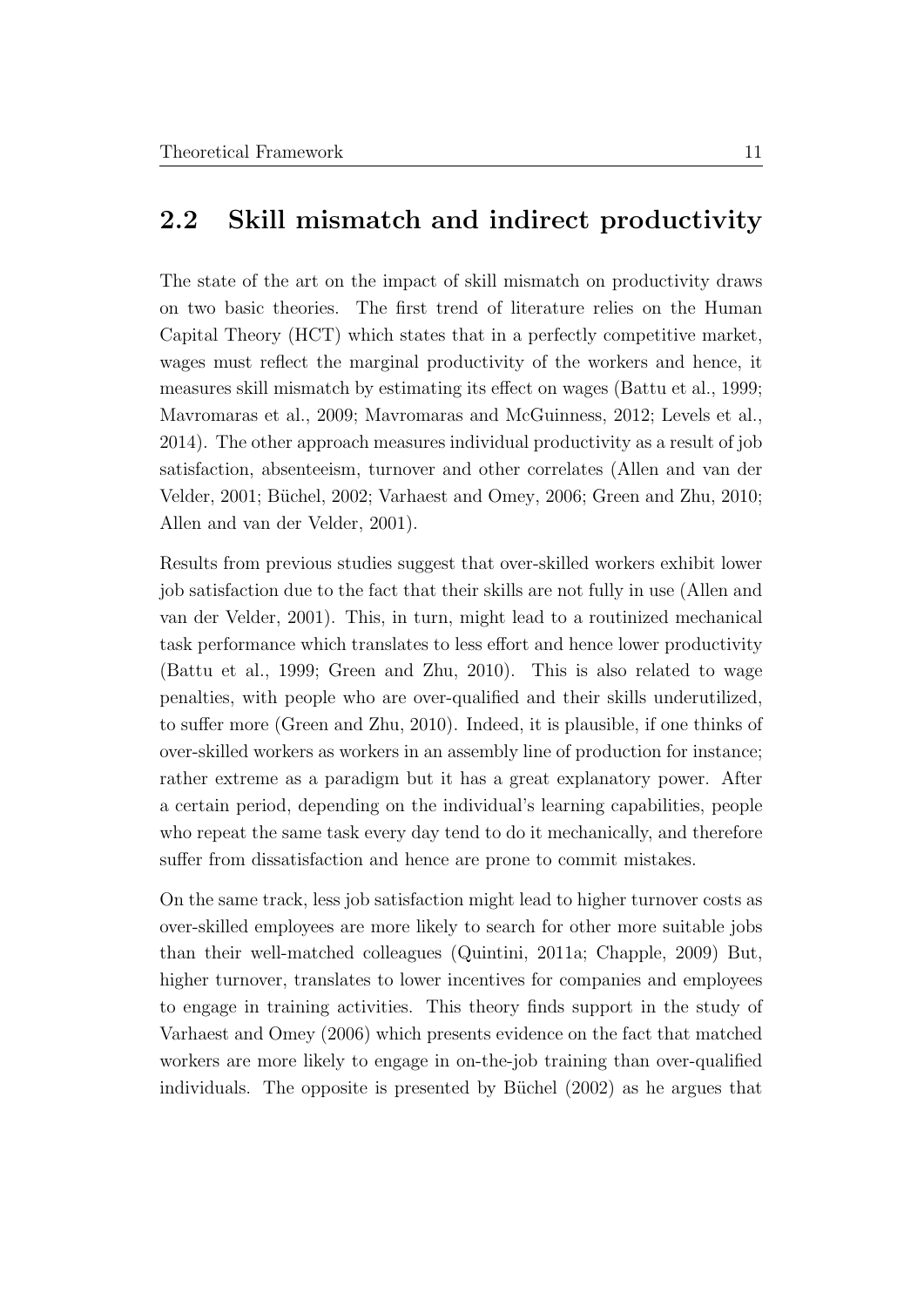over educated workers in Germany are more productive, more likely to engage in on-the-job training and exhibit longer firm tenures, as on-the job training increases the likelihood of promotion.

As one might notice, the main drawback of the existing literature is that it addresses productivity in indirect ways, such as through wages, job satisfaction, etc. Existing studies that have measured productivity directly are very limited and in most cases country specific [\(Kampelmann and Rycx,](#page-50-2) [2012;](#page-50-2) [Mahy et al., 2013;](#page-50-3) [Grunau, 2014\)](#page-50-8). It has been well established that a significant effect stems from the way human capital is allocated throughout the economy [\(Bartelsman et al., 2013;](#page-48-5) [Olley and Pakes, 1996;](#page-51-7) [McGowan and](#page-51-1) [Andrews, 2015;](#page-51-1) [Hsieh and Klenow, 2009\)](#page-50-9). Hence, it is increasingly preferable by many scholars to measure productivity as a decomposition of these two components, within-firm productivity and allocative efficiency.

### <span id="page-19-0"></span>2.3 Skill mismatch and aggregate productivity

Emerging literature tends to locate the impact of skill mismatch on productivity through allocation effects. It mainly measures productivity as a factor of two components, namely i) the within-firm productivity and ii) the allocative efficiency [\(McGowan and Andrews, 2015;](#page-51-1) [Andrews and Cingano,](#page-48-2) [2014\)](#page-48-2). Indeed, for a single firm to hire an over-skilled worker might increase its productivity, assuming there are no adverse effects on job satisfaction or wages. On the other hand, this imposes another problem in the economy as a whole as highly skilled workers are utilized in positions with lower skill requirements and are not placed in positions where they can actually use their skills and knowledge in full extend. This results in skill shortages and firms that are relatively more productive cannot find suitable work force as the pool of knowledge available is narrow [\(McGowan and Andrews, 2015\)](#page-51-1).

[Grunau](#page-50-8) [\(2014\)](#page-50-8) and [Kampelmann and Rycx](#page-50-2) [\(2012\)](#page-50-2) , examined the effect of educational mismatch on productivity using employer-employee panel data from Belgium, while [Mahy et al.](#page-50-3) [\(2013\)](#page-50-3) tested whether the direct relation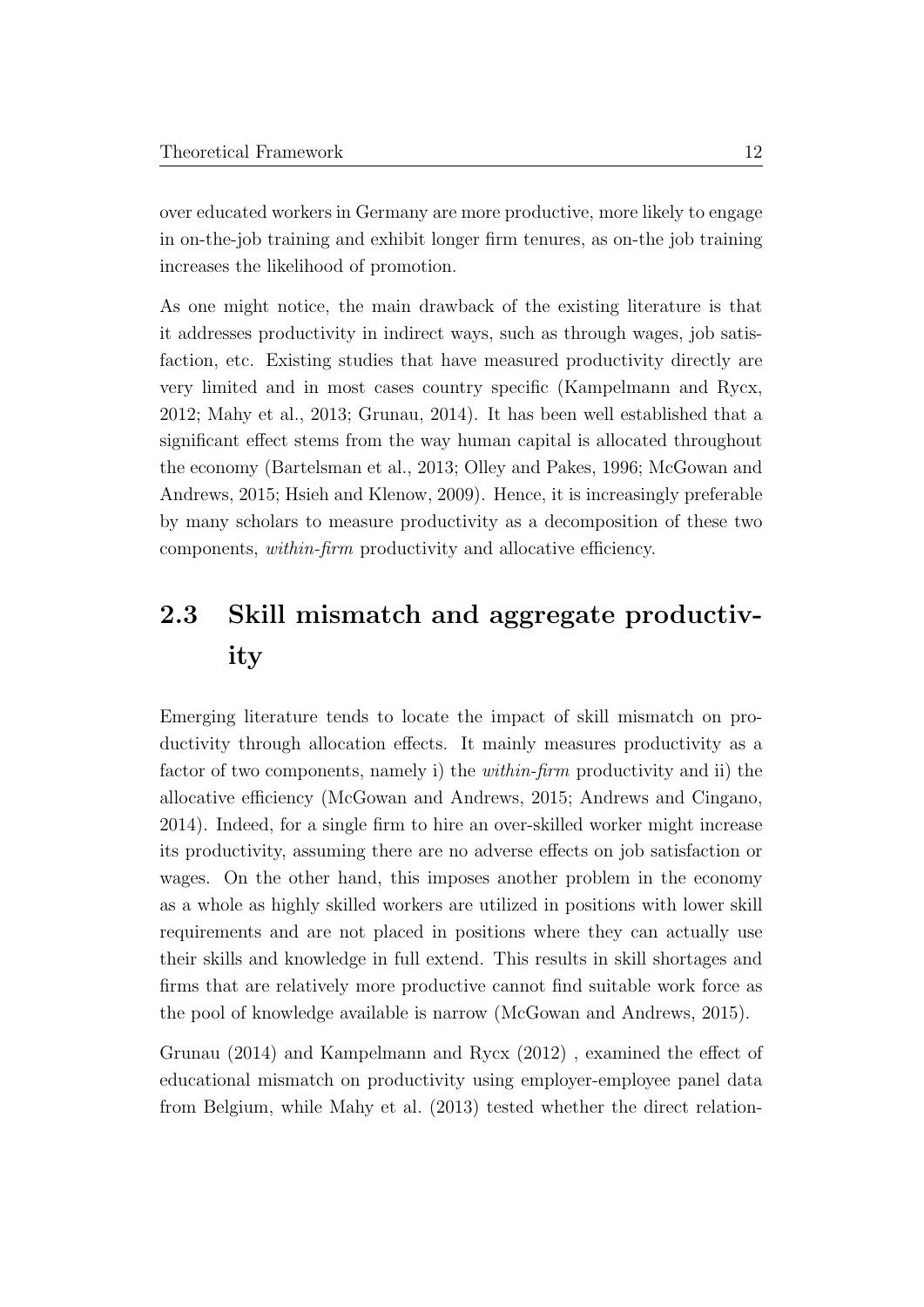ship between mismatch and productivity varies across working environments using micro-level data of Belgian companies for the period 1999-2010. The results were in line with other studies in the subject revealing that mismatch has a strong negative effect on productivity. More specifically, the results suggest that extra years of education foster productivity and vice versa; while they did not find support for the hypothesis that over-education hampers individual productivity through the channel of less job satisfaction [\(Mahy](#page-50-3) [et al., 2013\)](#page-50-3).

This wouldn't be a problem in an economy of homogenous companies but this to be achieved is quite difficult in practice. Therefore, the problem of effective allocation of skills is of utmost importance. A number of other studies have tested how cross-country differences are related to the withinindustry productivity and performance [\(Hsieh and Klenow, 2009;](#page-50-9) [Restuccia](#page-51-8) [and Rogerson, 2008\)](#page-51-8). In their study, [Hsieh and Klenow](#page-50-9) [\(2009\)](#page-50-9), focus on resource allocation as a possible explanation of the TFP (Total Factor Productivity) levels in India and China versus the United States. The US serves as a benchmark in their study showing that if China and India adopted their strategy, they would experience an increase in TFP by 30-50 percent and 40-60 percent respectively.

On the same track, [Bartelsman et al.](#page-48-5) [\(2013\)](#page-48-5) investigated the effect of firm level policy-induced distortions to aggregate productivity. In their study of cross-country variation of human capital allocation, they proved that the within-industry productivity and size are closely related to each other and that there are countries which better manage to channel human capital to more productive firms relative to others. Indeed, according to [OECD](#page-51-3) [\(2013\)](#page-51-3), Korea, was found to successfully utilize the 32 percent of its individuals who scored top in numeracy and literacy. The opposite is observed in Norway, the Czech Republic, Italy and Poland [\(OECD, 2013\)](#page-51-3). This strongly relates to the policies governing each country and calls for policy reforms that aim to identify the needs of the economy and allocate the work force analogously throughout the economy.

A similar pattern of the one in the US is observed in the northern countries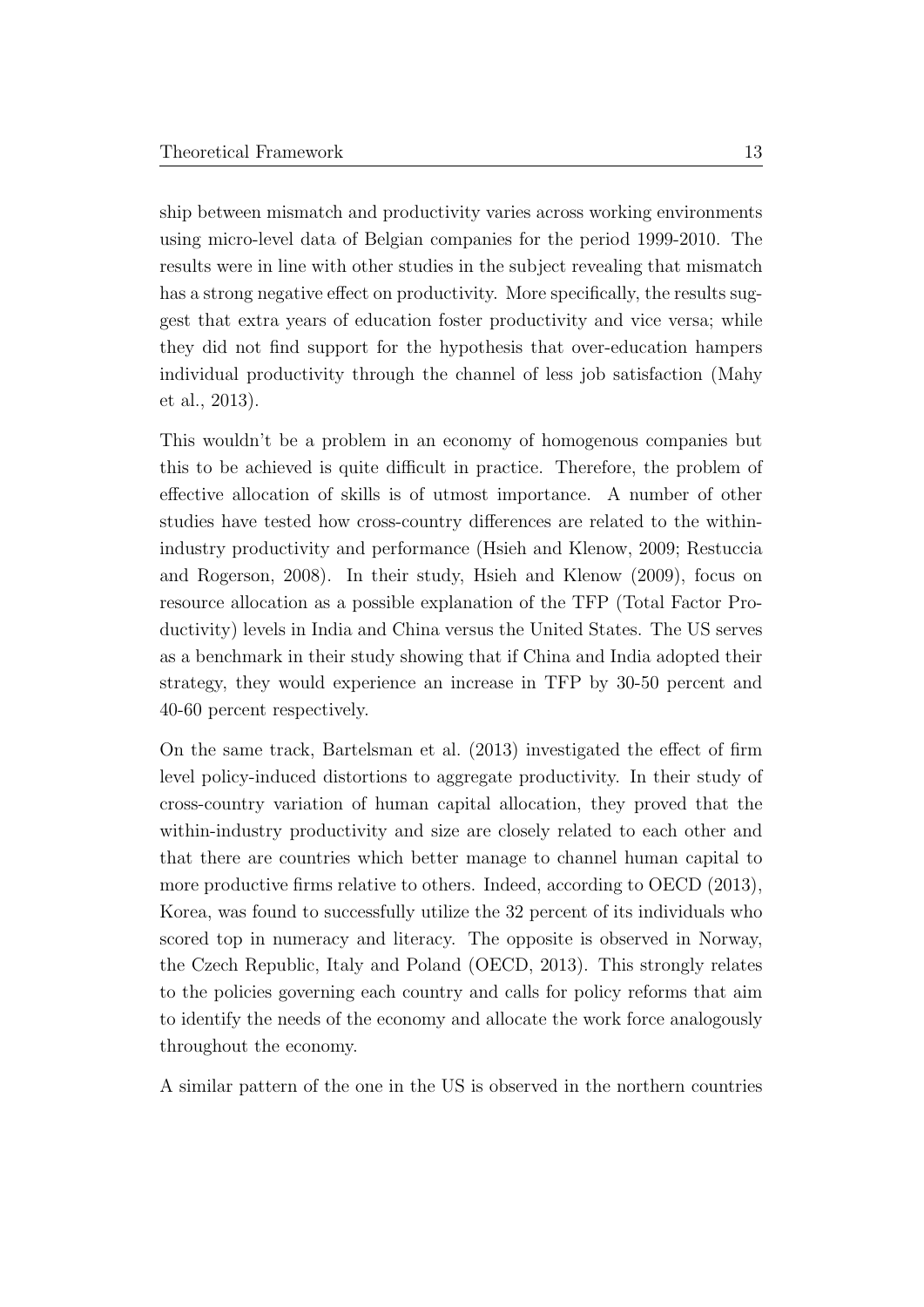of OECD while southern Europe exhibits a significantly lower allocative efficiency [\(Andrews and Cingano, 2014\)](#page-48-2). The analysis on the correlation of productivity, allocative eficiency and policies revealed a negative-relationship between "policy-induced frictions" and productivity, bearing in mind that this is higly dependent on the policies under consideration [\(Andrews and](#page-48-2) [Cingano, 2014;](#page-48-2) [Restuccia and Rogerson, 2008\)](#page-51-8). For instance, employment protection and Foreign Direct Investment (FDI) restrictions were found to worsen the allocative efficiency while reforms on entry policies (lower barriers) would have a reverse effect [\(Andrews and Cingano, 2014\)](#page-48-2).

Finally, it has been increasingly acknowledged that the misallocation of resources between high- and low- growth firms hampers economic growth of innovative firms. [Acemoglu et al.](#page-48-6) [\(2013\)](#page-48-6) investigated the relationship between firm-level innovation productivity and reallocation. Subsidies in R&D or operating costs towards incumbent firms hampers economic growth while entry subsidies exhibits a positive but small effect. Furthermore, these policies would be beneficial to increase growth by approximately 1.6 percent if one would force "low-type" firms (low innovative activity) to exit the market in order to set resources free to be used by innovative "high-type" companies (new entrants and incumbents) which will be able to grasp their full potential and expand. [\(Acemoglu et al., 2013\)](#page-48-6)

#### Positive effects from skill mismatch?

For the shake of argument, would it be possible that there are any positive effects stemming from skill mismatch? It is not realistic to assume that skill mismatch can be entirely eliminated and labor markets can operate without any even provisional imbalances. As technology progresses in tremendous speed, people need much longer time to adjust, learn and adopt. This increases the levels of skill mismatch in the short run [\(Desjardins and Ruben](#page-49-6)[son, 2011\)](#page-49-6). However, this is justified in a short-time frame as in the long run rising numbers of skill mismatch create a more persistent phenomenon, which implies actual economic and social losses.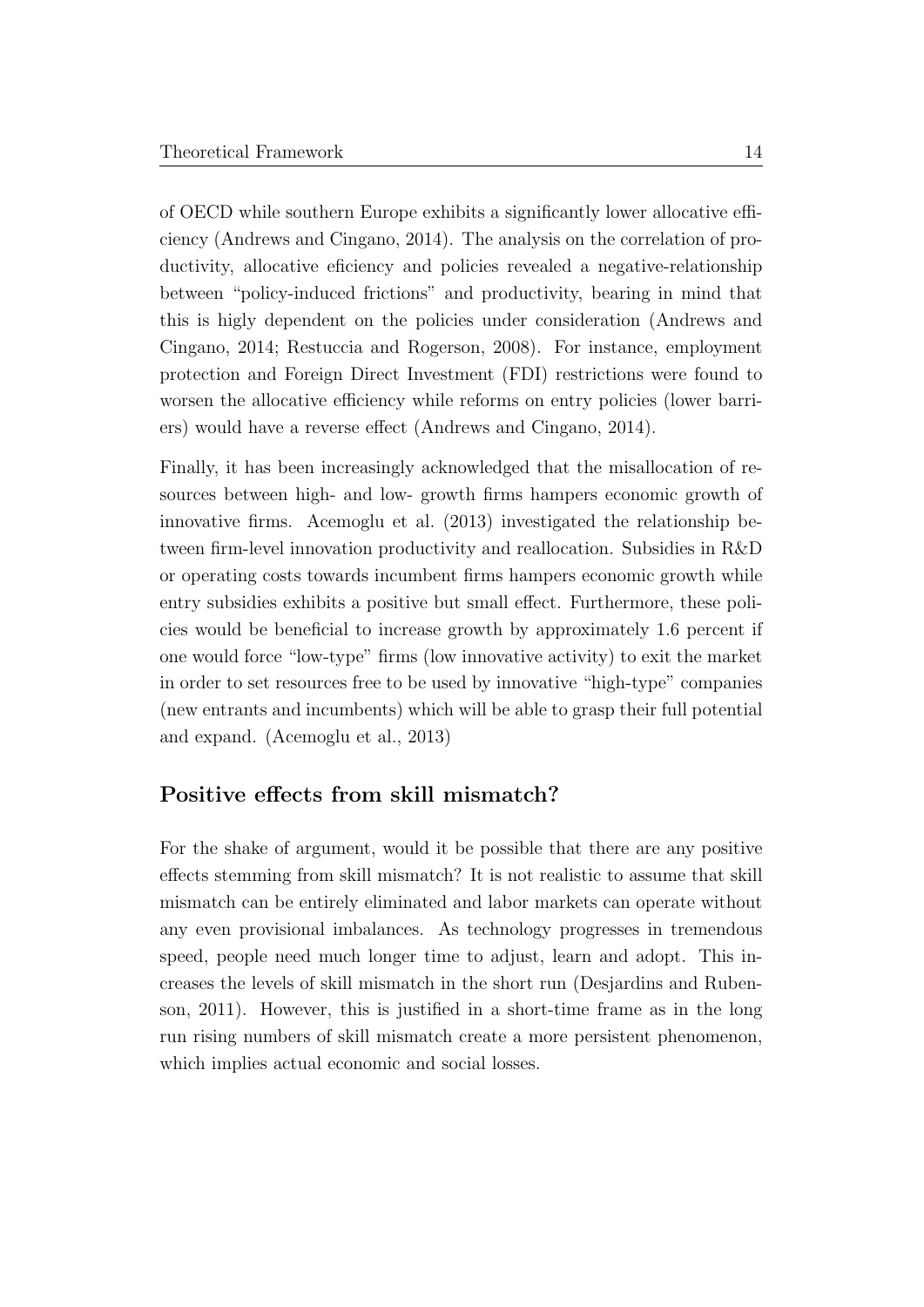### <span id="page-22-0"></span>Chapter 3

## Data & Methodology

"Skills transform lives, generate propensity and promote social inclusion" [\(OECD, 2013,](#page-51-3) p.26). When not in equilibrium, progress does not lead to economic growth, people are isolated in the margins of the society and economies cannot cope with nowadays' challenges ending up lagging behind [\(OECD,](#page-51-3) [2013\)](#page-51-3). According to the OECD Skills Outlook (2013), about 4.9 percent to 27.7 percent of adults scored high only in the lowest levels of literacy while 8.1 percent to 31.7 percent in numeracy. Finally, only 2.9-8.8 percent exhibit high score in the highest levels in problem solving in technology rich environments.

Bearing that in mind, this section is devoted to presenting, explaining and analyzing the data that were used in the present work as well as the methodology employed for the analysis, and it proceeds as follows: in the first part, the data for both skill mismatch and aggregate productivity are presented and analyzed continuing with an analysis of the methodology followed in order to obtain concrete results that aim to give an answer in the hypotheses formed in the beginning of this paper.

### <span id="page-22-1"></span>3.1 Data description

The measures of skill mismatch are constructed by using micro-level data retrieved from the OECD Survey of Adult Skills(PIAAC). In order to match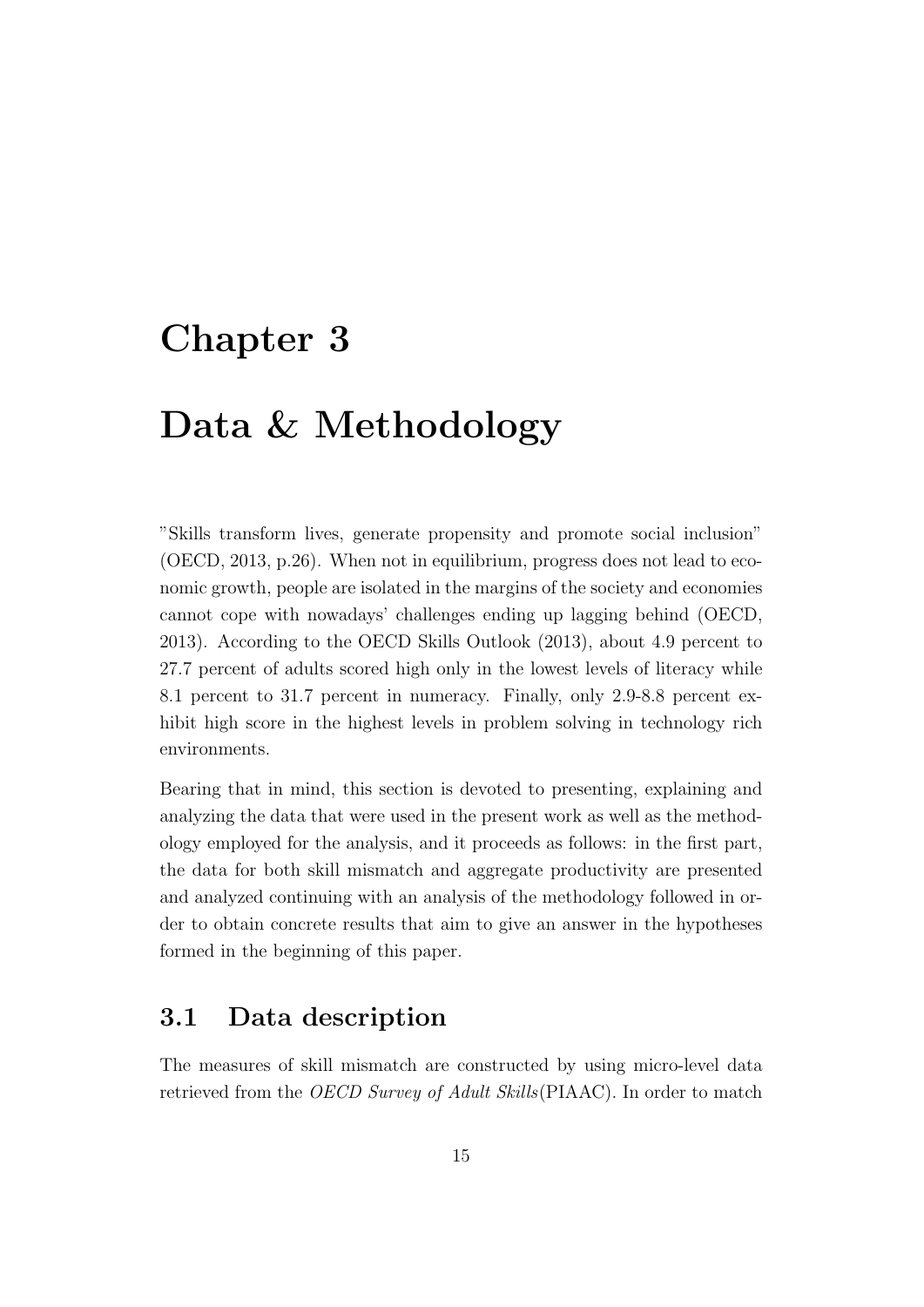these data with the productivity indicators used from ORBIS database, 1 digit industry classification is employed. The 1-digit industry level aggregates several similar industries into some main groups. This gives us the advantage of creating a much simpler database to analyze since only the main groups of industries are employed and better cell-sample representation is obtained.

#### <span id="page-23-0"></span>3.1.1 Survey of Adult Skills (PIAAC) data

The present work explores a database developed for the Programme for the International Assessment of Adult Competences (PIAAC). PIAAC is an internationally harmonized test, which is based on a questionnaire that aims to assess the cognitive skills of individuals in literacy, numeracy and problem solving in technology-rich environments. These skills constitute "key competences" in many social and work related contexts. They are highly significant in order for individuals to fully integrate in the society and the labor market.

The survey took part in 24 OECD countries. The countries that participated are the following: Austria, Belgium, Canada, Czech Republic, Germany, Denmark, Spain, Estonia, Finland, France, Ireland, Italy, Japan, Ko-rea, Netherlands, Norway, Poland, Russia<sup>[1](#page-23-1)</sup>, Slovakia, Sweden, United Kingdom and United States of America. Approximately 5000 individuals aged 16-65 participated from each country. The data were gathered in 2011-12 by the Organization for Economic Co-operation and Development (OECD) and the first results were published in 2013. PIAAC was renewed over 2014 and expanded the data-set including additional countries, in total 33. However, up to date, the results have not been publicly available and therefore in the present paper a smaller set of countries will be evaluated.

The target group of adults for the survey were the non-institutionalized individuals who lived in the country at the time of the data collection regardless of nationality, language spoken or citizenship. The sample sizes depended

<span id="page-23-1"></span><sup>&</sup>lt;sup>1</sup>A note regarding the Russian Federation: The data from the Russian Federation are not permanent and may be subject to changes. Readers should be aware that the population of the Moscow municipal area is not included in the sample. The data published, hence, do not represent the entire population aged 16-65 in Russia.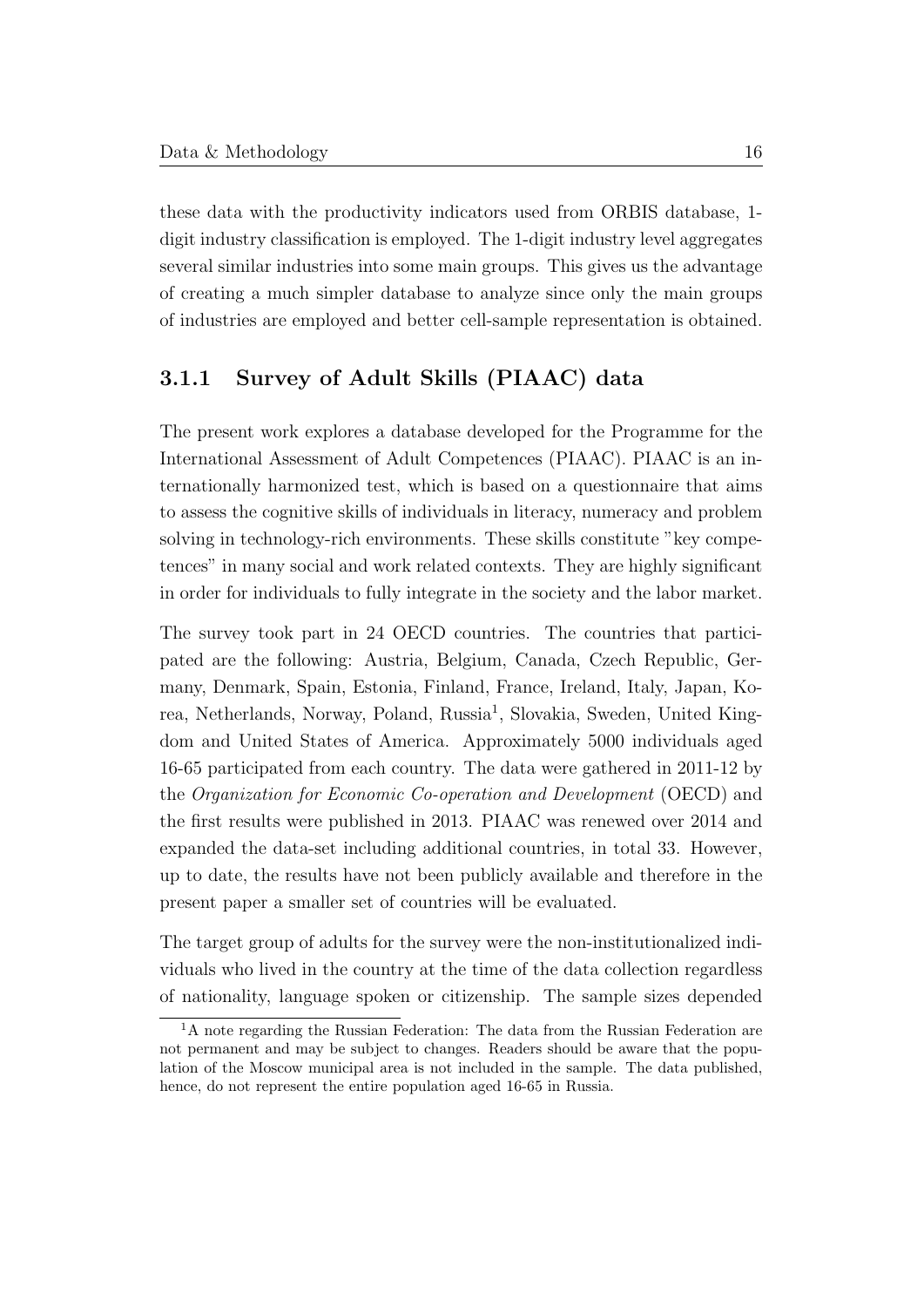on the number of languages administered as well as the number of cognitive domains evaluated. The survey was supervised by trained interviewers and it took approximately 90 minutes to complete (30-35 minutes for the questionnaire and around 50 minutes for the test). Depending on the computer skills of the respondent, the test was completed either in a computer or in a paper version using printed test booklets. Finally, to the best of my knowledge, the respondents participated in the test voluntarily without any financial compensation.

#### <span id="page-24-0"></span>3.1.2 Assessed skills

The survey collects information on a wide range of skills. In addiction, it gathers information on the participants' generic skills and personal characteristics as well as their socio-economic background, occupation and the skills used at the workplace. These characteristics are gathered from a background questionnaire filled by participants prior to the main survey. It is designed in a way that it assesses various information about respondents on different numeracy or literacy related activities as well as the extend to which individuals use ICT technologies in their every day life. The language of the survey was the local language of each country or in some cases the widely spoken dialect. The survey was designed in a way to measure cognitive and workplace skills in more precision, compared to other surveys as it includes more dimensions for information-processing skills defined as:

- Literacy: is the ability to understand, assess and use texts in order for somebody to be able to communicate in social context, improve their knowledge and achieve their goals
- *Numeracy*: the ability to understand, analyze and interpret mathematical information in order to cope with different situations in every day as well as the professional life
- Problem Solving in technology rich environments: the ability to use information and communication technology as well as its tools in order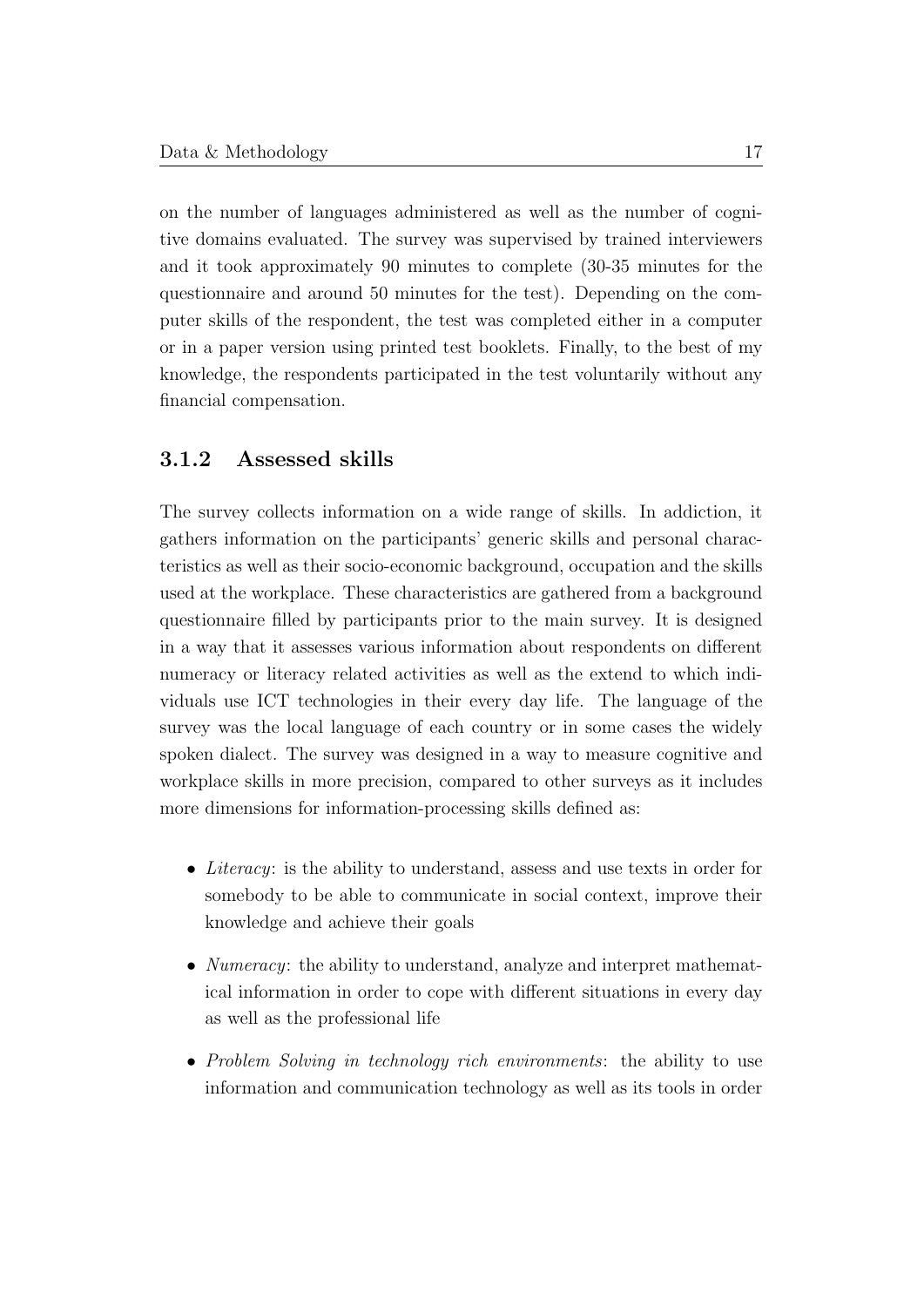to process and assess information that will help them solve practical problems in real life

In PIAAC dataset, skills are estimated by using Item Response Theory (IRT) or latent trait theory, where each question depends on the persons' responses as well as the properties of the items [\(Embretson and Reise, 2010\)](#page-49-9). Therefore, not all participants responded to the same set of items or their questions did not cover all possible skill domains [\(Embretson and Reise, 2010\)](#page-49-9). The rest of the information was derived, by imputing the rest of the assessment scores. In order to correct for possible errors due to the imputations, 10 plausible values for each proficiency score, each participant and each domain are derived. Plausible values are very important in reducing biased estimates due to standard error, since this way competency scores resemble a distribution and not a static score [\(von Davier et al., 2009\)](#page-52-4).

#### <span id="page-25-0"></span>3.1.3 Productivity data

In the present work, the emerging literature is followed, which decomposes aggregate productivity into the following components, as developed by [Olley](#page-51-7) [and Pakes](#page-51-7)  $(1996): i)$  $(1996): i)$  within-firm or unweighted average productivity and  $ii)$  allocative efficiency, which captures the extend to which, it is the more productive firms that possess a larger proportion of aggregate employment.

Although there are several sources of industry level productivity data such as EU KLEMS or OECD STAN, in the present paper, harmonized crosscountry firm-level data from ORBIS database are employed, in order to be able to perform the above mentioned decomposition of aggregate productivity, which will be described in more detail in the following section. ORBIS is a commercial database provided to the OECD by Bureau Van Dijk.[\(Pinto](#page-51-9) [Ribeiro et al., 2010\)](#page-51-9) ORBIS combines firm-level data for a large number of countries, which enables firm-level analysis across countries. However, it has a number of drawbacks. Firstly, it does not cover all variables equally well for all the number of countries and industries included. Also, it under-represents small and young firms in certain industries and countries comparing to the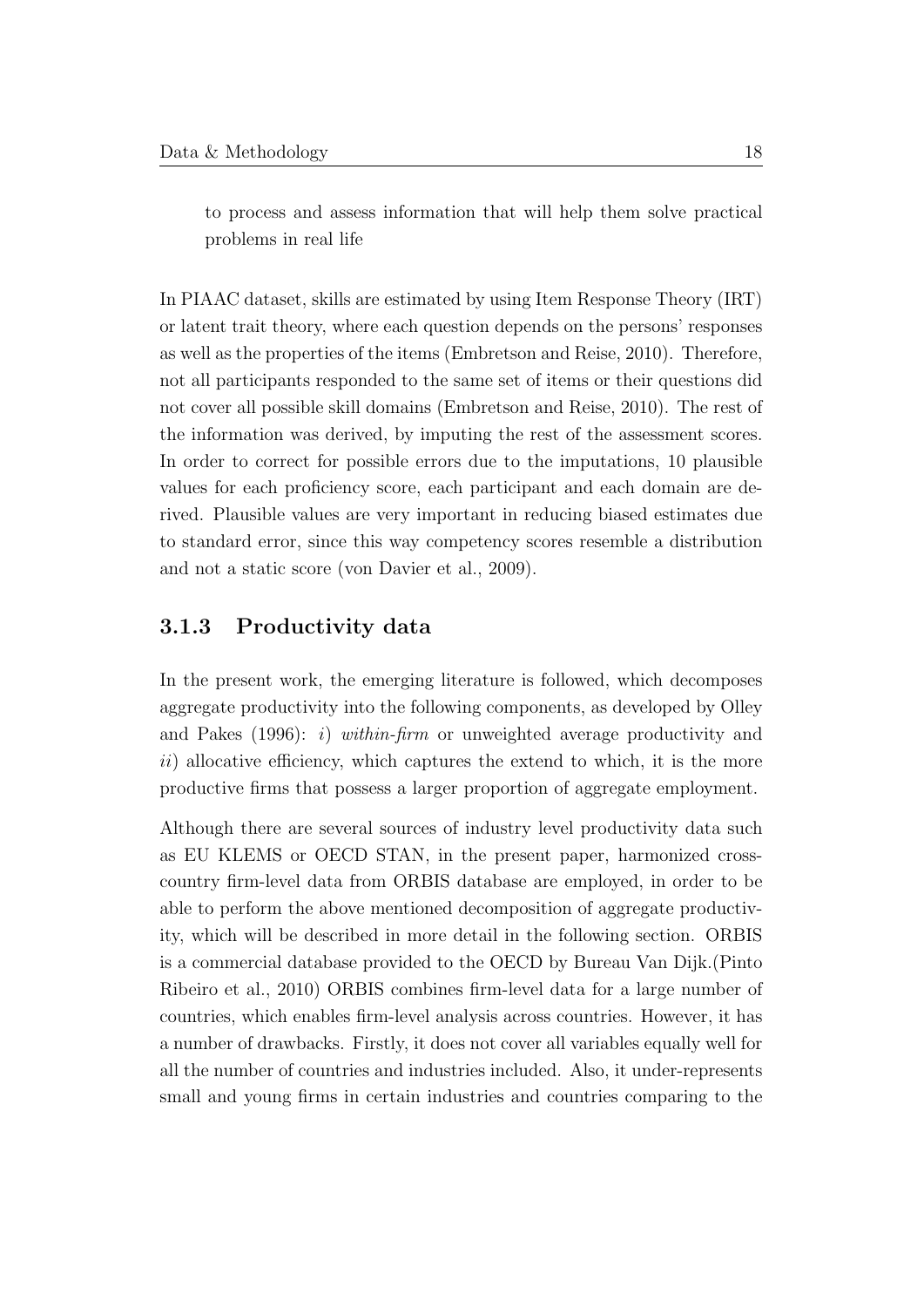rest.

In the analysis following, *labor productivity* is used as an index for productivity, using turnover-based operating revenue, as it is more widely available and hence does not require many imputations, and the total number of em-ployees per country, industry, firm and sizeclass<sup>[2](#page-26-1)</sup>. However, this measure neglects intermediate inputs usage and therefore might be a bit problematic especially in industries with high level of reselling activities, which would probably score top in this specific measure. But as reported by [Andrews](#page-48-2) [and Cingano](#page-48-2) [\(2014\)](#page-48-2) the correlation between value-added and turnover labor productivity is reasonably high, which gives me confidence to proceed with the analysis.

Finally, the sample consists of 21 countries and 11 1-digit industry categories for which productivity data are available (see [Table 3.1\)](#page-27-0).This results in 220 country industry cells, which is considered a rather small sample and therefore results should be viewed with caution.

#### <span id="page-26-0"></span>3.1.4 Database adjustments

In order to improve the representativeness in ORBIS database, a number of adjustments have taken place before the main model was constructed and estimated. To increase sample representativeness, the methodology of [Gal](#page-50-4) [\(2013\)](#page-50-4) is employed. Based on this paper, re-sampling weights are assigned using the total number of employees for each country, industry, and size-class from the OECD Structural and Demographic Business Statistics (SDBS). The SDBS database by OECD STAN is constructed by using administrative data from national sources on various economic and business demographic variables such as number of enterprises, number of employees, turnover, etc. on the country, industry and size-classes.

There are two variables used for counting the number of people in every firm, namely the *number of employees* and the *number of people engaged*<sup>[3](#page-26-2)</sup>. The

<span id="page-26-1"></span><sup>2</sup>Size-classes are used as defines in SDBS database, and they are the following: 1-9, 10-19, 20-49, 50-249, 250+ employees

<span id="page-26-2"></span><sup>&</sup>lt;sup>3</sup>The number of people engaged captures also managers, therefore the difference can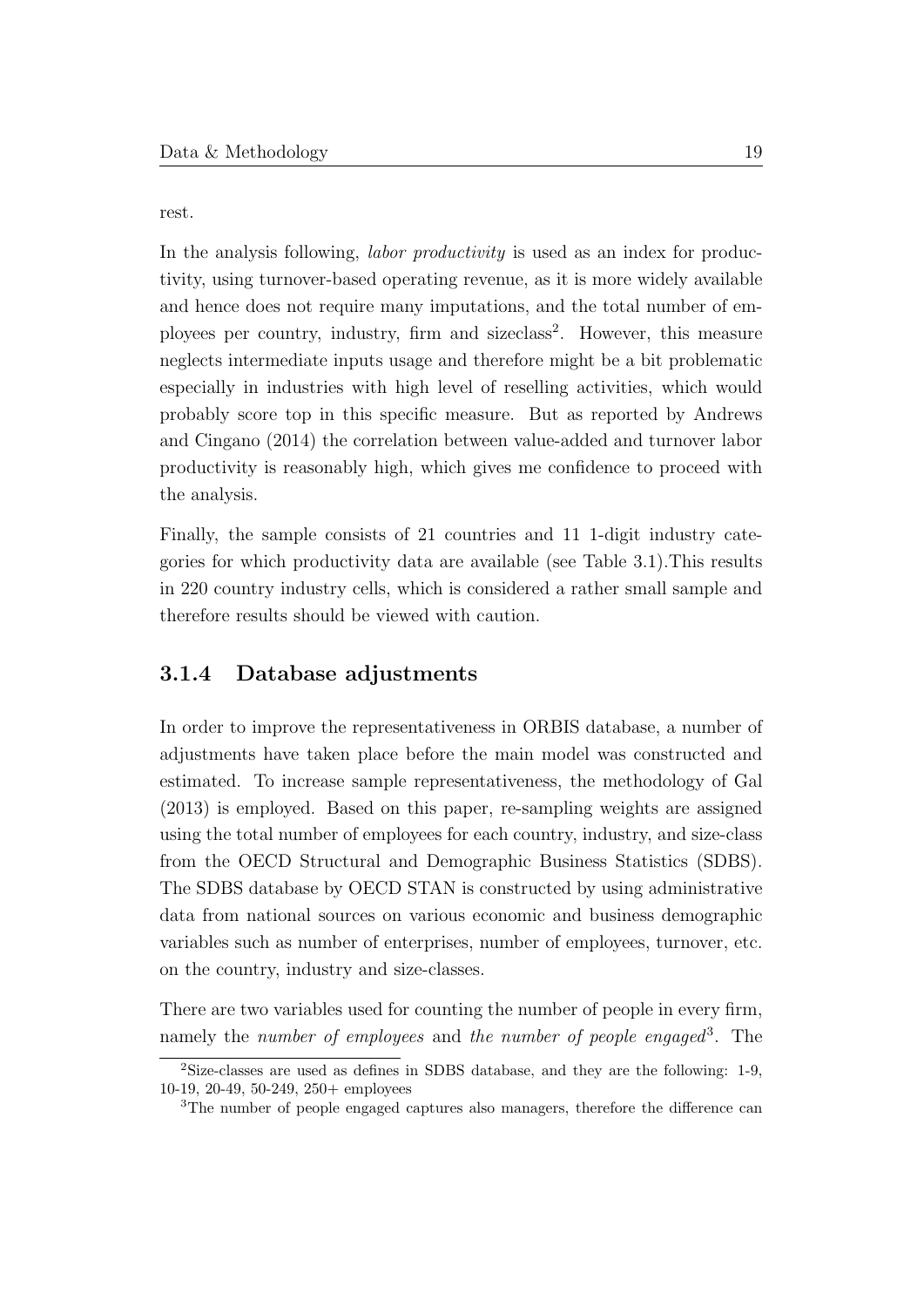<span id="page-27-0"></span>

| Countries                                                                                                                                                                                                                                                                                                        | Industries                                                                                                                                                                                                                                                                                                                                                                                                              |
|------------------------------------------------------------------------------------------------------------------------------------------------------------------------------------------------------------------------------------------------------------------------------------------------------------------|-------------------------------------------------------------------------------------------------------------------------------------------------------------------------------------------------------------------------------------------------------------------------------------------------------------------------------------------------------------------------------------------------------------------------|
| 1. Austria<br>2. Belgium<br>3. Czech Republic<br>4. Denmark<br>5. Estonia<br>6. Finland<br>7. France<br>8. Germany<br>9. Ireland<br>10. Italy<br>11. Japan<br>12. Korea<br>13. Netherlands<br>14. Norway<br>15. Poland<br>16. Russia<br>17. Slovakia<br>18. Spain<br>19. Sweden<br>20. United Kingdom<br>21. USA | a. manufacturing<br>b. electricity, gas, steam and air-conditioning supply<br>c. water supply<br>d. construction<br>e. wholes ale and retail trade<br>f. transportation and storage<br>g. accommodation and food service activities<br>h. information and communication<br><i>i.</i> real estate activities<br>j. professional, scientific and technical activities<br>k. administrative and support service activities |

Table 3.1: Sample: countries and industries

definition for the number of employees, though, is closer to the one used in ORBIS and therefore preferable for our analysis. However, in some countryindustry cells, the number of employees is not reported while the number of people engaged is. The difference between the two variables is generally small, but in some cases, especially in small-size businesses, the difference can be quite substantial.

Therefore, in order to balance the SDBS dataset the number of employees is predicted for those country-industry-sizeclass cells where it is missing by using the number of people engaged interacting with country, and industry\*sizeclass fixed effects. With the obtained SDBS database, the total number of employees is compared with the one in ORBIS for each country  $*$ 

be quite substantial especially in small firms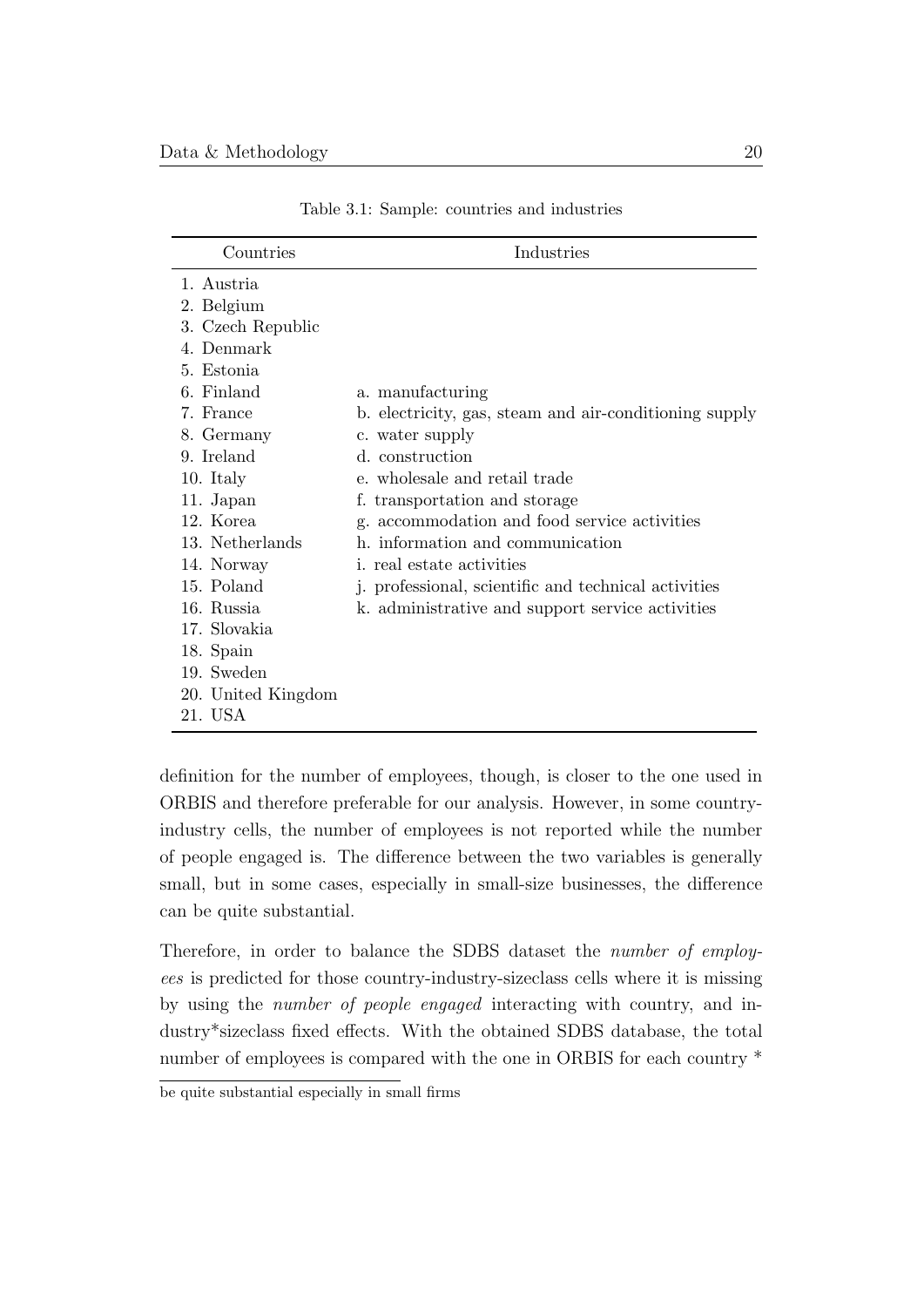industry \* sizeclass cell (denoted as c,i,s respectively).

$$
w = \frac{L_{c,i,s}^{SDBS}}{L_{c,i,s}^{ORBIS}}\tag{3.1}
$$

where L is the total number of employees, and the expected value of it is taken from the firms which belong to the same country, industry and sizeclass. The above weights aim to "scale up" ORBIS observations in each cell in a way that they match with the ones obtained in SDBS. The value of the weight is higher or equal to 1 in order to allow for randomly drawing firms without though losing the ones already in the dataset. With the resulted ORBIS-SDBS dataset labor productivity is measured, using the turnover and the number of employees. This is later plugged into the productivity equation, which allows the decomposition of the *aggregate productivity*  $(P_i)$  into two elements.

### <span id="page-28-0"></span>3.2 Methodology

The necessity to identify and measure skill mismatch has risen mostly in recent years. Therefore, datasets are in a more experimental stage while methodologies for skill mismatch are still debatable. However, there are a number of different approaches which will be discussed here. Furthermore, the methodology for labor productivity will also be presented an analyzed thoroughly.

#### <span id="page-28-1"></span>3.2.1 Skill mismatch measure

The main idea behind measuring skill mismatch is to define the threshold points in proficiency scores for each occupation in each country. Then, if the value of the respondent's assessed skill is higher that this threshold point he will be classified as over-skilled and vice verca. Finally, if this value falls between the upper and down threshold point they will be classified as well matched. Another important decision one need to make is the selection of the category of skills to measure. Some researchers measure numeracy scores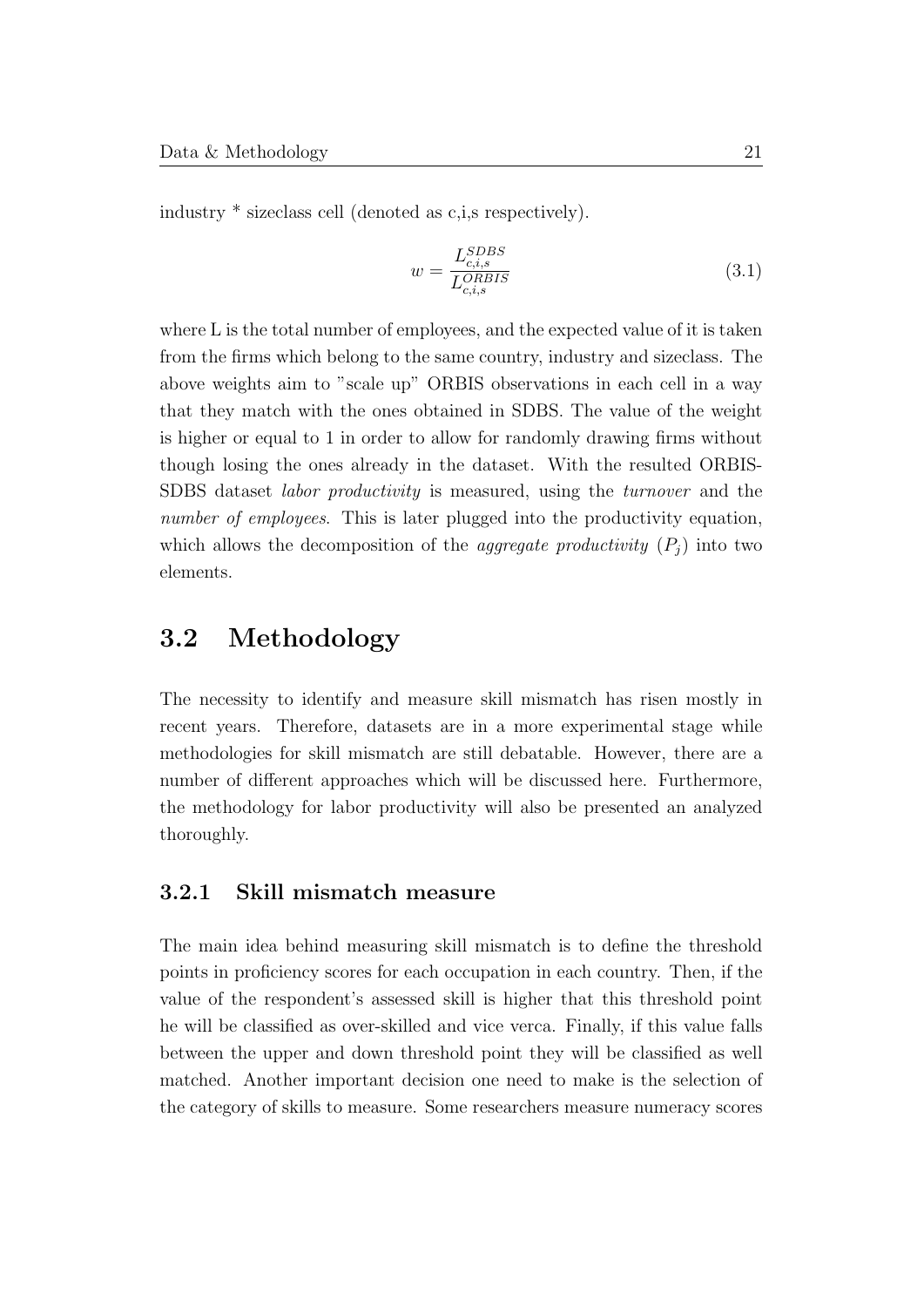as it is argued that numeracy scores are more easily comparable between countries or they better explain income inequality [\(Perry et al., 2014;](#page-51-6) [Allen](#page-48-7) [et al., 2013\)](#page-48-7). On the contrary, [McGowan and Andrews](#page-51-1) [\(2015\)](#page-51-1) and [Desjardins](#page-49-6) [and Rubenson](#page-49-6) [\(2011\)](#page-49-6) measure literacy scores as they argue that they are increasingly important in nowadays ICT oriented economies.

As mentioned above, there are different approaches on measuring skill mismatch. One strand of literature involves self assessment of the workers regarding their portfolio of skills and the skills they use at the workplace. While this measure is appropriate for partial skill-evaluation, it does not capture the exceess or deficit of skills, especially the under-skilled, as reported by [Allen and van der Velder](#page-48-1) [\(2001\)](#page-48-1). Another approach is to combine the selfreported assessment of skill mismatch and skill use in order to define the threshold levels, as constructed by [OECD](#page-51-3) [\(2013\)](#page-51-3). One major drawback of this approach is that it neglects the heterogeneity within occupations. Also the base population is measured by self-assessment which can result in biased outcomes and finaly, that it employs only one of the plausible values , the first one. [\(Perry et al., 2014\)](#page-51-6)

In the present paper an alternative measure of skill mismatch, proposed by [Perry et al.](#page-51-6) [\(2014\)](#page-51-6), is used. This measure corrects for the possible bias problem of the self-reported information about skill use by defining "bandwidths" for every occupation based on the average skill level. Contrary to other approaches mentioned above, 10 plausible values have been used and the procedure was repeated for each and every one of them. Furthermore, the threshold points distinguishing the matched from mismatched are derived based on the total population of workers, instead of the matched work force as in previous versions. This made it possible for 2-digit ISCO categorization to be used. Although, 2 digits (50 categories of occupations) allow for higher precision, due to the limited number of observations within each 1-digit category-cell, in the present paper, the 1-digit ISCO (10 categories of occupations) is employed.

The following four steps are computed according to the alternative measure:

• Average skill level and standard deviation (SD) are computed in each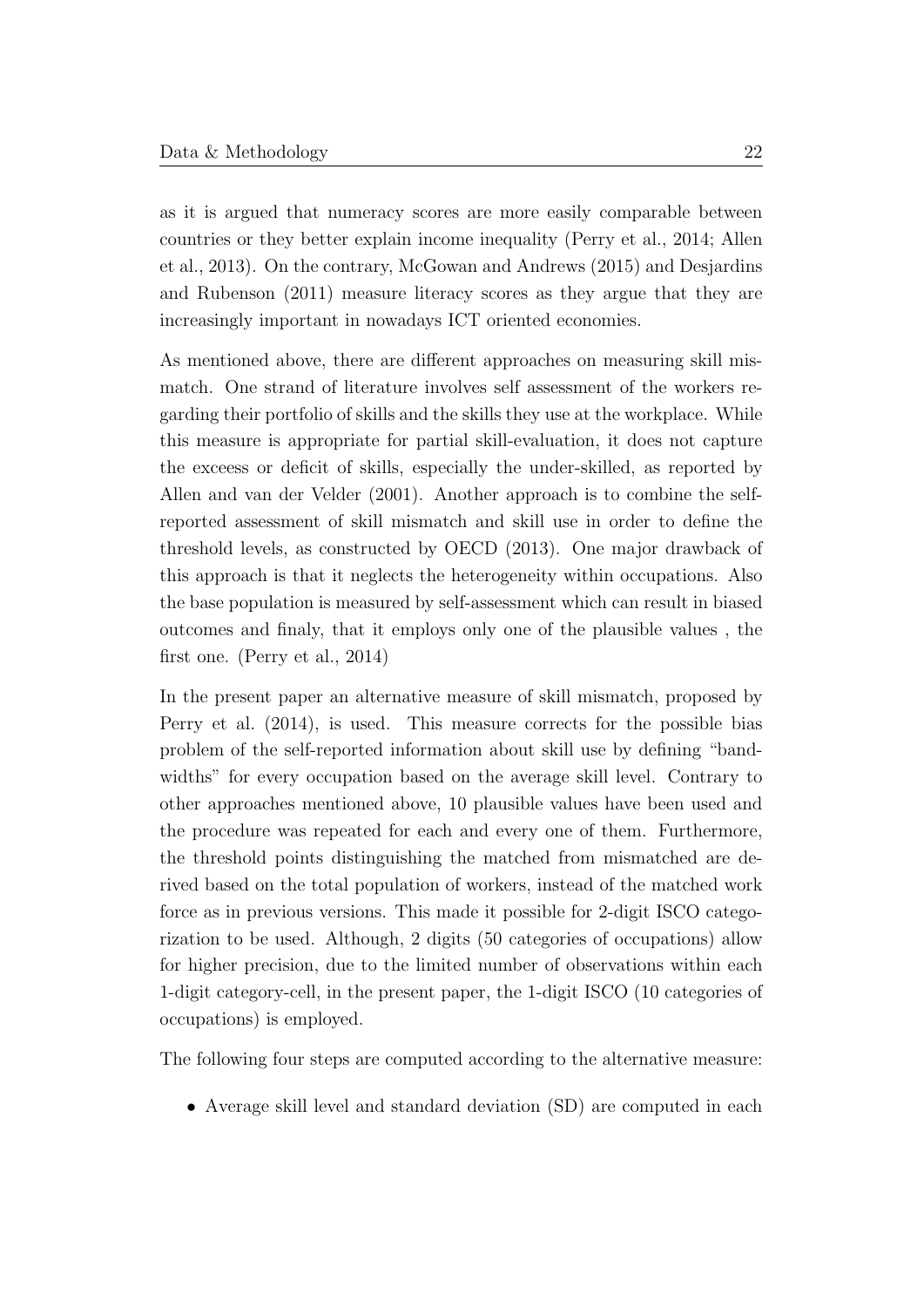country over the 1-digit occupation categorization

- Cut-off points for match and mismatch are defined for each occupation measured as 1.5 SD from the mean
- Skill mismatch is defined based on cut-off points for each Plausible Value (PV) for each person (results in 10 skill mismatch variables per person)
- Average of estimates from 10 skill mismatch variables computed and included in the analysis

In the first step, the whole sample population is taken for all the countries included. From this sample, mean and standard deviation are computed over 1-digit occupation categories. In the second and third step 10 plausible values are measured taking the value of 1 or -1 if the observation is above or below the 1.5 SD cut-off point. Finally, the average of these 10 skill mismatch variables is used to define if the respondent is well-matched or mismatched (under- or over-skilled) The upper and lower intervals are then merged and constitute the category of mismatched workers while the in between interval describes the matched population. Finally, the share of mismatched workers is taken for each country and 1-digit industry category.

Because the 1.5 SD threshold points do not have strong theoretical support in this methodology, in order to check the robustness of the results, sensitivity tests are performed using 1.2 SD instead. Finally, due to the small sample size, two out of the ten occupations were not included in the sample, namely ISCO occupation-codes 0 (armed forces) and 6 (skilled agricultural and fishery workers), followed by [McGowan and Andrews](#page-51-1) [\(2015\)](#page-51-1). Also, ISCO occupation-codes 1(managers) and 2(professionals) are merged together. This results in 7 occupation categories in total.

#### <span id="page-30-0"></span>3.2.2 Productivity Measure

The labor productivity index obtained, is plugged into [Equation 3.2](#page-31-0) in order to proceed with the decomposition of *aggregate productivity* into: *i within*-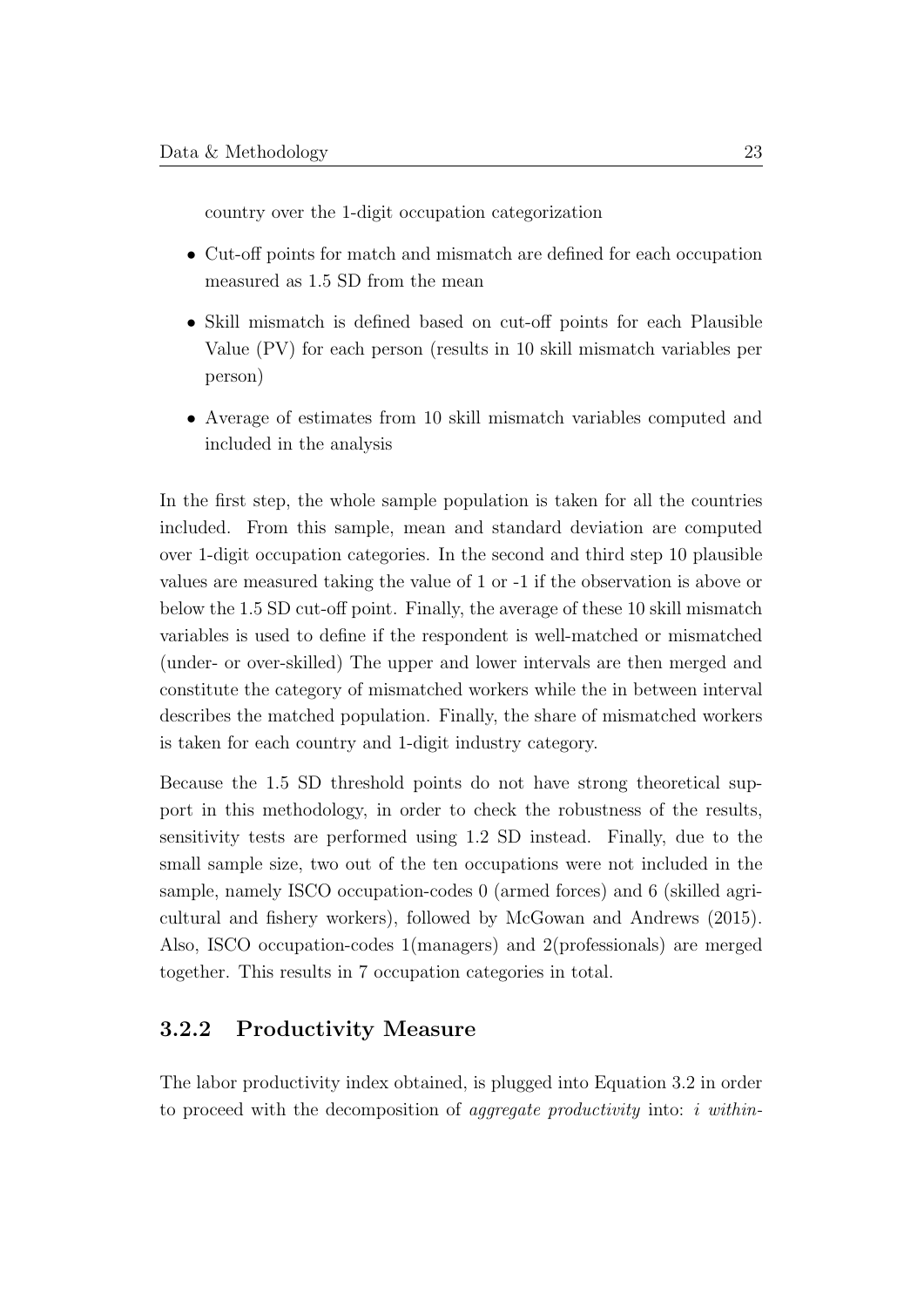firm productivity, which expresses the fraction of more productive relative to less productive firms and ii the Olley-Pakes co-variance term or allocative efficiency, which is expressed as a joint moment with the size distribution of the firm that mirrors the extend to which more productive firms are also larger in size. Note here, that labor productivity  $P_i$  is measured in logs as much of the recent literature [\(Bartelsman et al., 2013;](#page-48-5) [Foster et al., 2001\)](#page-50-10) The main advantage of measuring in logs is that the results can be expressed as the *percentage change* in productivity  $P_i$  due to the within-firm increase of productivity  $\bar{P}_j$  or the allocation of human capital across firms in the same industry.

An indicator of productivity in industry , expressed as the weighted mean of productivity of the firms within the industry  $(P_j = \sum_{i \in j} \theta_i P_i)$  can be written with the following formula:

<span id="page-31-0"></span>
$$
\sum_{i \in j} \theta_i P_i = \bar{P}_j + \sum_{i \in j} (\theta_i - \bar{\theta}_j)(P_i - \bar{P}_j)
$$
\n(3.2)

where  $\bar{P}_j = \frac{1}{N}$  $\frac{1}{N_j}\sum_{i\in j}P_i$  is the *within-firm* or unweighted productivity mean,  $\theta_i$  expresses the relative size of the firm, as this is measured by the share of firm employment and  $\bar{\theta}_j$  is the average employment share at the industry.

Allocative efficiency can also be obtained if one subtracts the two terms. In the same context, a positive value for allocative efficiency would indicate an increase in industry productivity index resulted from the allocation of employment across firms within the respective industry. A value of zero would mean that employment is randomly allocated within industries, with more skilled labor force to be trapped in low productivity firms. This would imply that weighted productivity and within-firm productivity average have the same value.

One of the benefits of focusing on allocative efficiency and its relative contribution on the aggregate productivity as measured in [\(Equation 3.2\)](#page-31-0) is that it only concentrates on the difference between the two terms and hence any factor affecting both measures is differenced out [\(Bartelsman et al., 2013\)](#page-48-5). On the other hand, comparisons in the weighted productivity and within-firm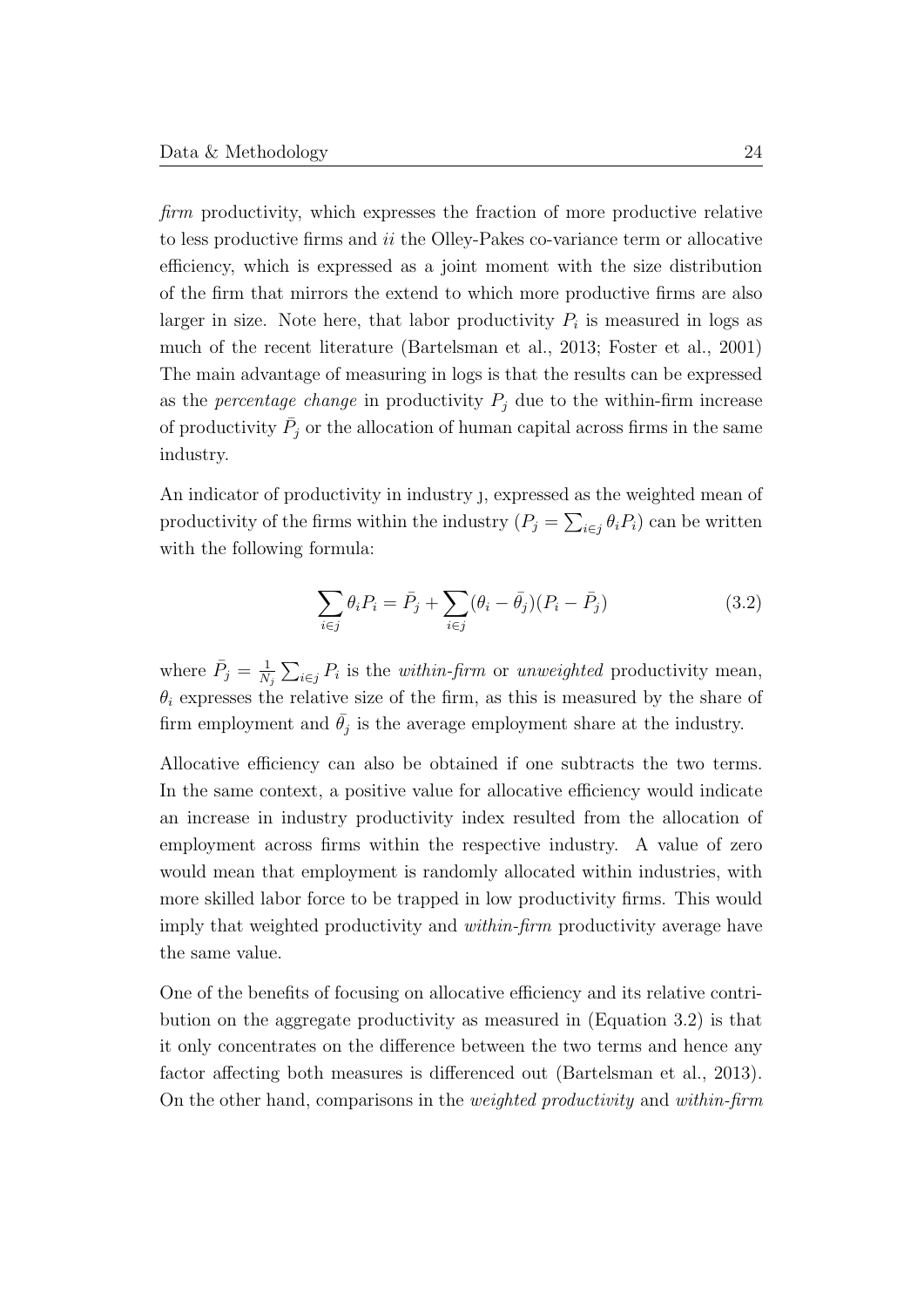productivity across industries and countries might be proved problematic due to measurement issues. In order to control for these issues, country and industry fixed effects are employed in all estimation models. Finally, the analysis of productivity as well as skill mismatch could be done in a number of levels of industry aggregation, but in order to achieve a better alignment with the mismatch data, 1-digit industry categorization is employed.

### <span id="page-32-0"></span>3.3 Empirical Model

In order to identify the relationship between mismatch and productivity, an industry level analysis is followed. The empirical model takes the following form:

$$
prod_{c,i} = \alpha + \beta_1 M is match_{c,i} + \delta_c + \delta_i + \epsilon_{c,i}
$$
\n(1)

where  $prod$  is a measure of labor productivity (weighted & within-firm productivity and allocative efficiency) in country c and industry i. Mismatch refers to the measure of skill mismatch in the three different categories (numeracy, literacy). The model includes country and industry fixed effects, which aim to control for the omitted time-invariant country specific factors that might influence productivity, such as different policies, while industry fixed effects aim to control for industry related technological factors. Standard errors are clustered at the country level as regressors and errors are assumed to be correlated within each country but not across countries.

Based on the existing literature in the link between skill mismatch and labor productivity, two variables are added to the baseline model, namely Managerial Quality and Market Power. Although, alternative variables such as R&D intensity or capital intensity would better correlate with productivity, they were not available for all the industries of the current sample.

Taking into account the importance of competition for productivity, a Market Power index is calculated as  $\sum_{t=1}^{N} s_i^2$ , where  $s_i$  represents the market share of firm i in an industry with N number of firms [\(McGowan and Andrews,](#page-51-1) [2015\)](#page-51-1). The above index is calculated using ORBIS database and aims to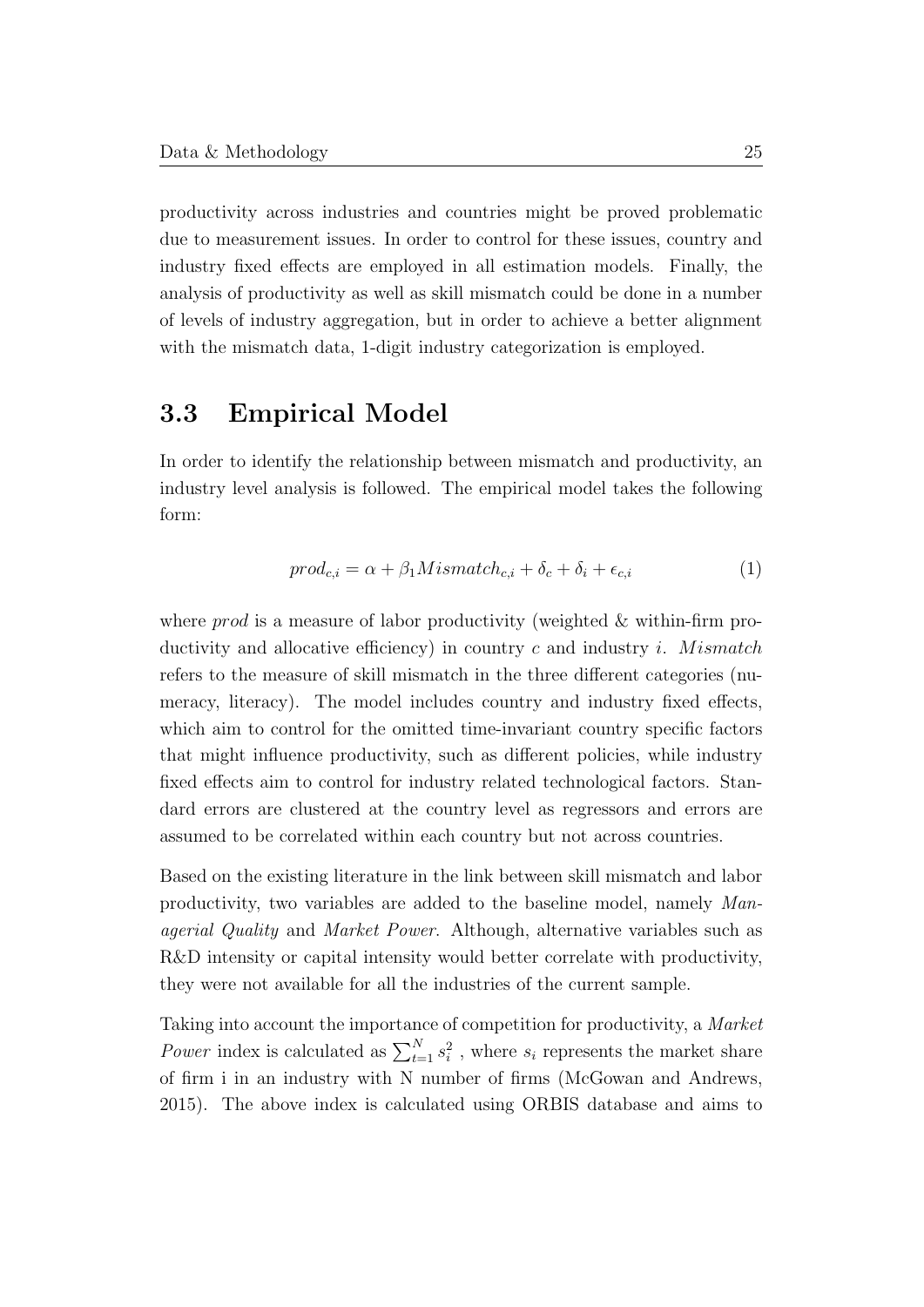control for the market share each firm possesses, which is further associated with the competition it faces, such that a higher value of market power in a country industry cell reflects lower competitive pressures. This variable is expected to yield negative effects on productivity. This index, though, as a proxy for competition might be a bit problematic since the relative volume of gross output is not the best indicator for market power and competition. Product market regulation or mark-ups, which would be more appropriate in capturing this effect, are not available in the industry aggregation used in this paper.

The proxy for managerial quality represents the average scores of managers in literacy and is derived using PIAAC data. Literacy was a natural choice since it constitutes major qualities required of managers to fulfill. Observations were selected according to the question 'Are you managing employees in your current work?' available in PIAAC dataset. Then mean proficiency scores in literacy were calculated in the 1-digit occupation categorization and for 1-digit industry classification, following [McGowan and Andrews](#page-51-1) [\(2015\)](#page-51-1).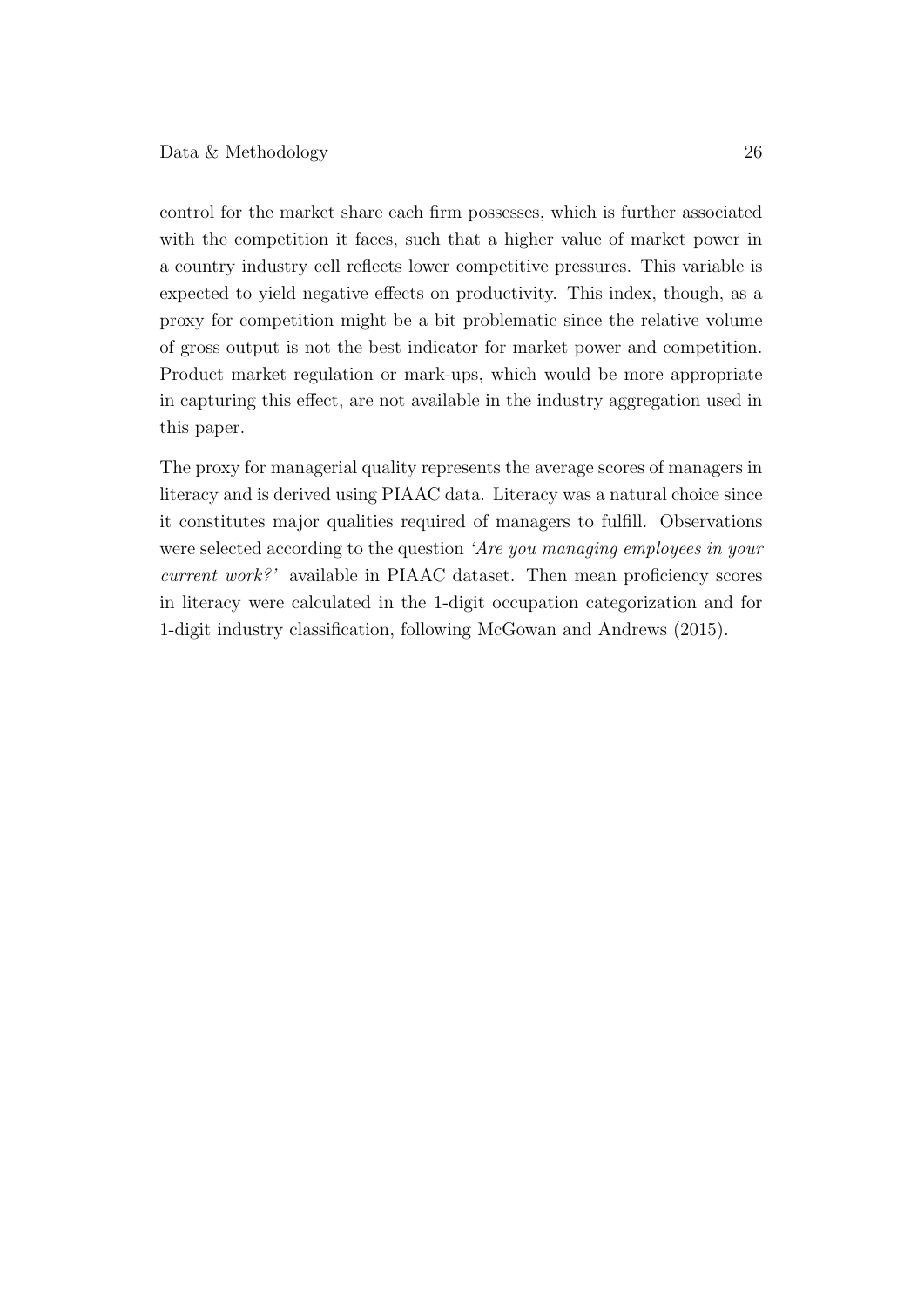### <span id="page-34-0"></span>Chapter 4

### Empirical results

The baseline results are presented in [Table 4.1,](#page-35-0) which shows the six basic models, which include the productivity measures as dependent variables estimated with skill mismatch in numeracy and literacy as independent x variables (odd columns). As an extension of the baseline specification, skill mismatch is decomposed into over-skilled and under-skilled for the same categories of skills (even columns).

The columns with the odd numbers should be interpreted as the estimated effect of an increase in the share of mismatched workers in one of the two skill categories at the expense of the respective omitted category, namely the share of well-matched. Same applies to the even-numbered columns, which contain the decomposition of mismatch into the two parts of over- and under-skilled. More specifically, coefficients in the extended baseline model should be interpreted as the effect on productivity of increasing the share of each of these categories (e.g over-skilled in numeracy) at the expense of the omitted one, which is the share of well-matched workers in numeracy, keeping all other variables constant (i.e under-skilled in numeracy and overand under-skilled in literacy).

The results show that there is a strong and significant relationship between the aggregate measure of skill mismatch in numeracy and aggregate productivity, which gives support to Hypothesis [3.](#page-12-0) The effect is statistically significant at the 5% level and has a negative sign as expected. Both liter-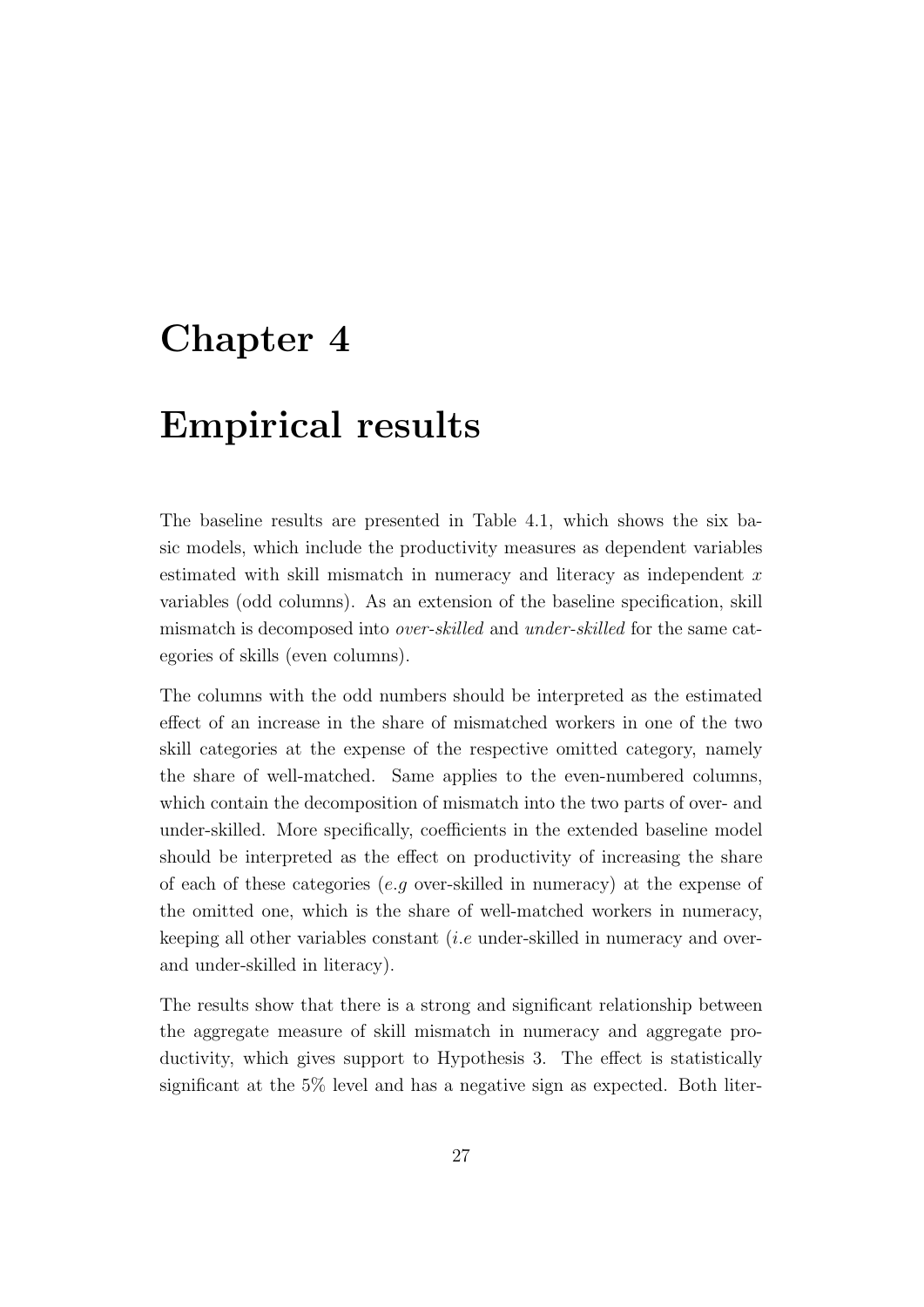<span id="page-35-0"></span>

|                          | (1)          | (2)        | (3)        | (4)       | (5)          | (6)        |
|--------------------------|--------------|------------|------------|-----------|--------------|------------|
|                          | Weighted     |            | Allocative |           | Within-firm  |            |
|                          | Productivity |            | Efficiency |           | Productivity |            |
| Mismatch in Numeracy     | $-0.0216**$  |            | $-0.0014$  |           | $-0.0230*$   |            |
|                          | (0.0121)     |            | (0.0067)   |           | (0.0121)     |            |
|                          | 0.0060       |            | $-0.0009$  |           | 0.0068       |            |
| Mismatch in Literacy     | (0.0057)     |            | (0.0053)   |           | (0.0081)     |            |
|                          |              |            |            |           |              |            |
|                          |              | $-0.0124$  |            | 0.0040    |              | $-0.0129$  |
| Over-skilled (Numeracy)  |              | (0.0109)   |            | (0.0103)  |              | (0.0168)   |
|                          |              | $-0.0078$  |            | $-0.0079$ |              | $-0.0154$  |
| Over-skilled (Literacy)  |              | (0.0068)   |            | (0.0075)  |              | (0.0151)   |
|                          |              |            |            |           |              |            |
|                          |              | $-0.0342*$ |            | 0.0063    |              | $-0.0406*$ |
| Under-skilled (Numeracy) |              | (0.0164)   |            | (0.0128)  |              | (0.0213)   |
|                          |              | $0.0196*$  |            | $-0.0124$ |              | $0.0275*$  |
| Under-skilled (Literacy) |              | (0.0099)   |            | (0.0161)  |              | (0.0135)   |
|                          |              |            |            |           |              |            |
| R <sub>2</sub>           | 0.920        | 0.921      | 0.462      | 0.432     | 0.779        | 0.782      |
| Observations             | 220          | 220        | 220        | 220       | 220          | 220        |

Table 4.1: Baseline models

Note: The dependent variables are as measured in [\(3.2\)](#page-31-0) for the year of 2011. All the models include industry and country fixed effects and standard errors are clustered in the country level. Estimates are weighted by available observations in the country-industry cell. Standard errors are reported in parenthesis and the stars denote significance level (\*\*\* at 1%, level \*\* at 5% level and \* at 10% level)

acy and numeracy skill mismatch is negatively related to allocative efficiency, though the result is not statistically significant. Therefore, the negative effect of mismatch in numeracy on productivity results from a strong and negative relationship between skill mismatch in numeracy and the within-firm labor productivity. The result is statistically supported at the 10% level.

The aggregated variable of skill mismatch in numeracy in the first model is sourced from a significant and negative relationship between under-skilling in numeracy and aggregate productivity at the 10% level, which supports the Hypotheses  $2 \& 3$ . This is located in the strong and negative effect of under-skilled people in numeracy, associated with the within-firm labor productivity. The result is statistically significant at the 10% level. Model 6 shows that the negative relationship between under-skilling and the weighted productivity is entirely captured through the channel of the within-firm productivity, since skill mismatch measures are not related with allocative efficiency. In terms of economic importance, it translates to an approximately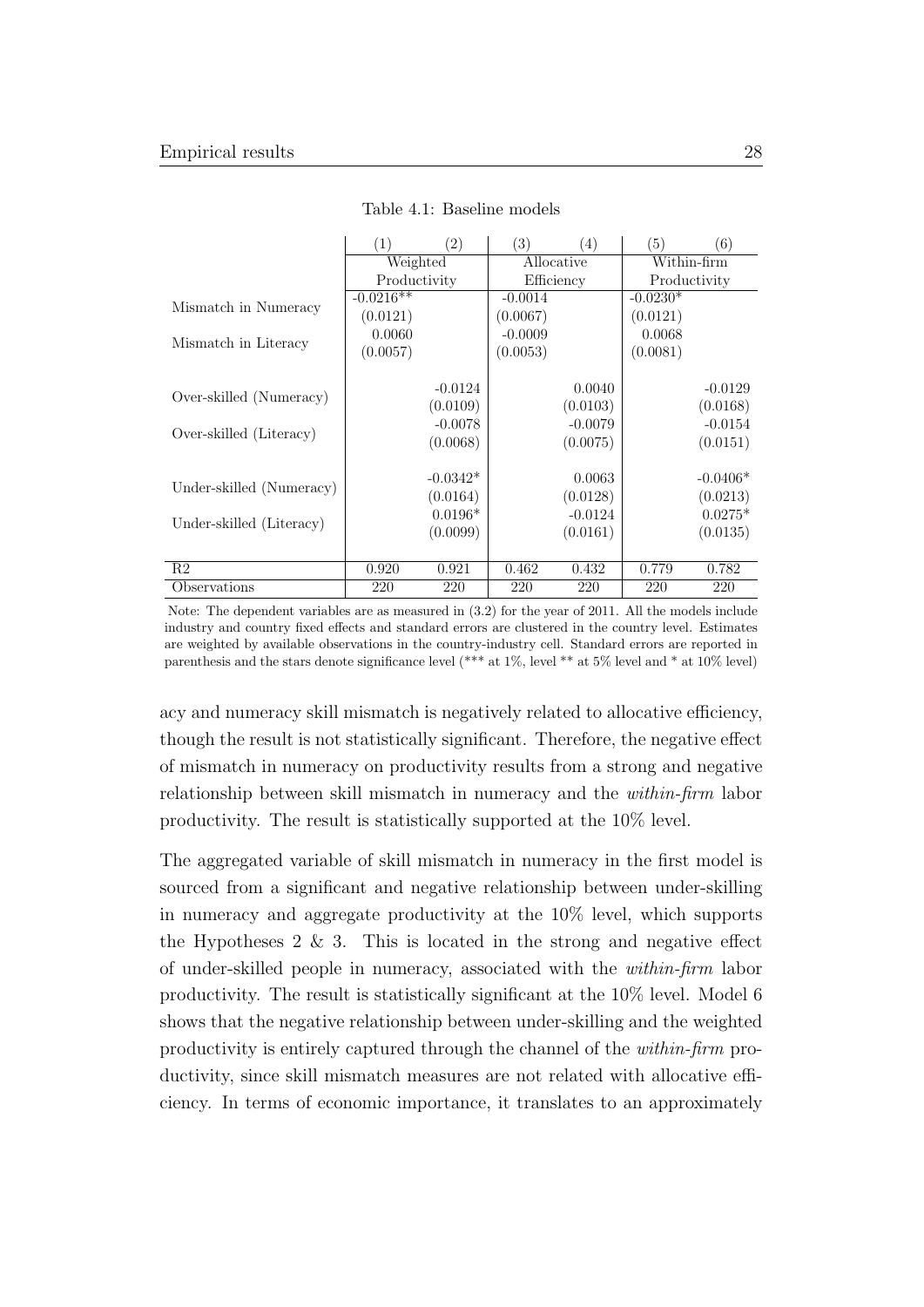4% decrease in labor productivity if the share of under-skilled workers in numeracy increased by  $1\%$ .<sup>[4](#page-36-1)</sup>

Skill mismatch in literacy is statistically insignificant in most specifications. However, being under-skilled in literacy exhibits a positive and significant relationship with labor productivity which is entirely captured through the channel of the within-firm labor productivity, which contradicts Hypothesis [2](#page-12-1) which states that being underskilled in any of the two categories will have a negative impact on productivity. In terms of economic interpretation, this means that a one standard deviation increase in the percentage of under-skilled workers in literacy is associated with an increase in labor productivity by approximately 10% [5](#page-36-2) . This result is quite surprising as one would expect under-skilling to have a negative effect on productivity. In their study [McGowan and Andrews](#page-51-1) [\(2015\)](#page-51-1) did not find any significant relationship between under-skilling in literacy and productivity even when controlling for market power and managerial quality, while the result had a negative sign in most cases. However, this could be explained in terms of work effort as one would expect under-skilled workers to give a greater effort to minimize the gap between the skills they possess and the skills required, through personal learning, training activities, etc. This could possibly translate to higher productivity.

#### <span id="page-36-0"></span>4.1 Robustness checks

A number of robustness checks are performed so as to make sure that the results hold in different possible cases. At first, two control variables are added to the baseline models, namely market power and managerial quality. Additionally, countries with a high value of skill mismatch in numeracy or literacy are removed one at a time. Same is applied for certain industries, which exhibit extreme values in skill mismatch. Furthermore, in order to

<span id="page-36-1"></span><sup>&</sup>lt;sup>4</sup>This is calculated as  $\beta$  \* 100, since productivity is measured in logs, which is -0.0406 \* 100

<span id="page-36-2"></span><sup>&</sup>lt;sup>5</sup>This is calculated as  $\beta$  \* standard deviation of under-skilled workers in literacy \* 100, which is 0.0275 \* 5.3 \* 100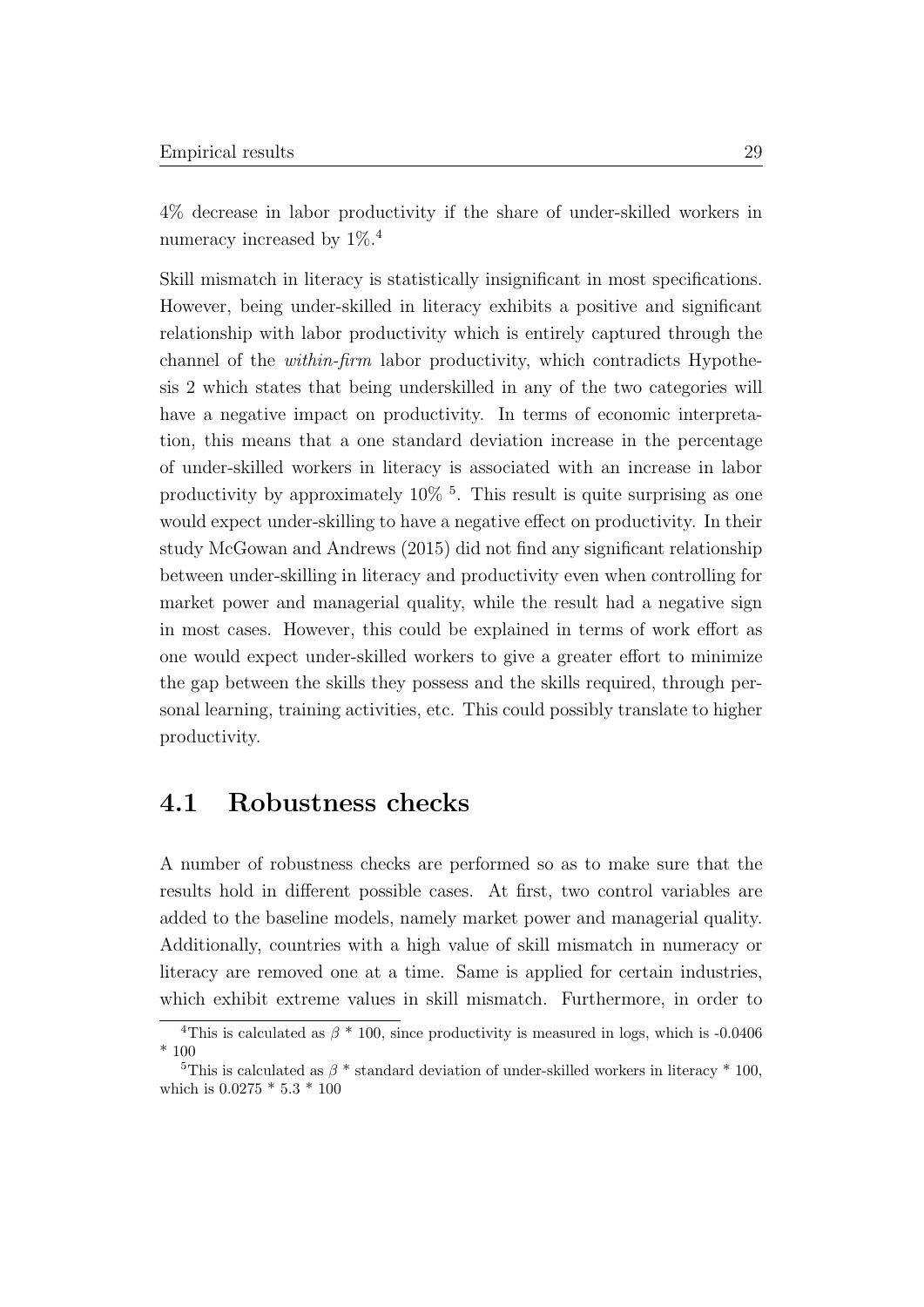verify that the measure of skill mismatch holds, the baseline models were also estimated using 1.2 times the standard deviation (SD) as this number does not have any clear theoretical support (see Appendix [C\)](#page-59-0). Finally, the baseline models are also estimated using different base category, namely the well-matched people in each mismatch category. Results show that in all cases almost all coefficients remain intact in volume and sign and the level of significance also holds.

#### <span id="page-37-0"></span>4.1.1 Controlling for Market Power

[Table 4.2](#page-38-0) shows the baseline models extended using market power as control variable, following [McGowan and Andrews](#page-51-1) [\(2015\)](#page-51-1), in order to test the robustness of the results as well as to identify the extend to which market competition impacts both skill mismatch and labor productivity. The existing literature on the impact of competition on productivity is rather ambiguous. One strand of literature direct its focus on the Schumpeterian theory, which states that past and current profits are important for the investment necessary to increase productivity. According to this theory, increasing competition and the possible decrease in profits may result in lower productivity as it reduces the investment funds and incentives [\(Rogers, 2004\)](#page-51-10).

The other strand of literature, which refers to the agency problem according to which some firms have a principal agent problem and therefore distinguishes the managerial from non-managerial firms suggesting that increased competition will reduce the information asymmetry and will increase the effort of managers. However, the results with this approach are rather ambiguous with some researchers to have found a positive effect while others negative or no relationship [\(Rogers, 2004\)](#page-51-10). Furthermore, market share can be viewed as an indicator of the past success of the firm rather than the current competition the firm faces. Hence, market share might reveal some unobserved characteristics of the firm rather than the competitive forces challenging the firm [\(Rogers, 2004\)](#page-51-10).

Results here show that, after controlling for market power, which indicates the extent to which firms face less competition, the main results remain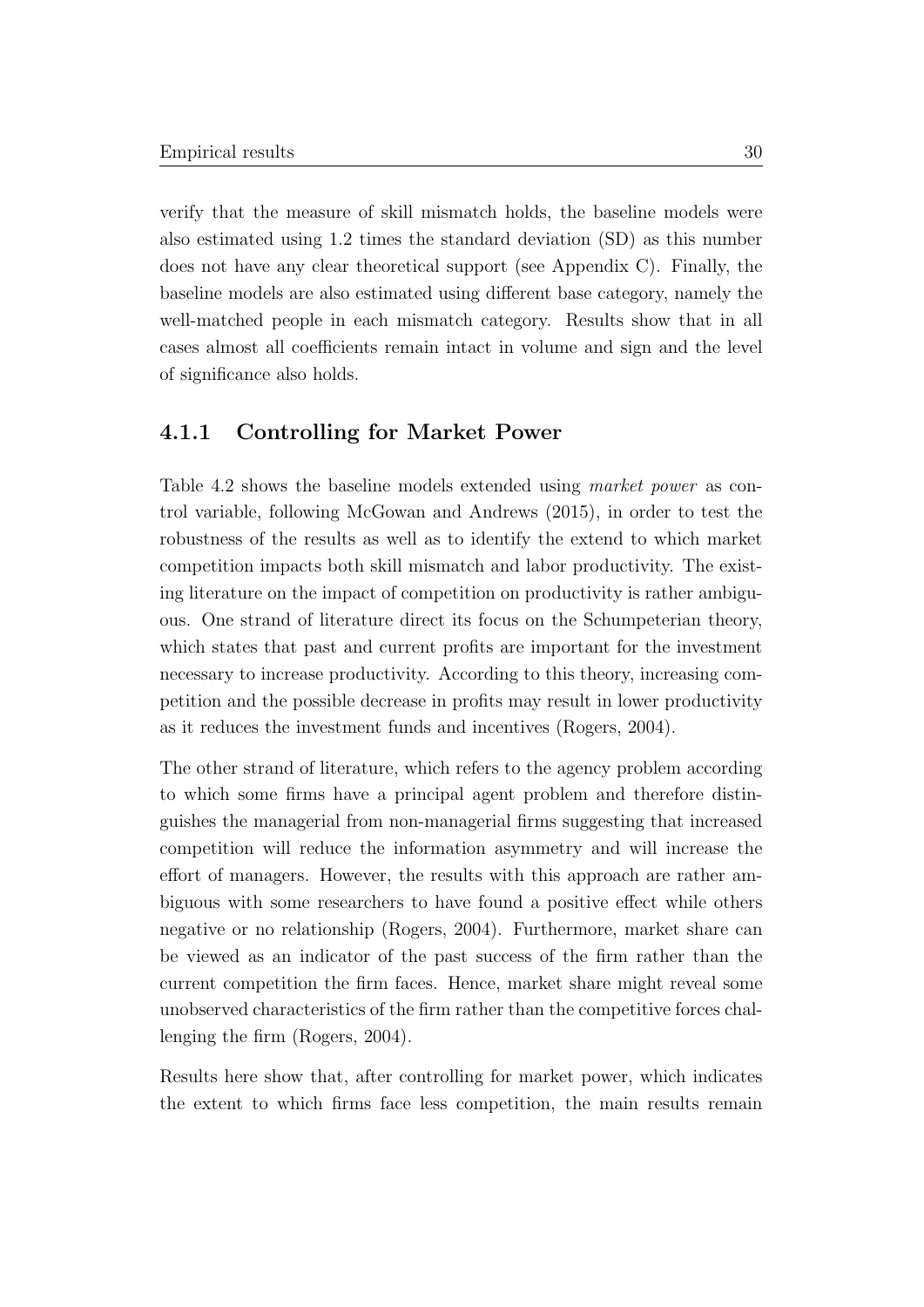<span id="page-38-0"></span>

|                          | (1)          | $\left( 2\right)$ | $\left(3\right)$ | (4)        | (5)          | (6)         |  |
|--------------------------|--------------|-------------------|------------------|------------|--------------|-------------|--|
|                          |              | Weighted          |                  | Allocative |              | Within-firm |  |
|                          | Productivity |                   |                  | Efficiency | Productivity |             |  |
|                          | $-0.0178*$   |                   | 0.0019           |            | $-0.0195*$   |             |  |
| Mismatch in Numeracy     | (0.0088)     |                   | (0.0067)         |            | (0.014)      |             |  |
|                          | 0.0043       |                   | $-0.0011$        |            | 0.0049       |             |  |
| Mismatch in Literacy     | (0.0052)     |                   | (0.0056)         |            | (0.0086)     |             |  |
|                          |              | $-0.0130$         |                  | 0.0004     |              | $-0.0134$   |  |
| Over-skilled (Numeracy)  |              | (0.0107)          |                  | (0.0106)   |              | (0.0162)    |  |
|                          |              | $-0.0077$         |                  | 0.0075     |              | $-0.0153$   |  |
| Over-skilled (Literacy)  |              | (0.0051)          |                  | (0.0156)   |              | (0.0155)    |  |
|                          |              | $-0.0269*$        |                  | 0.0072     |              | $-0.0341*$  |  |
| Under-skilled (Numeracy) |              | (0.0132)          |                  | (0.0124)   |              | (0.0174)    |  |
|                          |              | 0.0153            |                  | $-0.0084$  |              | $0.0237*$   |  |
| Under-skilled (Literacy) |              | (0.0092)          |                  | (0.0074)   |              | (0.0128)    |  |
|                          | $2.7416***$  | $2.7145***$       | 0.2741           | 0.2852     | $2.4716*$    | $2.4293*$   |  |
| Market Power Index       | (0.4832)     | (0.4881)          | (1.0532)         | (1.0699)   | (1.3488)     | (1.3597)    |  |
| R <sub>2</sub>           | 0.932        | 0.932             | 0.465            | 0.467      | 0.787        | 0.789       |  |
| Observations             | 220          | 220               | 220              | 220        | 220          | 220         |  |

Table 4.2: Extended model: controlling for market competition

Note: The dependent variables are as measured in [\(3.2\)](#page-31-0) for the year of 2011. All the models include industry and country fixed effects and standard errors are clustered at the country level. Estimates are weighted by available observations in the country-industry cell. Robust standard errors are reported in parenthesis and the stars denote significance level (\*\*\* at 1%, level \*\* at 5% level and \* at 10% level).

almost intact. Mismatch in numeracy remains significantly negative in model 1 and 5 which is located in the negative relationship that stems from underskilling in numeracy in both models 2 and 6. Finally, the volume and signs of the coefficients is essentially the same for all models. Important to be mentioned here is that, market power, in the current specification, exhibits a significantly positive relationship with aggregate productivity through the channel of within-firm productivity.

This is explained if one thinks of scale economies. Higher market share means that the capacity of the respective company must increase in order to cover the needs of the economy. This results in greater gross output and maybe labor productivity. Furthermore, less competition translates to higher profits and therefore higher investments and higher productivity growth, according to the Schumpeterian view. As mentioned above, this measure as a proxy for competition is a bit problematic, as market share might illustrate a past success of the firm rather than the competitive pressures it faces. Alternative measures such as mark-ups or product market regulation would be more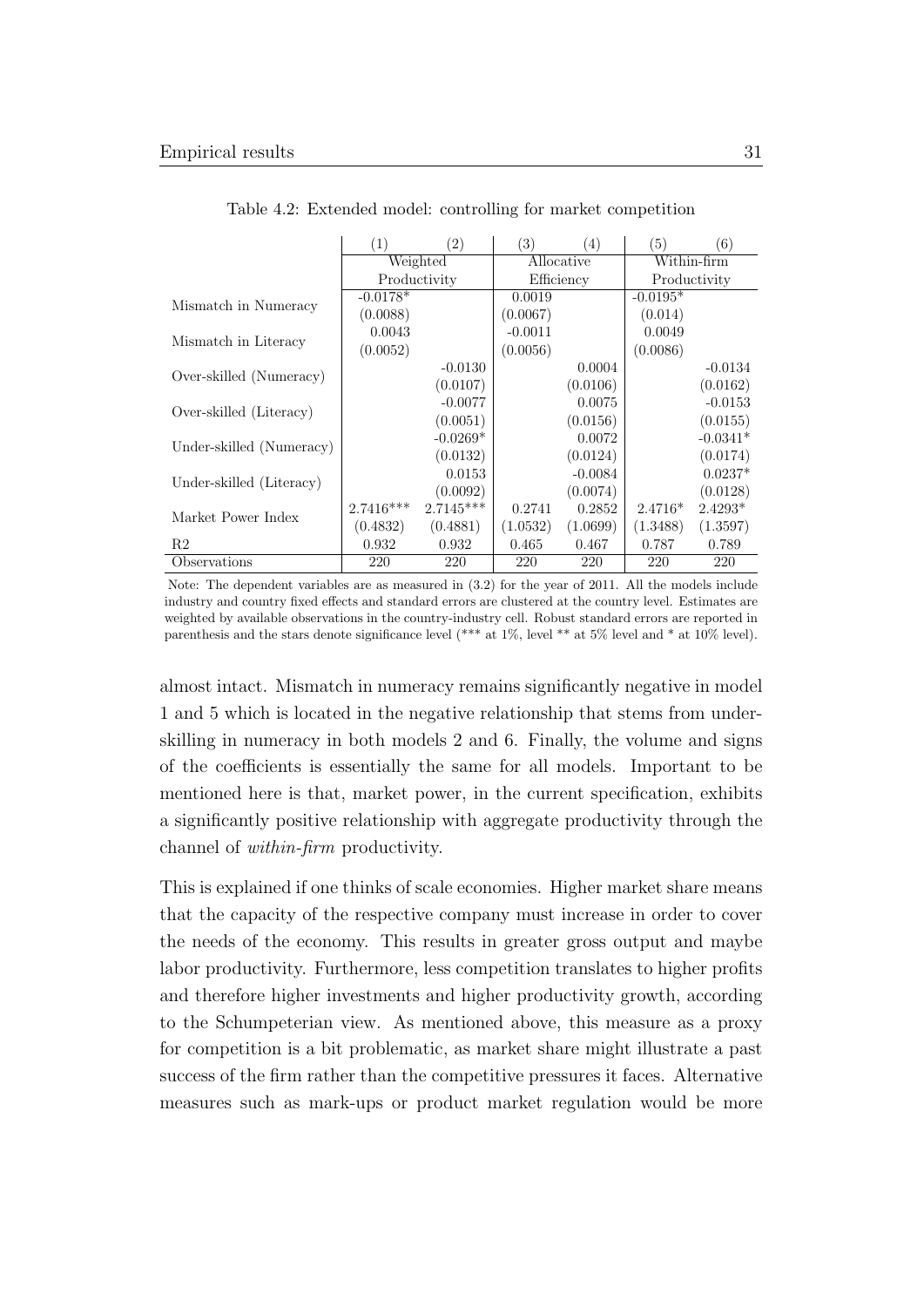appropriate for this analysis, but unfortunately not available for the current industry aggregation.

#### <span id="page-39-0"></span>4.1.2 Controlling for Managerial Quality

In this section the link between skill mismatch and productivity is explored, when controlling for managerial quality [\(Table 4.3\)](#page-39-1). According to recent literature, better managerial practices increase the within-firm labor productivity as well as the aggregate productivity [\(Bloom et al., 2013a\)](#page-49-10). Indeed, it has been increasingly acknowledged that better management of human resources results in higher productivity levels.

However, the effect of higher managerial quality and skill mismatch has not been extensively estimated. In their study, [McGowan and Andrews](#page-51-1) [\(2015\)](#page-51-1) found a significant correlation between labor productivity and managerial

<span id="page-39-1"></span>

|                          | (1)          | (2)         | (3)        | (4)        | (5)          | (6)        |
|--------------------------|--------------|-------------|------------|------------|--------------|------------|
|                          |              | Weighted    | Allocative |            | Within-firm  |            |
|                          | Productivity |             |            | Efficiency | Productivity |            |
|                          | $-0.0178*$   |             | 0.0019     |            | $-0.0197*$   |            |
| Mismatch in Numeracy     | (0.0089)     |             | (0.0072)   |            | (0.0106)     |            |
| Mismatch in Literacy     | 0.0043       |             | $-0.0019$  |            | 0.0062       |            |
|                          | (0.0052)     |             | (0.0050)   |            | (0.0076)     |            |
|                          |              | $-0.0132$   |            | $-0.0006$  |              | $-0.0125$  |
| Over-skilled (Numeracy)  |              | (0.0110)    |            | (0.0107)   |              | (0.0162)   |
|                          |              | $-0.0079$   |            | 0.0063     |              | $-0.0142$  |
| Over-skilled (Literacy)  |              | (0.0053)    |            | (0.0141)   |              | (0.0143)   |
|                          |              | $-0.0268*$  |            | 0.0076     |              | $-0.0345*$ |
| Under-skilled (Numeracy) |              | (0.0130)    |            | (0.0129)   |              | (0.0178)   |
|                          |              | 0.0152      |            | $-0.0091$  |              | $0.0243*$  |
| Under-skilled (Literacy) |              | (0.0091)    |            | (0.0080)   |              | (0.0128)   |
|                          | $2.7409***$  | $2.7122***$ | 0.2548     | 0.2719     | $2.4861*$    | $2.4403*$  |
| Market Power Index       | (0.4867)     | (0.4881)    | (1.0747)   | (1.0833)   | (1.3768)     | (1.3791)   |
|                          | 0.0001       | 0.0006      | 0.0038     | 0.0034     | $-0.0036$    | $-0.0028$  |
| Managerial Quality       | (0.0032)     | (0.0031)    | (0.0061)   | (0.0055)   | (0.0057)     | (0.0050)   |
| R <sub>2</sub>           | 0.932        | 0.933       | 0.466      | 0.468      | 0.787        | 0.789      |
| Observations             | 220          | 220         | 220        | 220        | 220          | 220        |

Table 4.3: Extended model-controlling for managerial quality

Note: The dependent variables are as measured in [\(3.2\)](#page-31-0) for the year of 2011. All the models include industry and country fixed effects and standard errors are clustered at the country level. Estimates are weighted by available observations in the country-industry cell. Standard errors are reported in parenthesis and the stars denote significance level (\*\*\* at 1%, level \*\* at 5% level and \* at 10% level).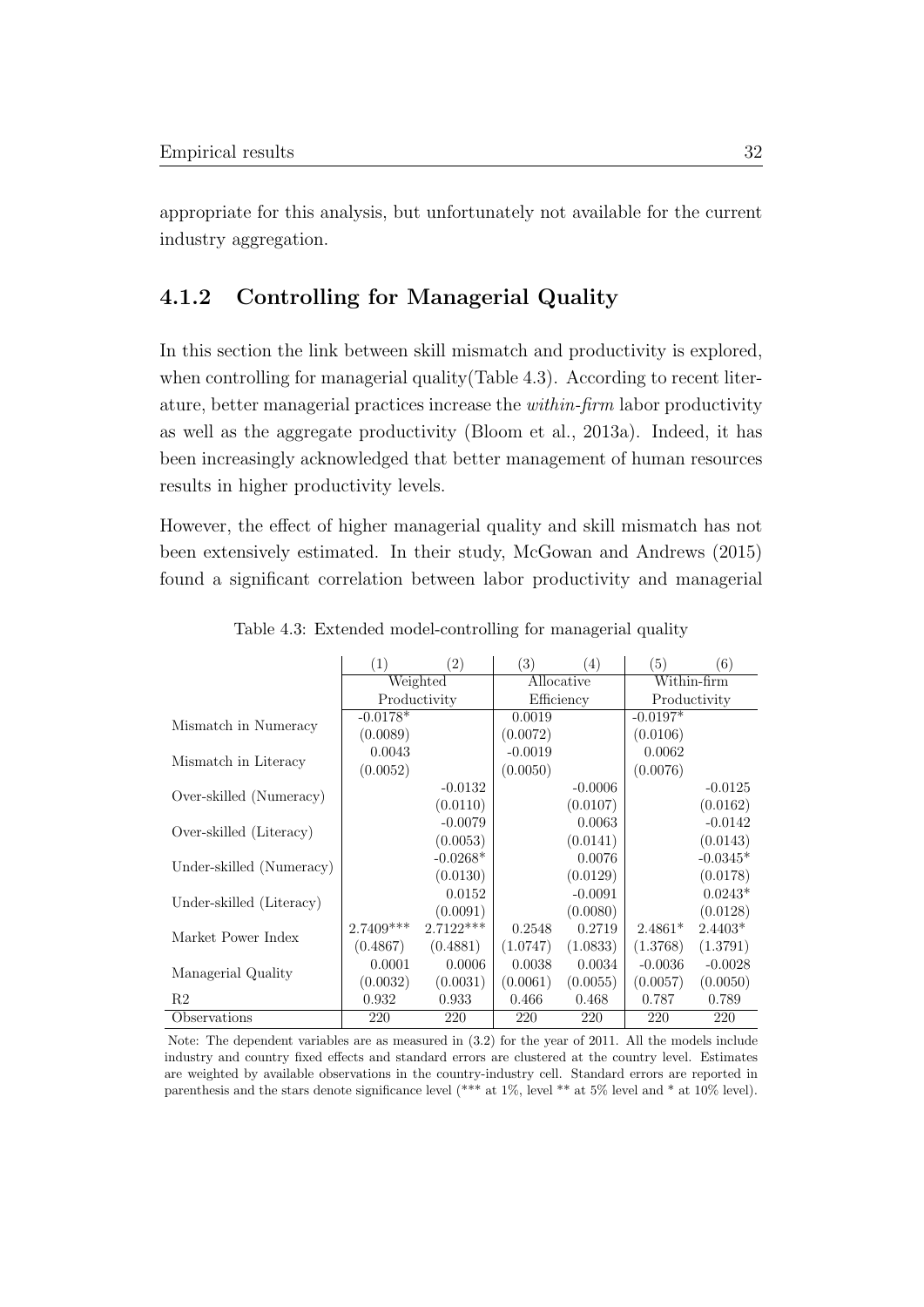quality in the extend to which, under-qualification became statistically insignificant when controlling for managerial quality. In further analysis, managerial quality was found to be positively correlated with aggregate productivity through the channel of *within-firm* productivity while the findings also suggest a negative and significant relationship with skill mismatch (in literacy).

|                    | Weighted     | Allocative | Within-firm  |
|--------------------|--------------|------------|--------------|
|                    | Productivity | Efficiency | Productivity |
| Managerial Quality | 0.0011       | $-0.0067$  | 0.0079       |
|                    | (0.0026)     | (0.0049)   | (0.0064)     |
| Constant           | $4.8851***$  | 0.0247     | $4.8603***$  |
|                    | (0.0752)     | (0.0256)   | (0.1050)     |
| Observations       | 220          | 220        | 220          |
| R <sub>2</sub>     | 0.858        | 0.421      | 0.700        |

<span id="page-40-0"></span>Table 4.4: The relationship between managerial quality and productivity

Table 4.5: Instrumental variables estimation of the link between mismatch, managerial quality and productivity

<span id="page-40-1"></span>

| Panel A: First Stage Regressions - dependent variable: mismatch indicators |             |             |              |               |              |               |  |  |  |
|----------------------------------------------------------------------------|-------------|-------------|--------------|---------------|--------------|---------------|--|--|--|
|                                                                            |             | (2)         | '3)          | 4             | 5.           | (6)           |  |  |  |
|                                                                            | Mismatch in | Mismatch in | Over-skilled | Under-skilled | Over-skilled | Under-skilled |  |  |  |
|                                                                            | Literacy    | Numeracy    | (Numeracy)   | (Numeracy)    | (Literacy)   | (Literacy)    |  |  |  |
|                                                                            | $0.07487*$  | 0.0244      | $0.0405*$    | $-0.0160$     | $0.0689**$   | $-0.0060$     |  |  |  |
| Managerial Quality                                                         | (0.0425)    | (0.0310)    | (0.0210)     | (0.0293)      | (0.0285)     | (0.0371)      |  |  |  |
| Constant                                                                   | 7.9718***   | $7.3000***$ | $3.3463***$  | $3.9544***$   | $3.5265***$  | $4.4452***$   |  |  |  |
|                                                                            | (1.4232)    | (1.0378)    | (0.7029)     | (0.9828)      | (0.9539)     | (1.2425)      |  |  |  |
| AdjR2                                                                      | 0.157       | 0.249       | 0.2163       | 0.373         | 0.169        | 0.295         |  |  |  |
| Observations                                                               | 220         | 220         | 220          | 220           | 220          | 220           |  |  |  |

| Panel B: Second Stage Regressions - dependent variable: labor productivity indicators |             |             |              |               |              |               |  |  |
|---------------------------------------------------------------------------------------|-------------|-------------|--------------|---------------|--------------|---------------|--|--|
|                                                                                       |             | (2)         | (3)          | $^{\prime}4)$ | '5)          | (6)           |  |  |
|                                                                                       | Mismatch in | Mismatch in | Over-skilled | Under-skilled | Over-skilled | Under-skilled |  |  |
|                                                                                       | Literacy    | Numeracy    | (Numeracy)   | (Numeracy)    | (Literacy)   | (Literacy)    |  |  |
| Weighted Productivity                                                                 | 0.0105      | 0.0321      | 0.0194       | $-0.0492$     | $-0.0434$    | 0.1309        |  |  |
|                                                                                       | (0.0533)    | (0.1807)    | (0.0974)     | (0.2421)      | (0.0872)     | (0.4990)      |  |  |
| Allocative Efficiency                                                                 | 0.0505      | 0.1544      | 0.0934       | $-0.2362$     | 0.0549       | 0.6282        |  |  |
|                                                                                       | (0.0989)    | (0.4414)    | (0.1836)     | (0.5914)      | (0.0860)     | (0.6945)      |  |  |
| Within-firm                                                                           | $-0.0399$   | 0.1222      | 0.0739       | 0.1869        | 0.0114       | $-0.4973$     |  |  |
| Productivity                                                                          | (0.0938)    | (0.3758)    | (0.1766)     | (0.5602)      | (0.0568)     | (0.3645)      |  |  |
| <b>Observations</b>                                                                   | 220         | 220         | 220          | 220           | 220          | 220           |  |  |

Note: The dependent variables in Panel B are as measured in [\(3.2\)](#page-31-0) for the year of 2011. In each model, skill mismatch indicators are included separately. All the models include industry and country fixed effects and standard errors are clustered at the country level. Standard errors are reported in parenthesis and the stars denote significance level.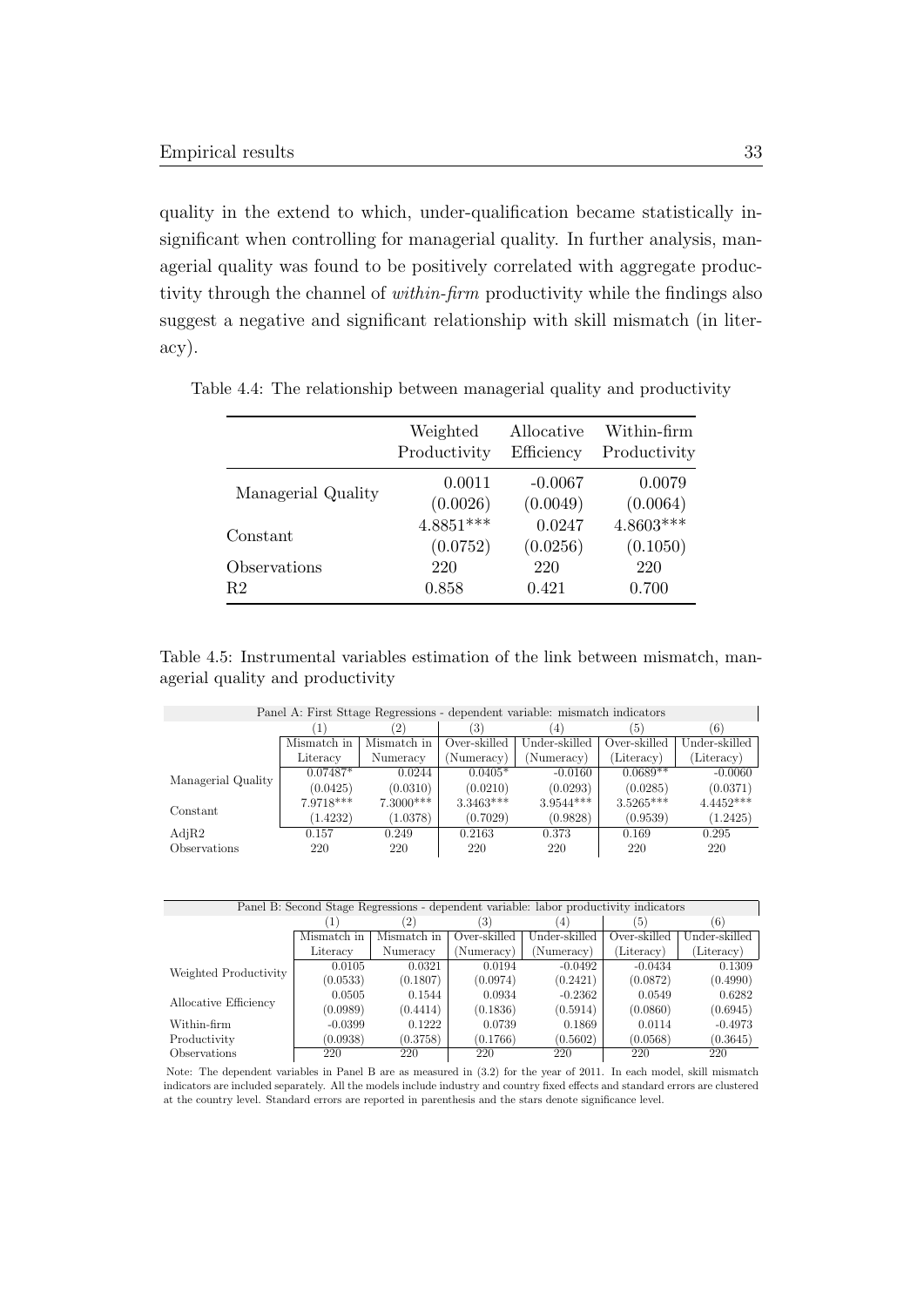In the present analysis though, no statistically significant relationship was detected between managerial quality and labor productivity. Table [4.4](#page-40-0) shows that the mean scores of managers in literacy *(i.e.* managerial quality) is not significantly related with productivity while in the analysis following which explores the relationship when managerial quality is used as instrumental variable, suggests that the relationship between them is only weak.

Contrary to the study of [McGowan and Andrews](#page-51-1) [\(2015\)](#page-51-1), managerial quality seems to have the opposite impact on skill mismatch (see [Table 4.5\)](#page-40-1). More specifically, managerial quality seems to have a negative impact on overskilling, increasing thus the shares of over-skilled workers, while it has a negative relationship with under-skilling but it is not statistically significant. The sign and volume of the results are in line with [McGowan and Andrews](#page-51-1) [\(2015\)](#page-51-1) while the significance levels are not.

The result, though, is not surprising since, the mean scores of managers in literacy, does not capture in full extend the impact management has on reducing skill mismatch. Over-skilled workers are many times preferable from managers, and this constitutes an expedient strategy on behalf of the firms, as they not only exploit the full dynamics of their employees but also benefit from the potential spillovers the particular employees can contribute at the workplace [\(Battu et al., 2003\)](#page-48-8). This, results in higher levels of mismatched workers.

The opposite is observed with under-skilling, where skill mismatch has a positive effect but the result is not statistically significant. In such analysis though, one should possibly control for other characteristics as for instance the state of the economy at the moment. Especially in times of recessions, individuals are quite often assigned more complex tasks than their level of competence (under-skilled) as firms face skill shortages pressure. To conclude, the results should be viewed with caution since there are various factors affecting productivity and skill mismatch and management impacts productivity in various other ways other than through the channel of skill mismatch.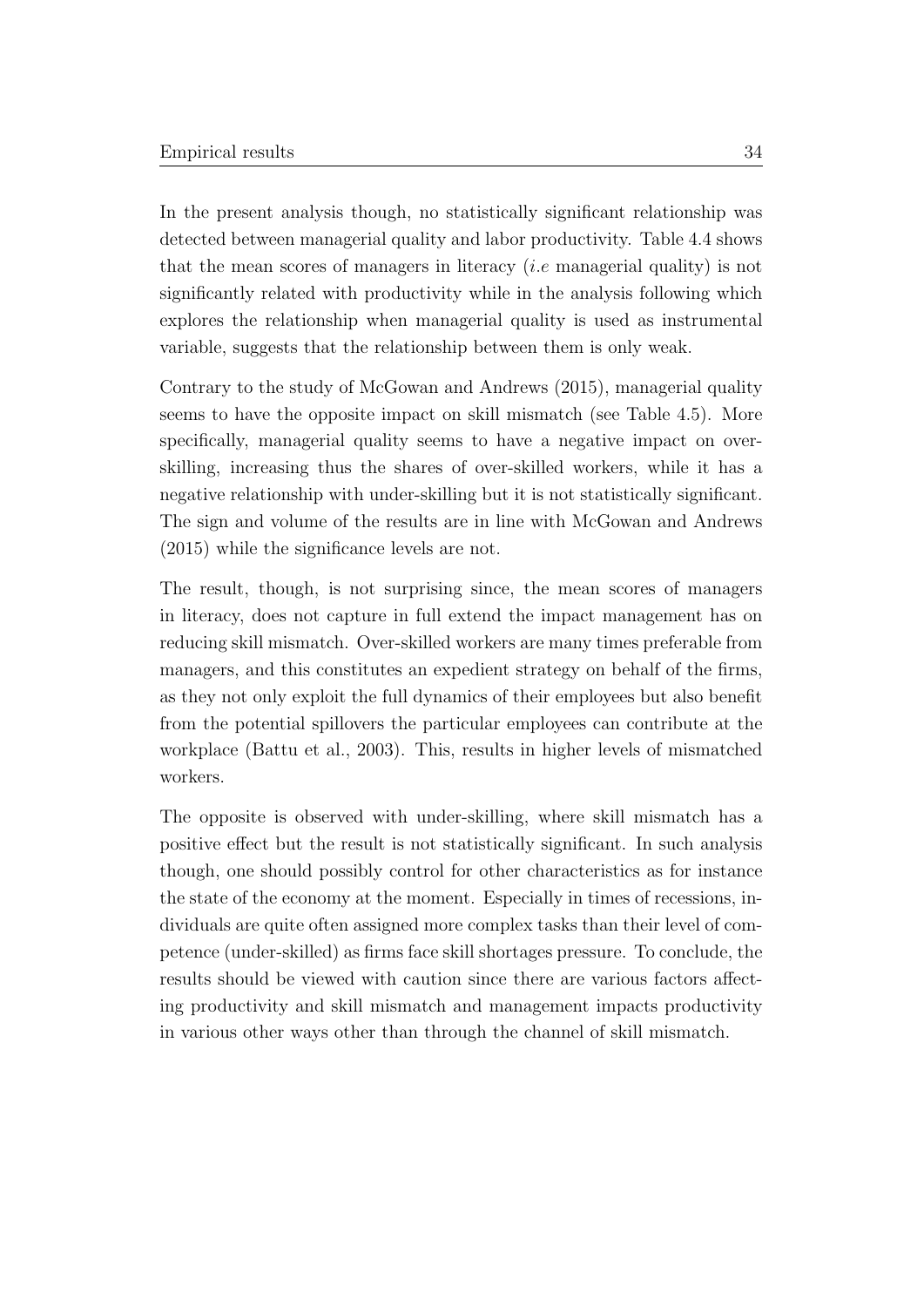### <span id="page-42-0"></span>Chapter 5

# Limitations of the study & sustainability aspects

### Sustainability aspects

The present study aims to explore the link between skill mismatch and labor productivity through the channels of within-firm productivity and allocative efficiency. In addition to that, it attempts to shed light on the question of what types of skills are more strongly associated with productivity, if there are any, as well as to find a link with policy related factors that would give a hint on what policies and structural factors affect skill mismatch. If the results were interpreted causally, it would suggest that mismatch is a factor that might contribute to explaining cross-country differences in labor productivity. However, the question of what actually causes mismatch remains unanswered.

Skill mismatch has significant implications in sustainability aspects. Sustainability aspects are often distinguished into social, economic and environmental. In this particular case, one could relate skill mismatch with several socio-economic implications rather than environmental. More specifically, for the individuals, over-skilling translates to lower returns on investment in education, wage penalties and job dissatisfaction. At the firm level, it can actually decrease the level of productivity while it might increase the turnover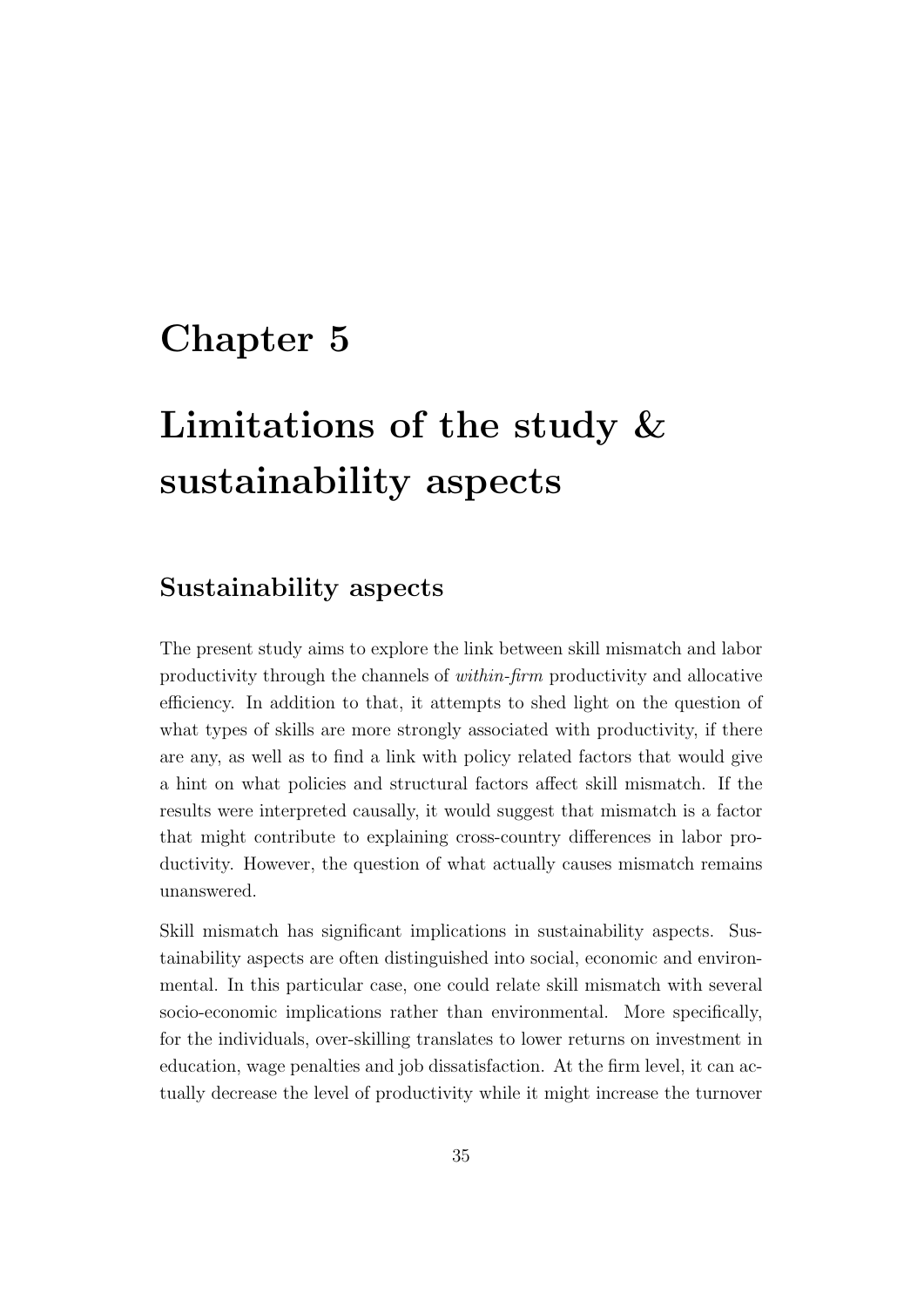cost as employees are likely to search for other more suitable positions. In a macro-economic glance, skill mismatch slows down GDP growth as it affects productivity through the under-utilization of human capital, while it also affects unemployment rates. For the society as a whole, skill mismatch necessitates a waste and misallocation of public funds especially the ones directed for the initial education and training. Finally, the society loses the potential output could have been generated from a well functioning economy.

The road to a sustainable and socially inclusive growth highly depends on the available work force as well as the way this is allocated throughout the economy. Globalization and the fast technological change require a high level of skills, which are distributed analogously in order to expedite economic growth and surpass the long-term economic challenges. This requires that the education-occupation system builds upon the needs of nowadays economies and brings a balance between the supply and demand of skills in the market.

However, this becomes even more difficult to achieve with Europe struggling to surpass the worst crisis in its recent history. In such conditions, where unemployment rates reach unimaginable numbers and GDP growth loses ground, skill mismatch gets beyond control. According to the [Euro](#page-49-5)[pean Commission](#page-49-5) [\(2012\)](#page-49-5), in the  $4^{th}$  quarter of 2011, more that six people accounted for a single vacant position. This results in individuals retaining their student status for longer period, companies facing pressures from skill shortages, average age of the employees increasing and under-utilization of skills growing higher. This leads to skill obsolescence as workers compromise for less challenging jobs and individuals with lower skills are phased out

In order to tackle this phenomenon, it is necessary that the educationoccupation system is build in a way that promotes specialization according to the market demands and also promotes the active participation of students in the market through effective programs. It is also important that firms build their recruitment system in a way that ensures that candidates will be placed in the right positions so as to increase productivity and job satisfaction.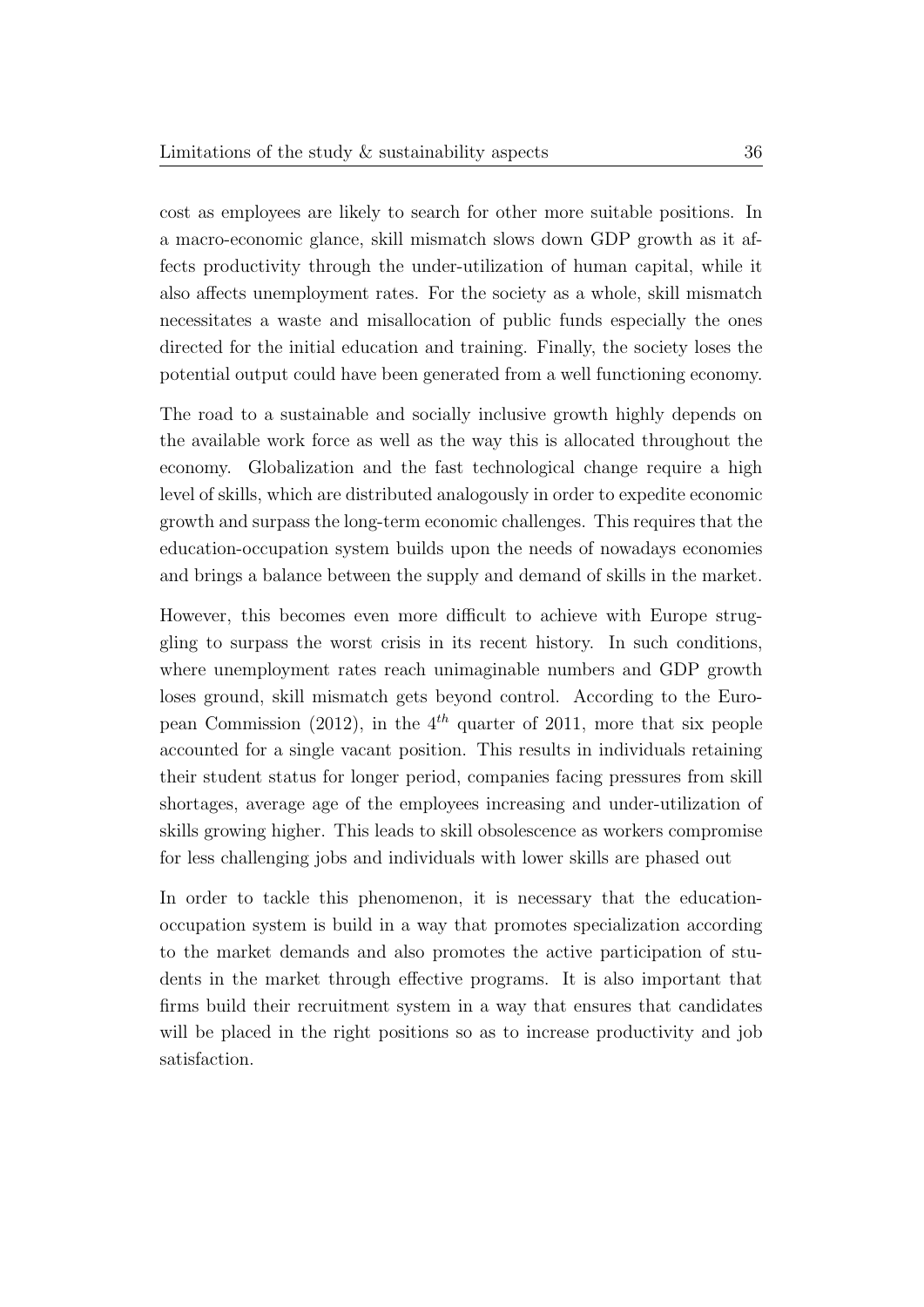### Limitations of the study

One of the main limitations of the current study is that is employs a 1-digit industry aggregation in order to achieve a better alignment with the aggregation provided in PIAAC data and so as to increase the number of observations per country-industry cell. This level of aggregation, though, imposes other problems as it neglects the separate affects of the industries within the main aggregated industries. For instance, manufacturing in the highest aggregation level, consists of more that 10 manufacturing codes. When employed as one main code is as assuming all the industries included are homogenous when they are not.

Additionally, the methodology for the indicators of skill mismatch as well as the PIAAC data employed are questionable in the sense that they are quite recent and their coverage is limited. This makes them very sensitive to the methodology one employs to obtain the specific indicators, as the way one defines the boundaries between mismatched and matched might change the picture in each country-industry cell (see [Table B.1](#page-55-1) and [Table B.2\)](#page-56-0).

Furthermore, labor productivity as a proxy for productivity might impose certain problems as it neglects the intermediate inputs usage. This actually means that firms which have a high reselling activity would score very high in the specific measure. However, it would be really difficult to use value added using ORBIS database as the specific measure was unavailable for many of the firms in the countries and industries used. This would require a great amount of imputations which is a rather sensitive strategy of handling data. Therefore, one suggestion for future work would be to use TFP or value added as a proxy for productivity, once the coverage of firm-level data permits.

As described in earlier sections, there are a lot of factors contributing to productivity. Two of those were employed in the present analysis, namely market power and managerial quality. However, market share as a proxy for market power and less competition is a bit problematic since it might exhibit adverse effects. One one hand, higher gross output might indicate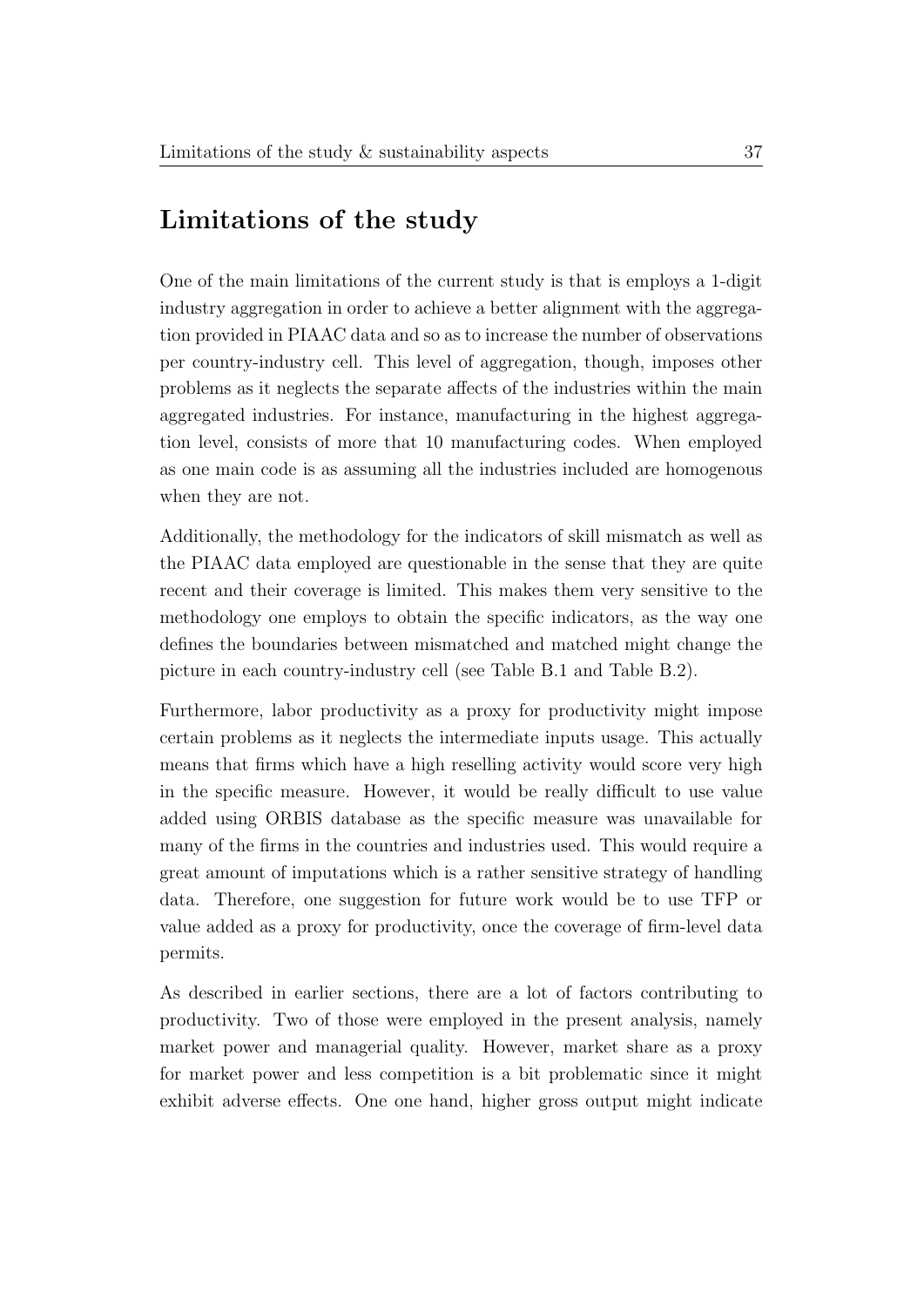greater market share but this does not necessarily translate to less competition. Therefore, alternative options such as mark-ups or product market regulation would be more appropriate for the kind of assumption attempted, if available for the specific aggregation, which was not the case in the present study.

Finally, managerial quality as measured by the mean scores of managers in literacy might also be a bit problematic as it expresses only some qualities managers shall fulfill. As not all managerial practices have the same effect on productivity and it highly depends on the country of origin as well as the type of industry examined, it would probably be fruitful if one controlled for managerial quality with different weights representing certain managerial practices that aim to reduce skill mismatch and/or increase productivity, taking into consideration the heterogeneity of countries and industries, as well as the impact the size of the firm has on the kind of practices performed.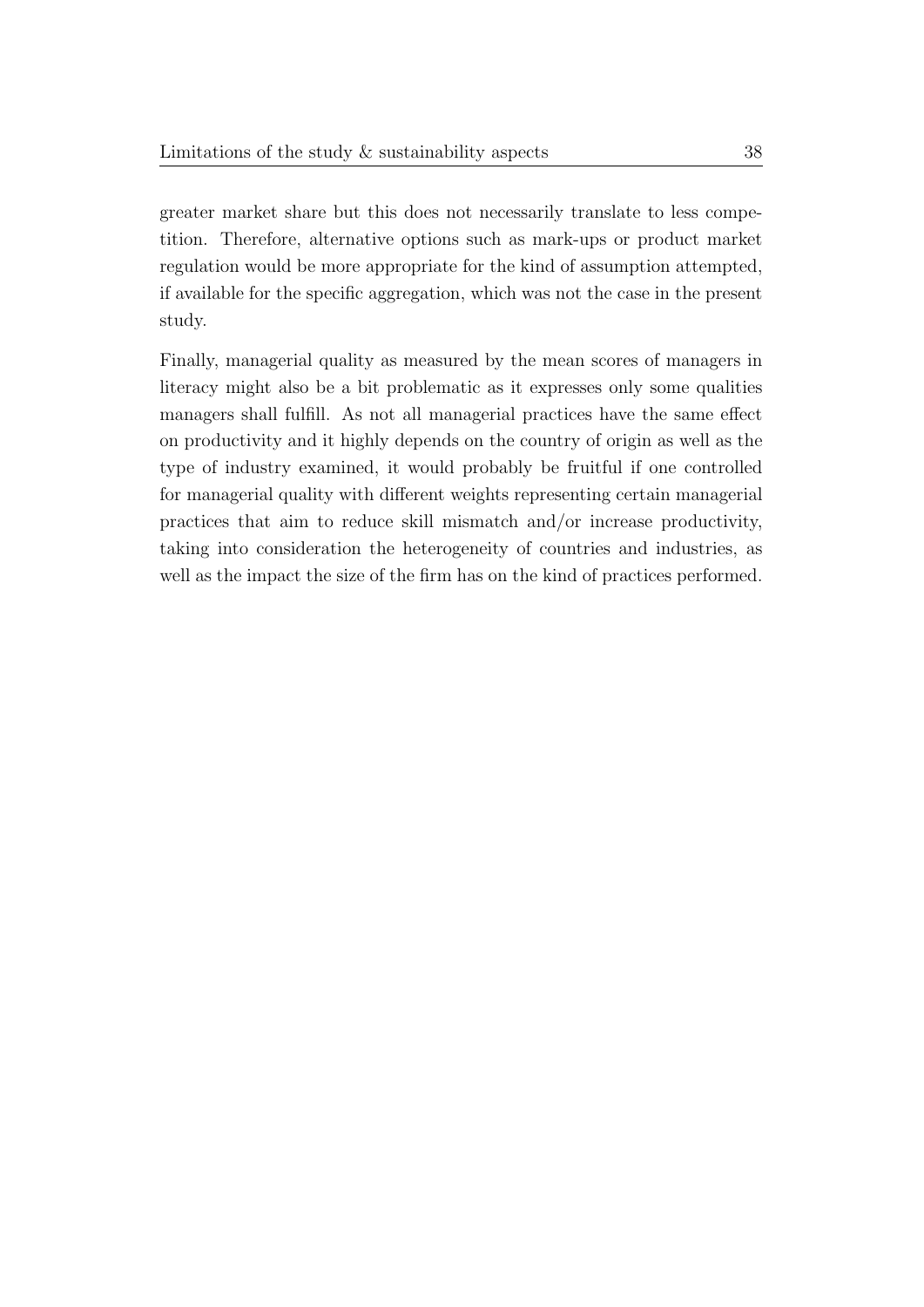### <span id="page-46-0"></span>Chapter 6

# Conclusion & suggestions for future work

The present study explores the relationship between skill mismatch in two different categories (numeracy and literacy) and labor productivity. Employing skill mismatch indicators aggregated from micro-level data derived from the PIAAC, the key findings suggest that there is a strong relationship between mismatch in numeracy and productivity through the channel of within-firm labor productivity. The negative effect of the aggregated indicator of mismatch in numeracy hides a strong and negative relationship between mismatch and under-skilling in the same category while under-skilling in literacy seemed to be positively correlated with the within-firm productivity. This could probably be explained by the fact that under-skilled workers have been found to give a greater effort to engage in on the job training in order to balance their skills with the ones required at their workplace. This in turn might translate to higher productivity.

Although the paper itself does not estimate the causal relationship between skill mismatch and productivity, the key findings suggest that skill mismatch is a valid factor that might explain cross-country differences in labor productivity. The results indicate that skill mismatch is worth monitoring in a cross-country scope, which makes it highly important to policy makers as it reveals that there is not only one channel through which, skill mis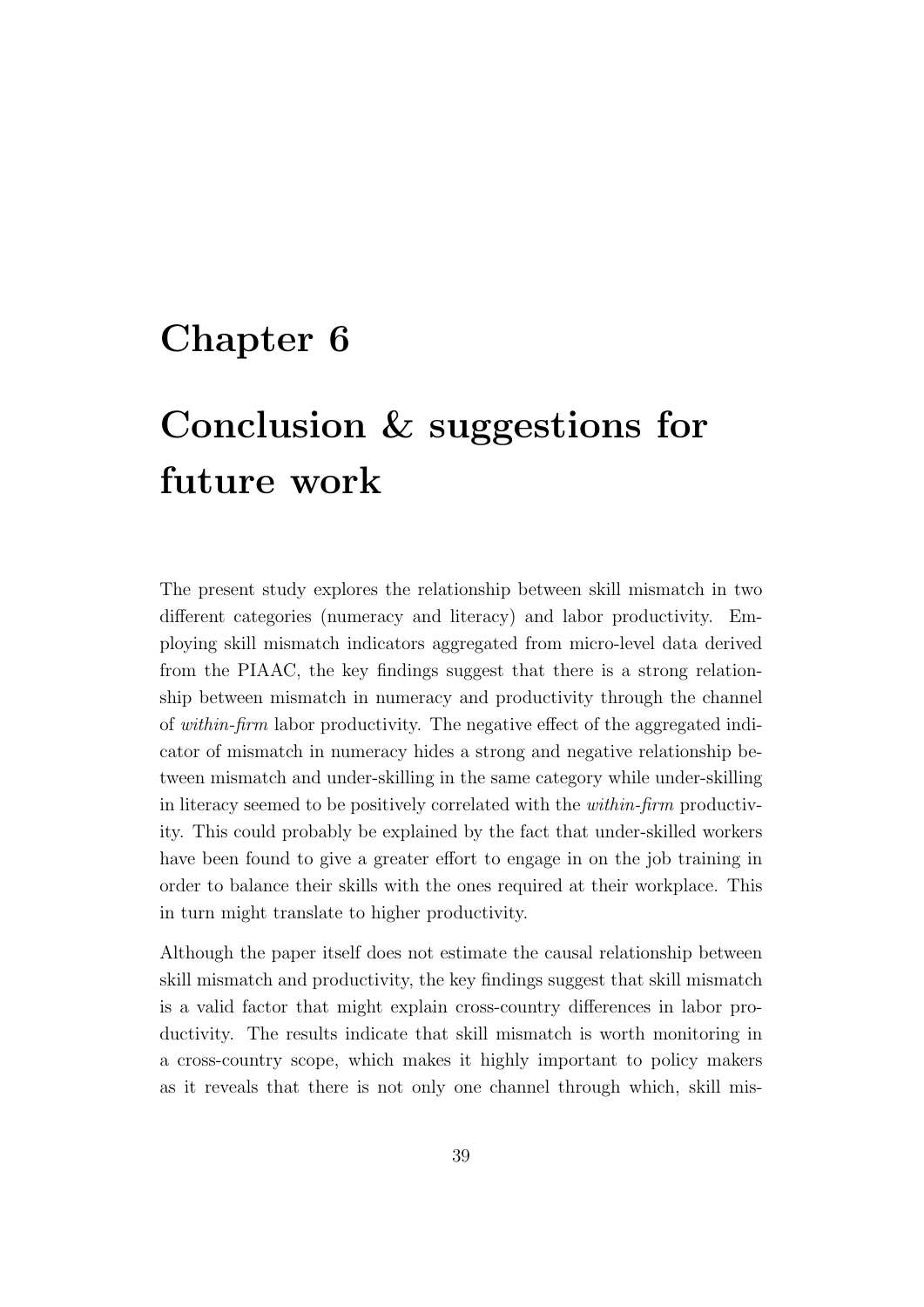match might affect labor productivity. Instead, there are at least two, as described earlier, which might indeed have contradicting effects.This makes it even more complicated and sensitive to changes. Hence, in order for policy makers to be able to test and implement effective structural reforms, it is of utmost importance that this factor is monitored at a cross-country level.

In general, the paper adds weight to the idea that is not only human accumulation the engine of growth but also the way this is distributed throughout the economy. But what causes skill mismatch remains unanswered. One suggestion for future work would be that, one shall analyze the effect of skill mismatch in a cross-country analysis at the industry level using a lower level of aggregation so as to take into consideration the heterogeneity of the industries within the main groups. Furthermore, as industry fixed effects are not sufficient to explain cross country technological variation in full extend, it would be of interest to policy makers if one explored the link between mismatch and productivity based on the technological characteristics of each industry in order to test for signs of stronger effect in sectors with higher R&D or ICT intensity. This would be possible to achieve using data from countries which run in the frontiers of progress and development such as the United States. Finally, once the coverage of PIAAC database permits, a panel data approach would be interesting to explore so as to examine for trends in a time line instead of a single point in time.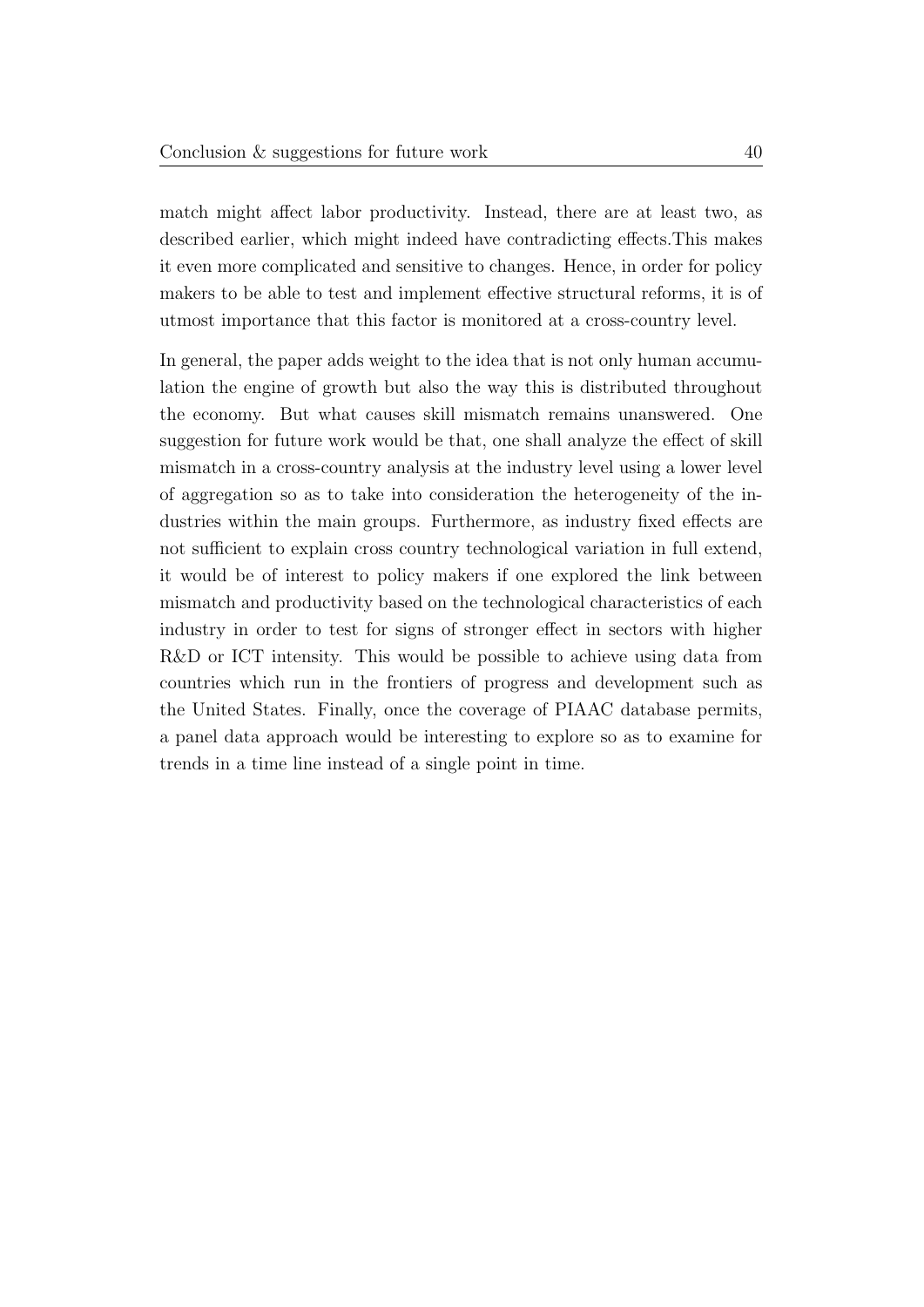## <span id="page-48-0"></span>Bibliography

- <span id="page-48-6"></span>Acemoglu, D., Akcigit, U., Bloom, N. and R. Kerr, William (2013), 'Innovation, Reallocation and Growth', NBER Working Papers (18993).
- <span id="page-48-4"></span>Acemoglu, D. and Autor, D. (2011), Skills, tasks and technologies: Implications for employment and earnings, in 'Handbook of Labour Economics', Vol. 4b, Elsevier B.V., pp. 1043–1171.
- <span id="page-48-7"></span>Allen, J., Levels, M. and van der Velden, R. (2013), 'Skill Mismatch and Skill Use in Developed Countries: Evidence from the PIAAC Study', Research Centre for Education and the Labour Market Working Papers (17).
- <span id="page-48-1"></span>Allen, J. and van der Velder, R. (2001), 'Educational mismatches versus skill mismatches-effects on wages, job satisfaction and on-the-job search', Oxford Economic Papers 53(3), 434–452.
- <span id="page-48-2"></span>Andrews, D. and Cingano, F. (2014), 'Public Policy and Resource Allocation: Evidence from Firms in OECD Countries', Economic Policy 29(78), 253– 296.
- <span id="page-48-5"></span>Bartelsman, E., Haltiwanger, J. and Scarpetta, S. (2013), 'Cross-country differences in productivity: The role of allocation and selection', American Economic Review 103(1), 305–334.
- <span id="page-48-3"></span>Battu, H., Belfield, C. R. and Sloane, P. J. (1999), 'Overeducation Among Graduates: a cohort view', Education Economics 7(1), 21–38.
- <span id="page-48-8"></span>Battu, H., Belfield, C. R. and Sloane, P. J. (2003), 'Human Capital Spillovers within the Workplace: Evidence for Great Britain', Oxford Bulletin of Economics and Statistics (65), 575–594.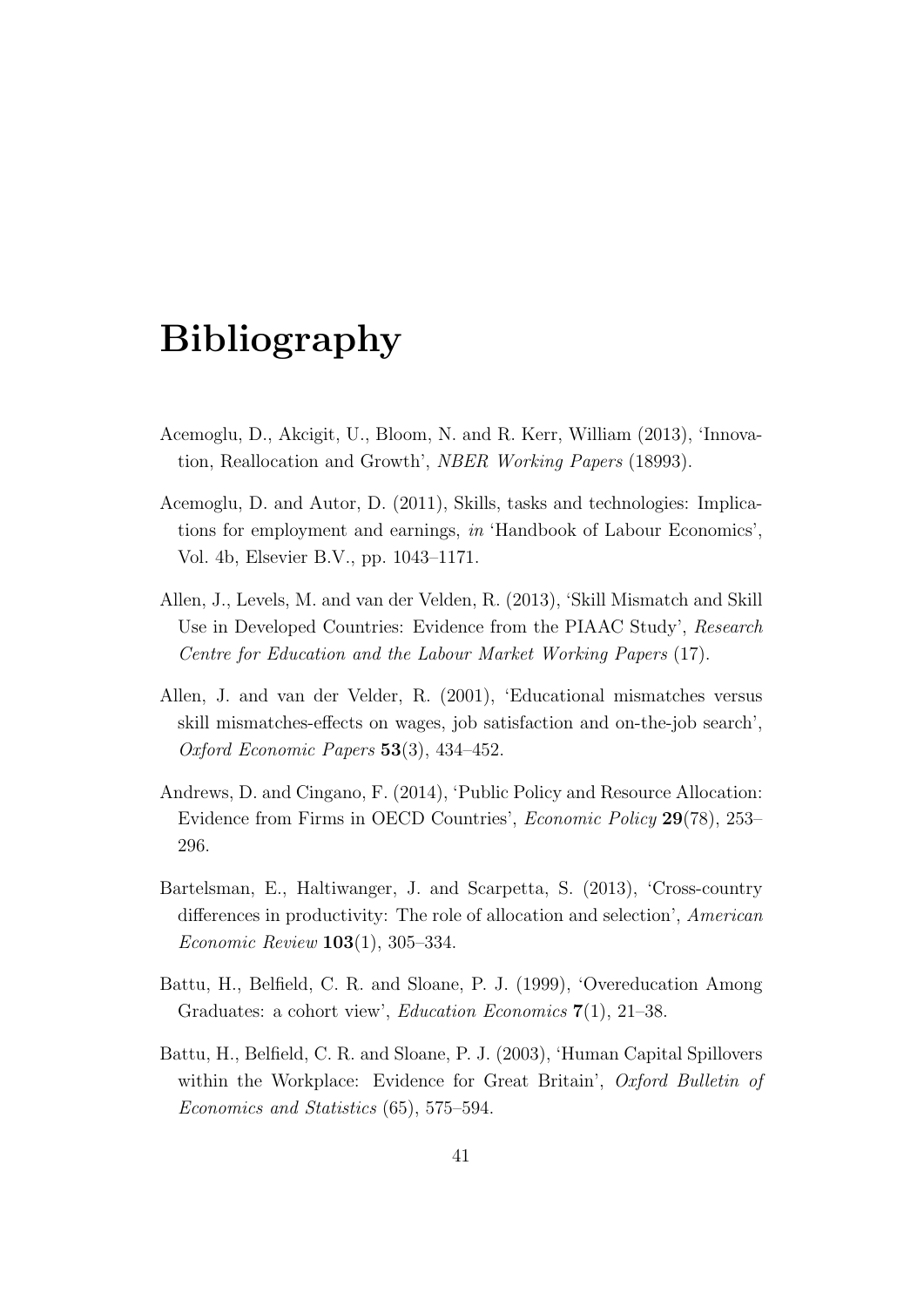- <span id="page-49-10"></span>Bloom, N., Mahajan, A., McKenzie, D. and Roberts, J. (2013a), 'Does Management Matter? Evidence from India', Quarterly Journal of Economics  $128(1), 1-51.$
- <span id="page-49-0"></span>Braconier, H., Nicoletti, G. and Ben, W. (2014), 'Policy Challenges for the Next 50 Years', OECD Economics Department Policy Papers (9).
- <span id="page-49-1"></span>Büchel, F. (2002), 'The effects of overeducation on productivity in Germany - The firms' viewpoint', *Economics of Education Review* 21(3), 263–275.
- <span id="page-49-4"></span>CEDEFOP (2010), The Skill Matching Challenge: Analysing Skill Mismatch and Policy Implications, Publications Office of the European Union.
- <span id="page-49-8"></span>Chapple, S. (2009), 'Oecd Social , Employment and Migration', OECD Social, Employment and Migration Working Papers 88, 1–47.
- <span id="page-49-7"></span>Cingano, F. (2014), 'Trends in Income Inequality and its Impact on Economic Growth', OECD Social, Employment, and Migration Working Papers  $(163)$ ,  $0-1,5-59$ .
- <span id="page-49-2"></span>Department of Education and Skills (2011), 'Literacy and numeracy for learning and life: The national strategy to improve literacy and numeracy among children and young people 2011-2020'. Accessed: 2016-04-22.
- <span id="page-49-6"></span>Desjardins, R. and Rubenson, K. (2011), 'An Analysis of Skill Mismatch Using Direct Measures of Skills', OECD Education Working Papers 63.
- <span id="page-49-9"></span>Embretson, S. E. and Reise, S. (2010), Item response theory for psychologists, L. Erlbaum Associates.
- <span id="page-49-3"></span>European Commission (2010), 'New skills for new jobs: Action now: Report by the expert group on new skills for new jobs prepared for the european commission.'.
- <span id="page-49-5"></span>European Commission (2012), The skill mismatch challenge in europe, in 'Employment and social developments in Europe 2012', Luxembourg: Office for Official Publications of the European Communities., chapter 6.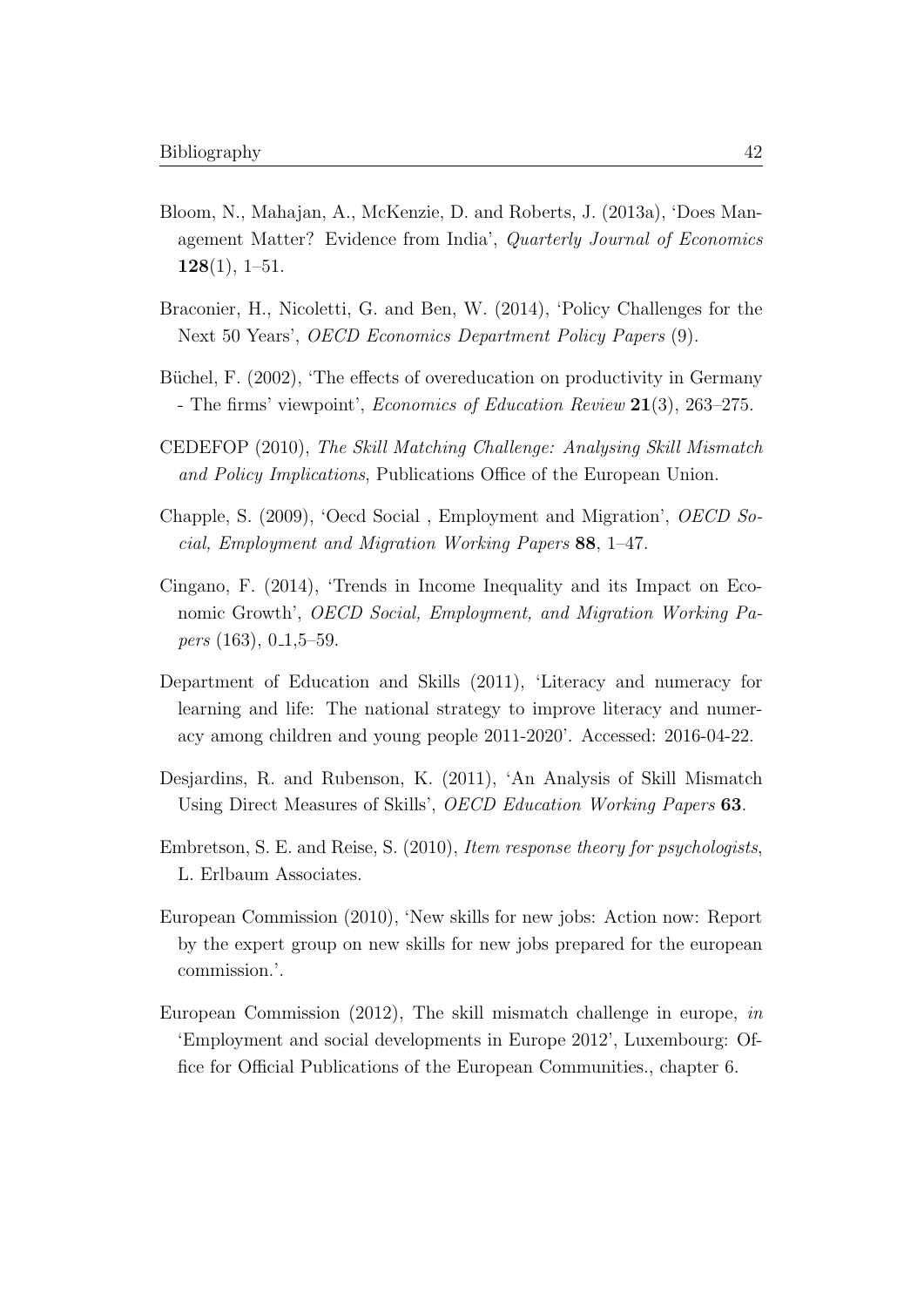- <span id="page-50-10"></span>Foster, L., Haltiwanger, J. C. and Krizan, C. (2001), Aggregate Productivity Growth. Lessons from Microeconomic Evidence, in 'New Developments in Productivity Analysis', Vol. 63, University of Chicago Press, pp. 303–372.
- <span id="page-50-4"></span>Gal, P. N. (2013), 'Measuring Total Factor Productivity at the Firm Level using OECD-ORBIS', OECD Economics Department Working Papers (1048).
- <span id="page-50-7"></span>Green, F. and Zhu, Y. (2010), 'Overqualification, job dissatisfaction, and increasing dispersion in the returns to graduate education', Oxford Economic Papers 62(4), 740–763.
- <span id="page-50-8"></span>Grunau, P. (2014), The impact of overeducated and undereducated workers on firm-level productivity - First evidence for Germany. mimeo.
- <span id="page-50-1"></span>Hartog, J. (2000), 'Over-education and earnings: Where are we, where should we go?', Economics of Education Review 19(2), 131–147.
- <span id="page-50-9"></span>Hsieh, C. and Klenow, P. (2009), 'Misallocation and Manufacturing in TFP in China and India', Quarterly Journal of Economics 124(4), 1403–1448.
- <span id="page-50-2"></span>Kampelmann, S. and Rycx, F. (2012), 'The impact of educational mismatch on firm productivity: Evidence from linked panel data', Economics of *Education Review* **31**(6), 918–931.
- <span id="page-50-6"></span>Levels, M., Van Der Velden, R. and Allen, J. (2014), 'Educational mismatches and skills: New empirical tests of old hypotheses', Oxford Economic Papers 66(4), 959–982.
- <span id="page-50-3"></span>Mahy, B., Rycx, F. and Vermeylen, G. (2013), Educational Mismatch and Firm Productivity: Do Skills, Technology and Uncertainty Matter? mimeo.
- <span id="page-50-5"></span>Mavromaras, K. and McGuinness, S. (2012), 'Overskilling dynamics and education pathways', Economics of Education Review 31(5), 619–628.
- <span id="page-50-0"></span>Mavromaras, K., McGuinness, S. and Fok, Y. (2009), ' Assessing the Incidence and Wage Effects of Overskilling in the Australian Labour Market', The Economic Record  $85(268)$ , 60-72.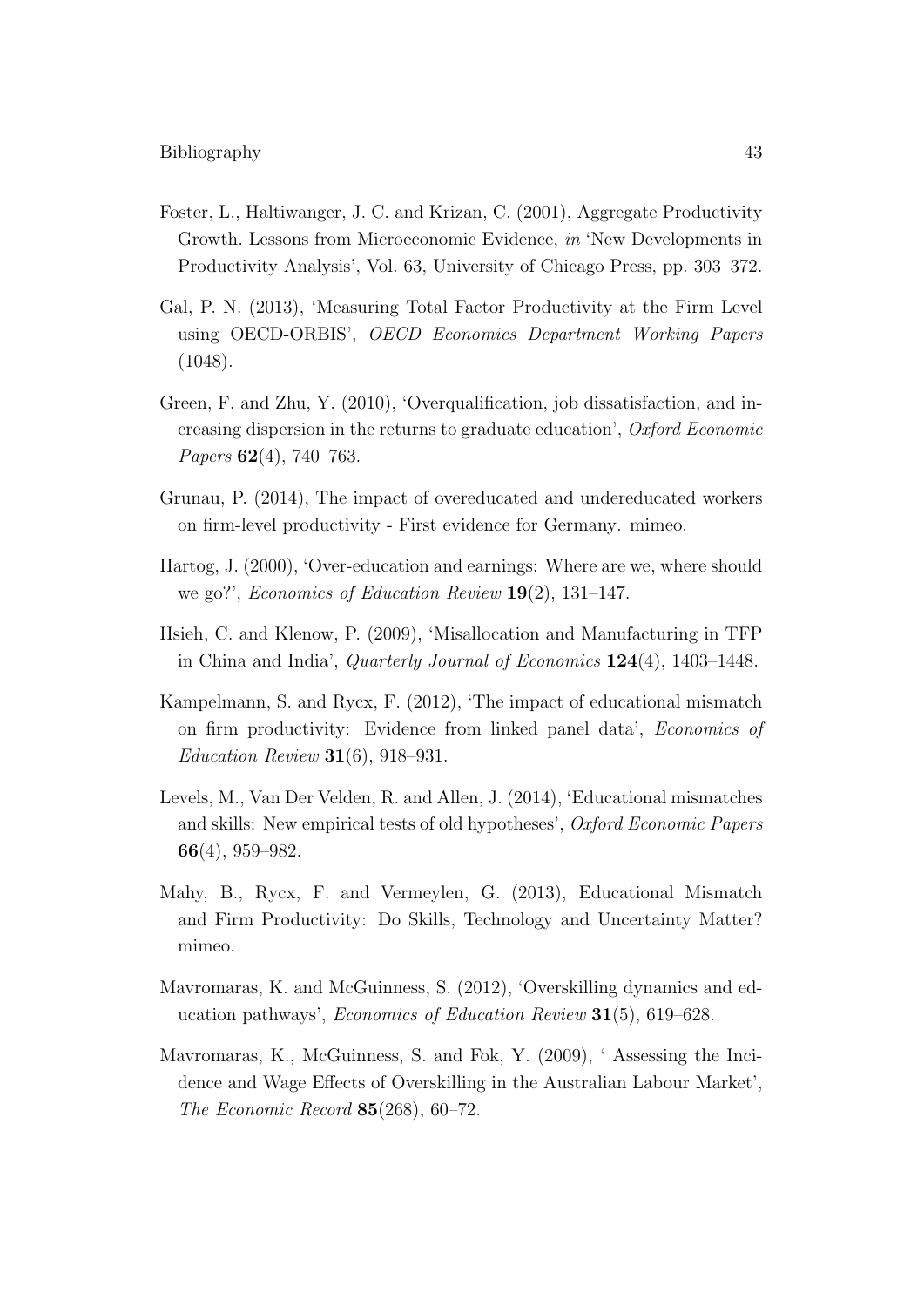- <span id="page-51-4"></span>Mavromaras, K., McGuinness, S. and Pouliakas, K. (2015), 'Decomposing wage penalties of overeducated workers: Evidence from the Cedefop European Skills and Jobs survey'.
- <span id="page-51-1"></span>McGowan, M. and Andrews, D. (2015), 'Labour Market Mismatch and Labour Productivity', OECD Economics Department Working Papers  $(1209).$
- <span id="page-51-0"></span>OECD (2012), Better Skills, better jobs, better lives: A strategic approach to skills policies, OECD.
- <span id="page-51-3"></span>OECD (2013), Skills Outlook 2013, OECD.
- <span id="page-51-7"></span>Olley, S. and Pakes, A. (1996), 'The Dynamics of Productivity in the Telecommunications Equipment Industry', Econometrica 64(6), 1263– 1297.
- <span id="page-51-6"></span>Perry, A., Wiederhold, S. and Ackermann-Piek, D. (2014), 'How Can Skill Mismatch be Measured ? New Approaches with PIAAC', Methods, Data, Analyses 8(2), 137–174.
- <span id="page-51-9"></span>Pinto Ribeiro, S., Menghinello, S. and De Backer, K. (2010), 'The OECD ORBIS Database: Responding to the Need for Firm-Level Micro-Data in the OECD ', OECD Statistics Working Papers (1).
- <span id="page-51-2"></span>Quintini, G. (2011a), ' Right for the Job: Over-qualified or Under-skilled?', OECD Social, Employment and Migration Working Papers (120).
- <span id="page-51-5"></span>Quintini, G. (2011b), 'Over-qualified or under-skilled: A review of existing literature', OECD Social, Employment and Migration Working Papers  $(121), 1-47.$
- <span id="page-51-8"></span>Restuccia, D. and Rogerson, R. (2008), 'Policy distortions and aggregate productivity with heterogeneous establishments', Review of Economic Dynamics  $11(4)$ , 707–720.
- <span id="page-51-10"></span>Rogers, M. (2004), 'Competition, agency and productivity', International Journal of the Economics of Business 11(3), 349–367. URL: http://dx.doi.org/10.1080/1357151042000286447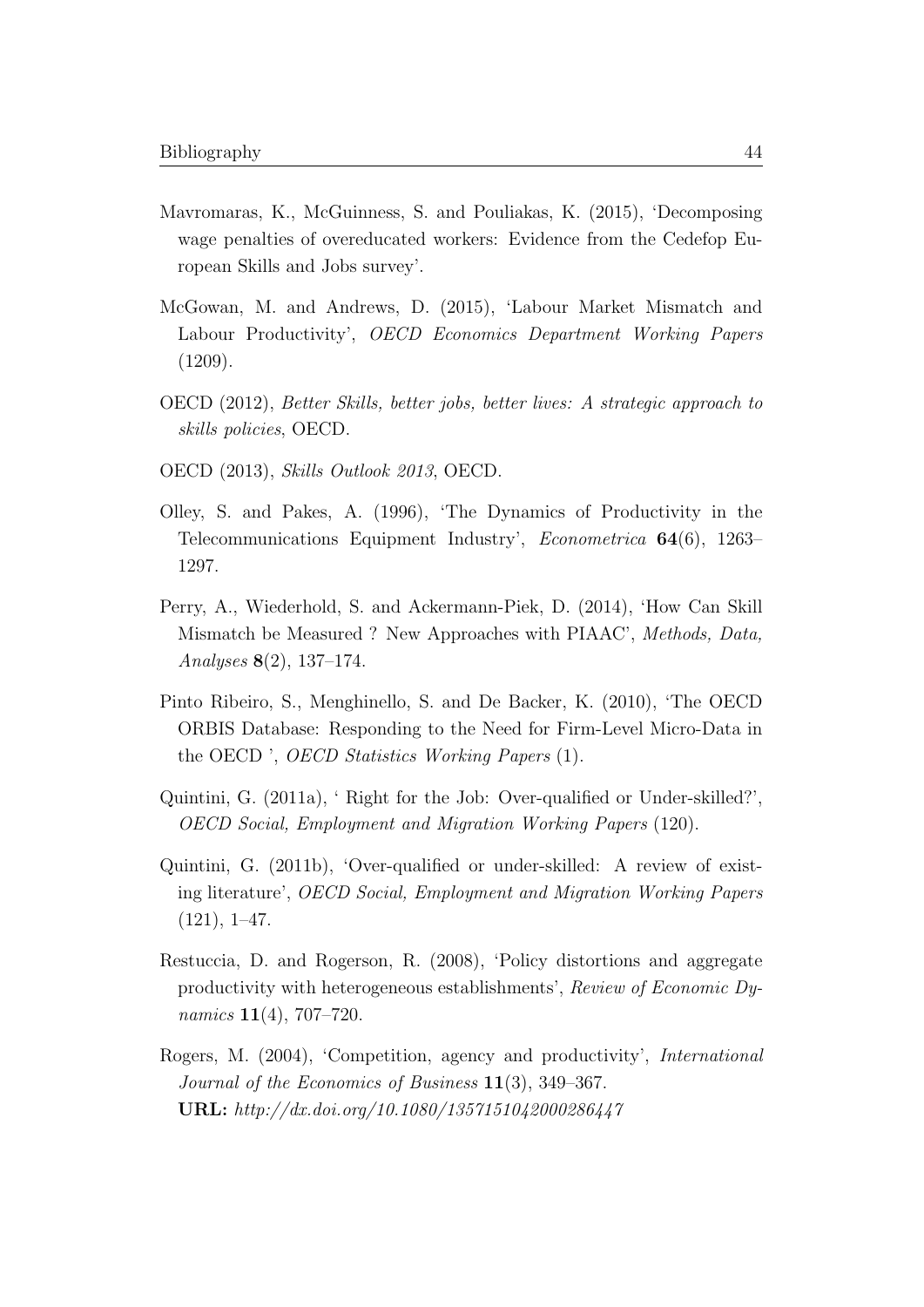- <span id="page-52-1"></span>Romer, P. (1989), 'Human Capital and Growth: Theory and Evidence', NBER Working Papers (3173).
- <span id="page-52-0"></span>Structural and Demographic Business Statistics (SDBS), OECD (2009), [http://www.oecd.org/std/business-stats/](http://www.oecd.org/std/business-stats/structuralanddemographicbusinessstatisticssdbsoecd.htm) [structuralanddemographicbusinessstatisticssdbsoecd.htm](http://www.oecd.org/std/business-stats/structuralanddemographicbusinessstatisticssdbsoecd.htm). Accessed: 2016-04-30.
- <span id="page-52-2"></span>Tinbergen, J. (1956), 'On the theory of income distribution', Weltwirtchaftliches Archiv 77, 156–175.
- <span id="page-52-3"></span>Varhaest, D. and Omey, E. (2006), ' The Impact of Overeducation and its Measurement ', Social Indicators Research 77, 419–448.
- <span id="page-52-4"></span>von Davier, M., Gonzalez, E. and Mislevy, R. J. (2009), 'What are plausible values and why are they useful?', IERI monograph series: Issues and methodologies in large-scale assessments (2), 9–36.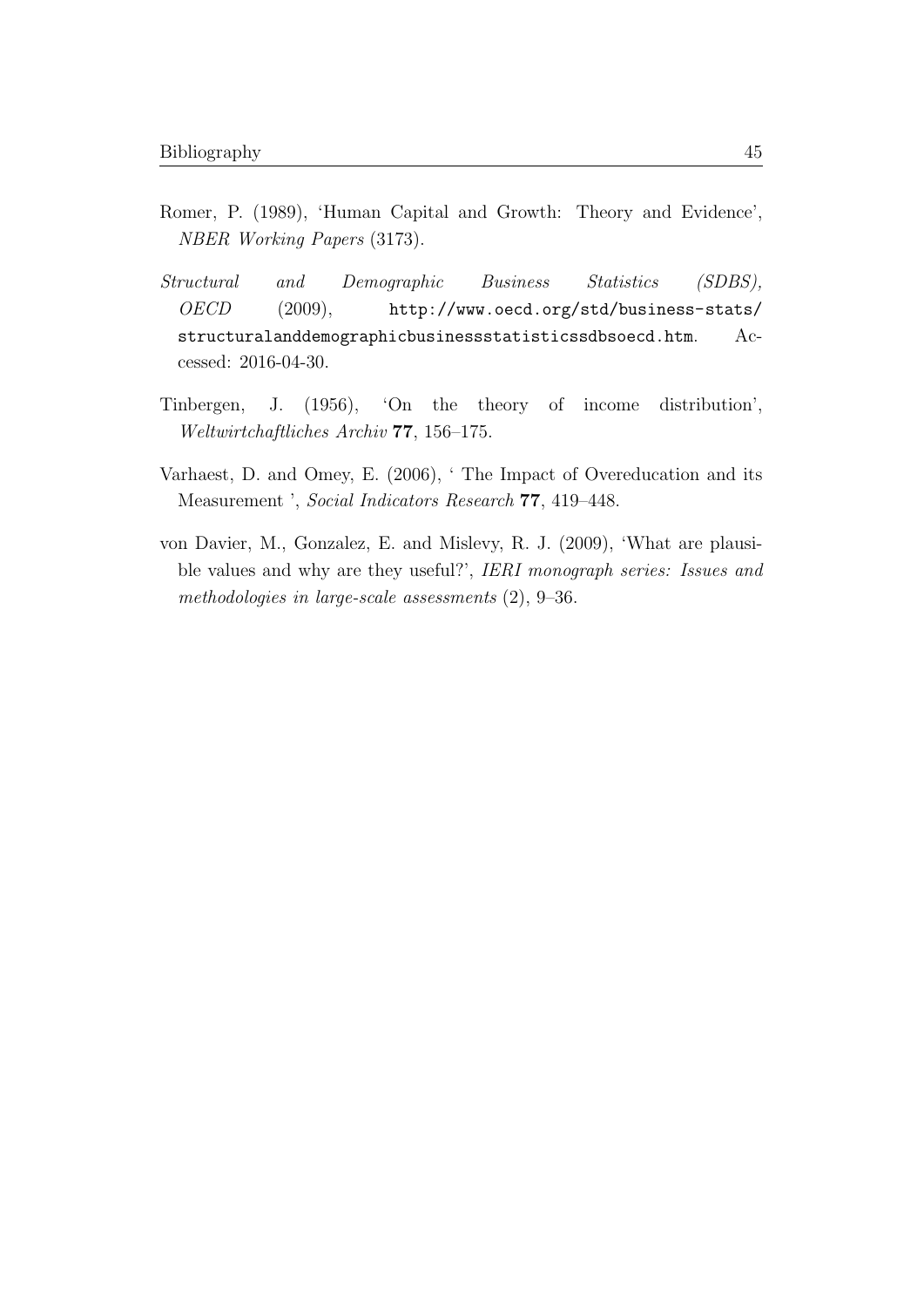## <span id="page-53-0"></span>Appendix A

# Comparison of skill mismatch measures

#### [McGowan and Andrews](#page-51-1) [\(2015\)](#page-51-1)

- Sample selected according to people who report themselves as wellmatched in their current occupation
- Proficiency scores of self-reported people are measured, and 5th and 95th percentile thresholds are defined for each of the 1-digit occupations in each country
- Bandwidths are constructed using the defined thresholds and an average of the 10 plausible values for each respondent is calculated
- Finally, if the average value falls lower than the lower band the respondent is under-skilled, above the upper band is over-skilled while in between is well-matched

[Perry et al.](#page-51-6) [\(2014\)](#page-51-6)

• Mean and standard deviation (SD) are calculated for the entire population of the sample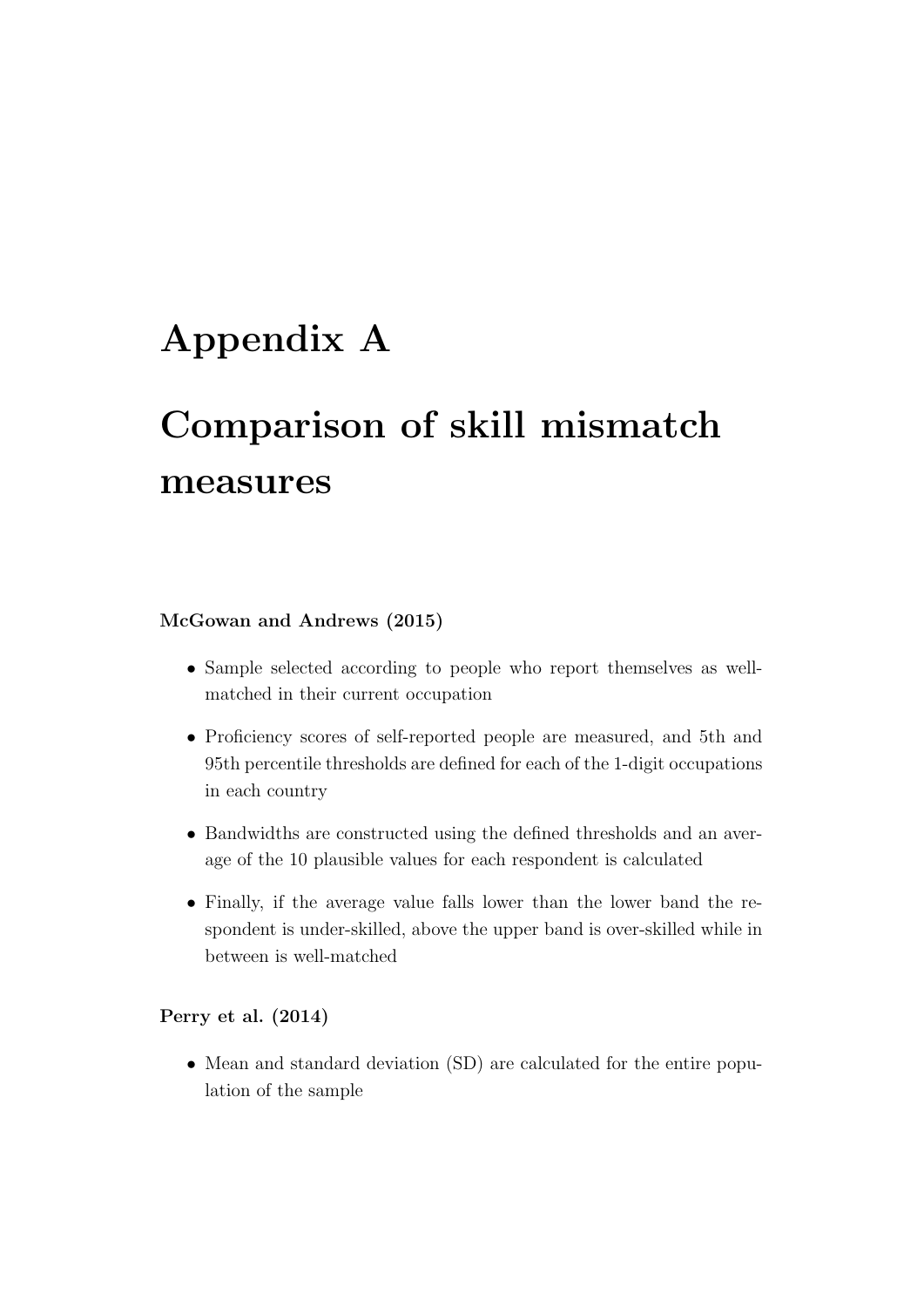- Bandwidths are constructed as the plus or minus 1.5 the SD
- Ten plausible values are calculated for each respondent and take the value of 1 if they fall above the threshold, -1 under and 0 in between
- Finally, the average of these values is calculated and follows the same procedure in order define the over- and under-skilled.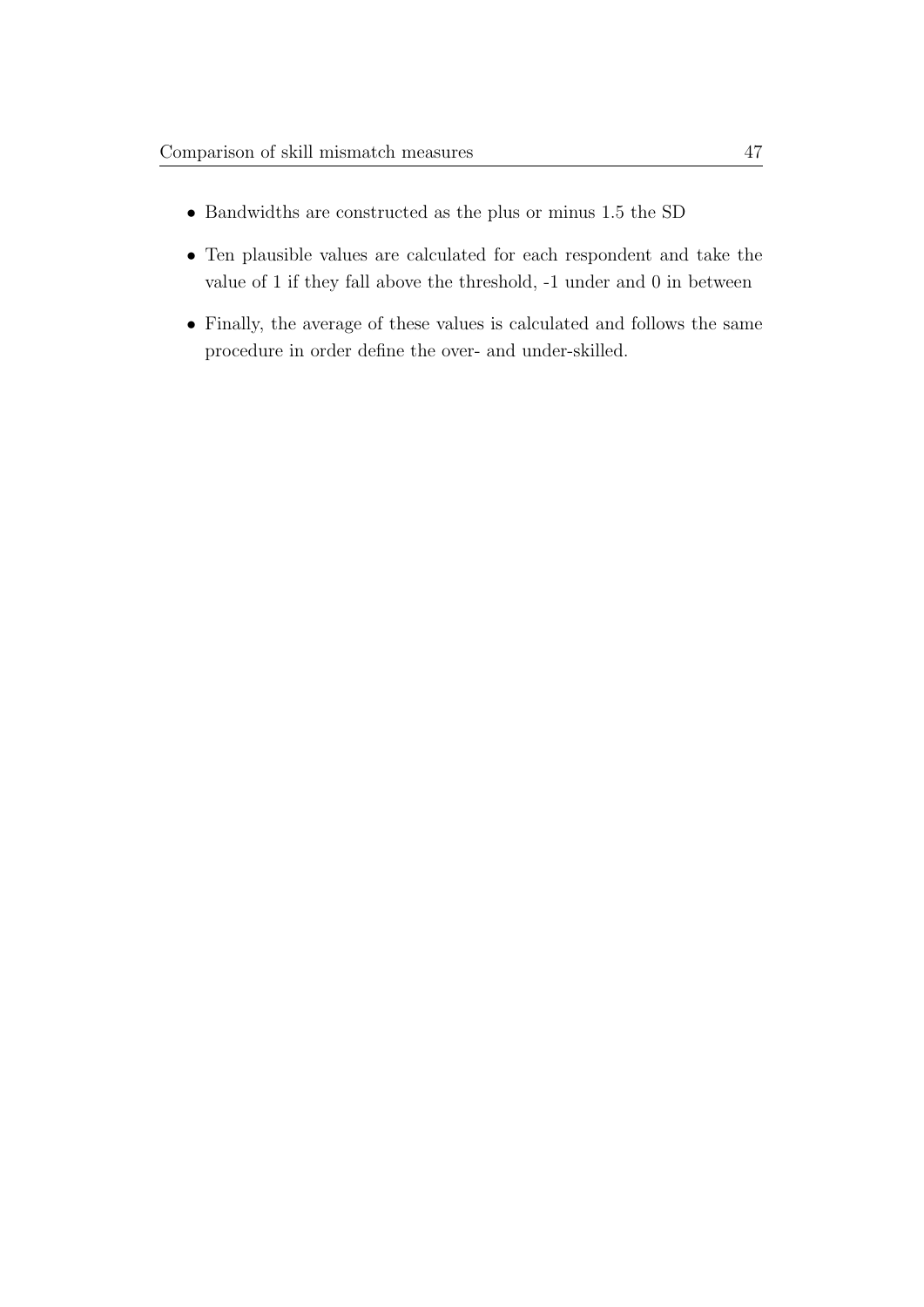# <span id="page-55-0"></span>Appendix B

# Discriptive statistics

<span id="page-55-1"></span>

|                                  | Mean  | Standard<br>Deviation | Minimum | Maximum |
|----------------------------------|-------|-----------------------|---------|---------|
| Over-skilled<br>Numeracy         | 3.61  | 2.75                  | 0.00    | 14.28   |
| Under-skilled<br>Numeracy        | 5.45  | 4.06                  | 0.00    | 25      |
| Mismatch in<br>Numeracy          | 9.06  | 4.22                  | 0.00    | 33.33   |
| Over-skilled<br>Literacy         | 4.70  | 3.44                  | 0.00    | 20.83   |
| Under-skilled<br>Literacy        | 6.99  | 5.35                  | 0.00    | 50      |
| Mismatch in<br>Literacy          | 11.68 | 5.46                  | 0.00    | 50      |
| Over-skilled<br>Problem Solving  | 22.48 | 11.99                 | 0.00    | 75      |
| Under-skilled<br>Problem Solving | 4.97  | 3.28                  | 0.00    | 25      |
| Mismatch in<br>Problem Solving   | 27.46 | 12.27                 | 0.00    | 75      |

Table B.1: Descriptive statistics for skill mismatch (1.5 SD)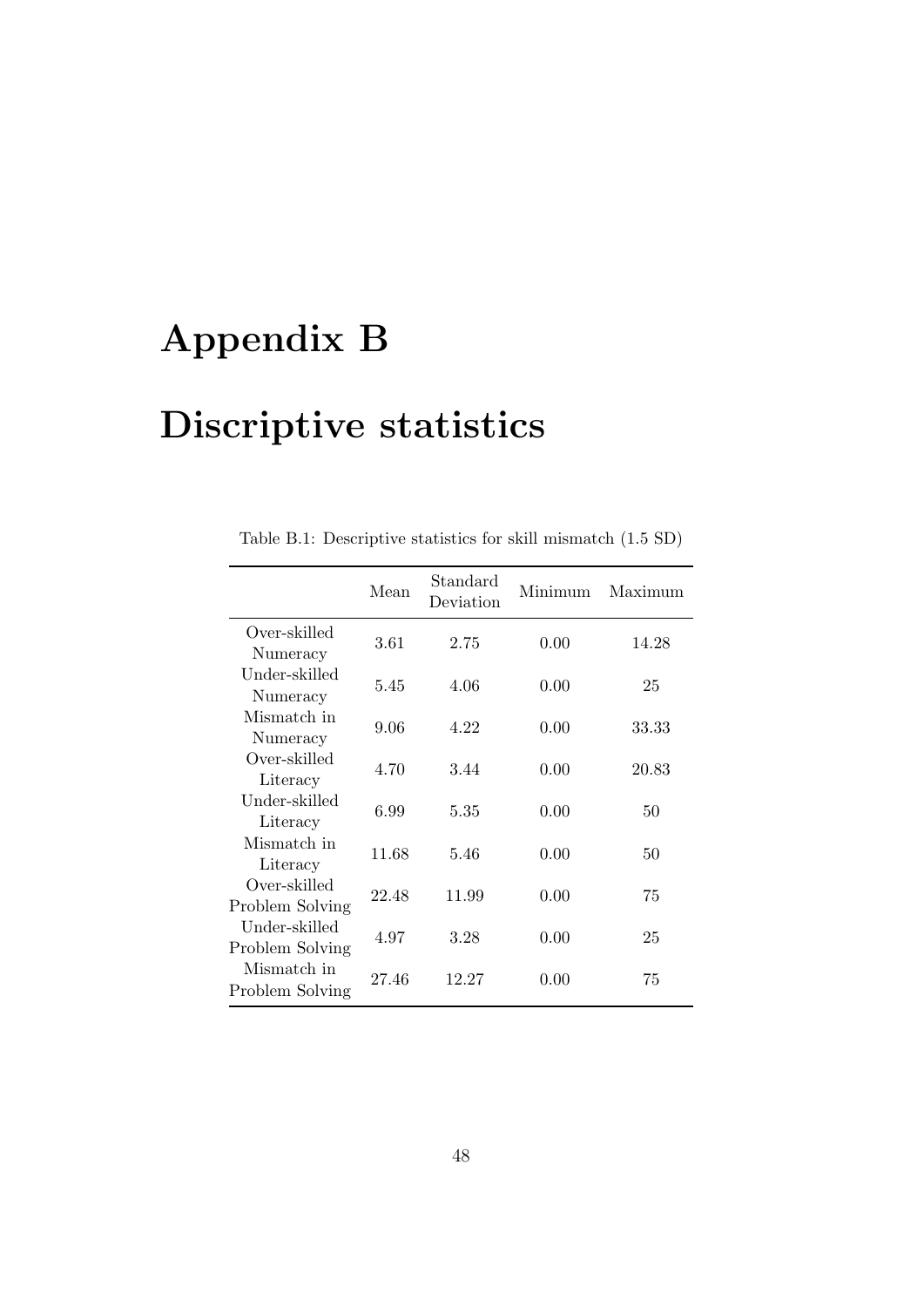<span id="page-56-0"></span>

|                                  | Mean  | Standard<br>Deviation | Minimum | Maximum |
|----------------------------------|-------|-----------------------|---------|---------|
| Over-skilled<br>Numeracy         | 9.59  | 4.75                  | 0.00    | 23.07   |
| Under-skilled<br>Numeracy        | 10.72 | 6.80                  | 0.00    | 50      |
| Mismatch in<br>Numeracy          | 20.31 | 6.27                  | 0.00    | 50      |
| Over-skilled<br>Literacy         | 9.43  | 5.04                  | 0.00    | 30.43   |
| Under-skilled<br>Literacy        | 10.62 | 6.31                  | 0.00    | 50      |
| Mismatch in<br>Literacy          | 20.05 | 6.65                  | 0.00    | 50      |
| Over-skilled<br>Problem Solving  | 26.20 | 11.69                 | 0.00    | 75      |
| Under-skilled<br>Problem Solving | 8.81  | 4.54                  | 0.00    | 25      |
| Mismatch in<br>Problem Solving   | 35.02 | 12.10                 | 0.00    | 75      |

Table B.2: Descriptive statistics for skill mismatch (1.2 SD)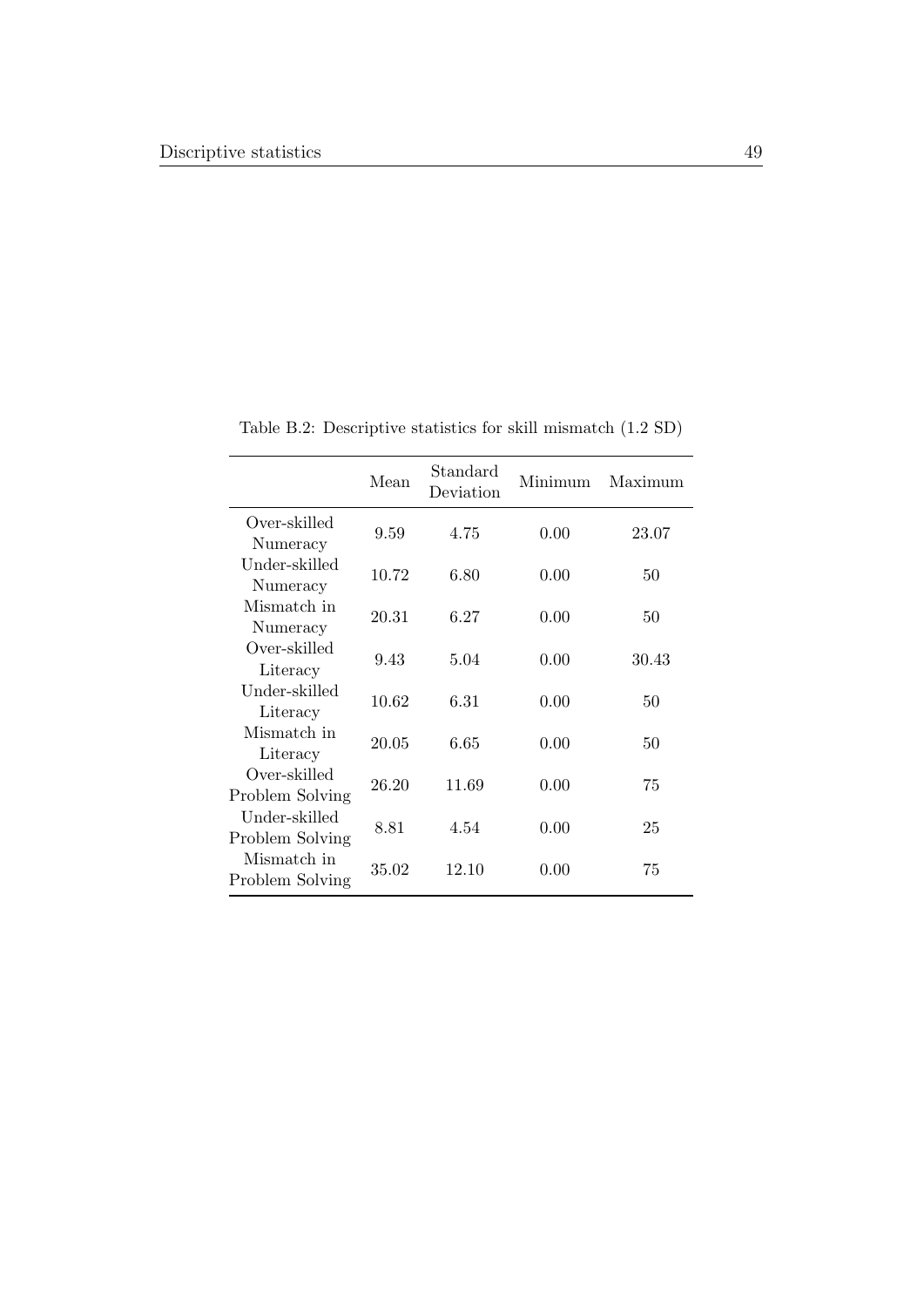

<span id="page-57-0"></span>Figure B.1: Over- versus Under-skilled in Numeracy and Literacy

(a) Over- versus Under-skilled in Literacy



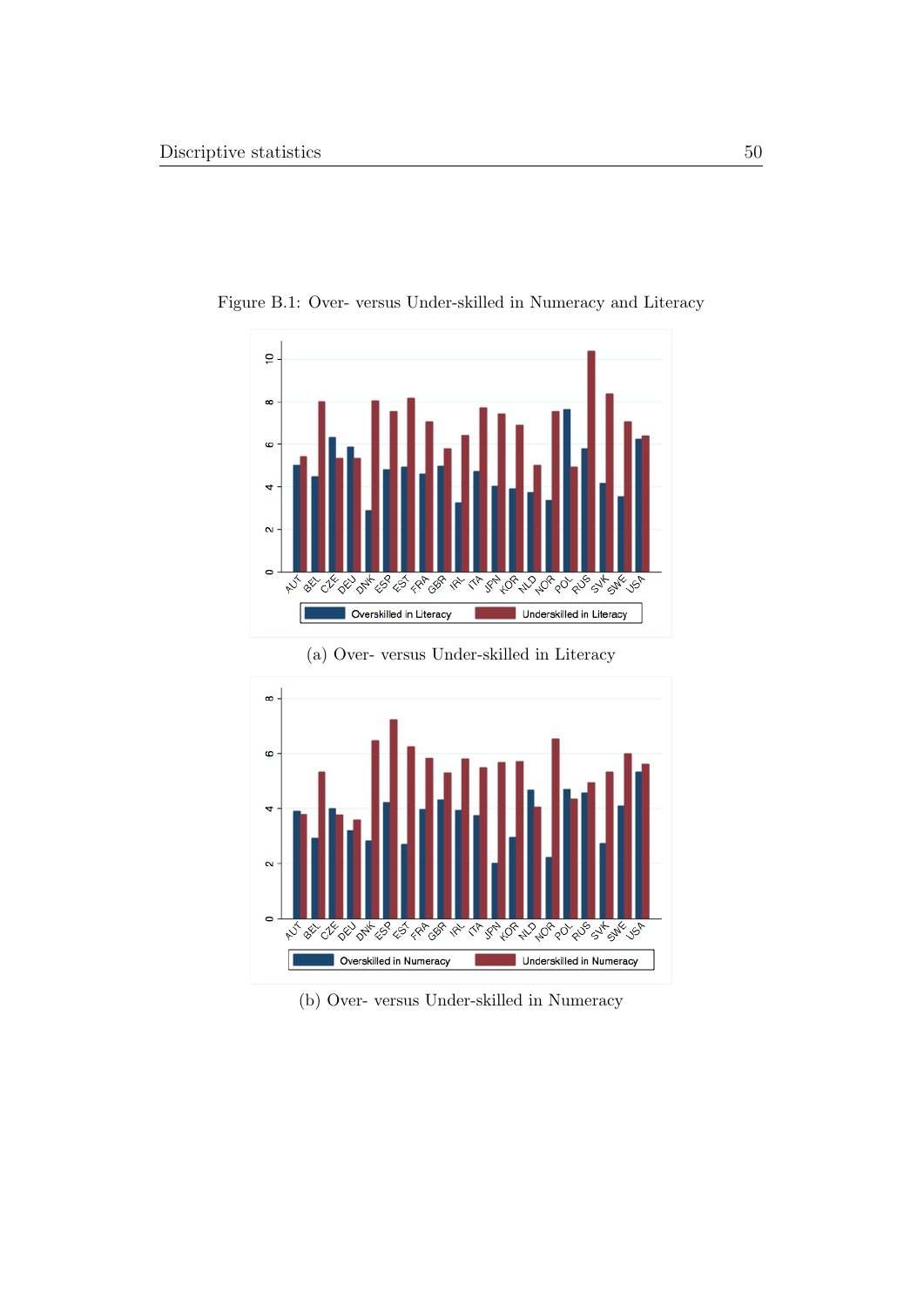|                                | Mismatch in<br>Numeracy | Mismatch in<br><i>Literacy</i> | Mismatch in,<br>Problem Solving |
|--------------------------------|-------------------------|--------------------------------|---------------------------------|
| Mismatch in<br>Numeracy        | 1.0000                  |                                |                                 |
| Mismatch in<br>Literacy        | 0.3486                  | 1.0000                         |                                 |
| Mismatch in<br>Problem Solving | 0.1137                  | 0.3057                         | 1.0000                          |

<span id="page-58-0"></span>Table B.3: Pairwise correlation between aggregated indicators of skill mismatch

Note: Pairwise correlation between the over- and under- skilled in Numeracy, Literacy and Problem Solving.The categories are defined with 1.5 SD threshold points and are the ones used in the main analysis.

| Table B.4: Pairwise correlation of over- and under-skilled |  |
|------------------------------------------------------------|--|
|------------------------------------------------------------|--|

<span id="page-58-1"></span>

|                                     | Over-skilled<br>Numeracy | Over-skilled<br>Literacy | Over-skilled<br>Problem Solving | Under-skilled<br>Numeracy | Under-skilled<br>Literacy | Under-skilled<br>Problem Solving |
|-------------------------------------|--------------------------|--------------------------|---------------------------------|---------------------------|---------------------------|----------------------------------|
| Over-skilled in<br>Numeracy         | 1.0000                   |                          |                                 |                           |                           |                                  |
| Over-skilled in<br>Literacy         | 0.4022                   | 1.0000                   |                                 |                           |                           |                                  |
| Over-skilled in<br>Problem Solving  | $-0.1515$                | $-0.1378$                | 1.0000                          |                           |                           |                                  |
| Under-skilled in<br>Numeracy        | $-0.3253$                | $-0.2872$                | 0.1817                          | 1.0000                    |                           |                                  |
| Under-skilled in<br>Literacy        | $-0.3628$                | $-0.3216$                | 0.3594                          | 0.6180                    | 1.0000                    |                                  |
| Under-skilled in<br>Problem Solving | $-0.2593$                | $-0.2458$                | $-0.0149$                       | 0.3849                    | 0.3160                    | 1.0000                           |

Note:Pairwise correlation between the over- and under- skilled in Numeracy, Literacy and Problem Solving. The categories are defined with 1.5 SD threshold points and are the ones used in the main analysis.

Table B.5: Initial results - Examining the effect of the correlation among the variables

<span id="page-58-2"></span>

|                 |           | Weighted<br>Productivity |           |          | Allocative<br>Efficiency |          |            | Within-firm<br>Productivity |          |
|-----------------|-----------|--------------------------|-----------|----------|--------------------------|----------|------------|-----------------------------|----------|
| Mismatch in     | $-0.0193$ |                          |           | 0.0027   |                          |          | $-0.0220*$ |                             |          |
| Numeracy        | (0.0127)  |                          |           | (0.0086) |                          |          | (0.0112)   |                             |          |
| Mismatch in     |           | 0.0003                   |           |          | 0.0013                   |          |            | $-0.0010$                   |          |
| Literacy        |           | (0.0069)                 |           |          | (0.0058)                 |          |            | (0.0053)                    |          |
| Mismatch in     |           |                          | $-0.0058$ |          |                          | 0.0033   |            |                             | 0.0092   |
| Problem Solving |           |                          | (0.0075)  |          |                          | (0.0046) |            |                             | (0.0073) |
| R <sub>2</sub>  | 0.869     | 0.864                    | 0.852     | 0.445    | 0.445                    | 0.3318   | 0.730      | 0.725                       | 0.664    |
| Observations    | 220       | 220                      | 187       | 220      | 220                      | 187      | 220        | 220                         | 184      |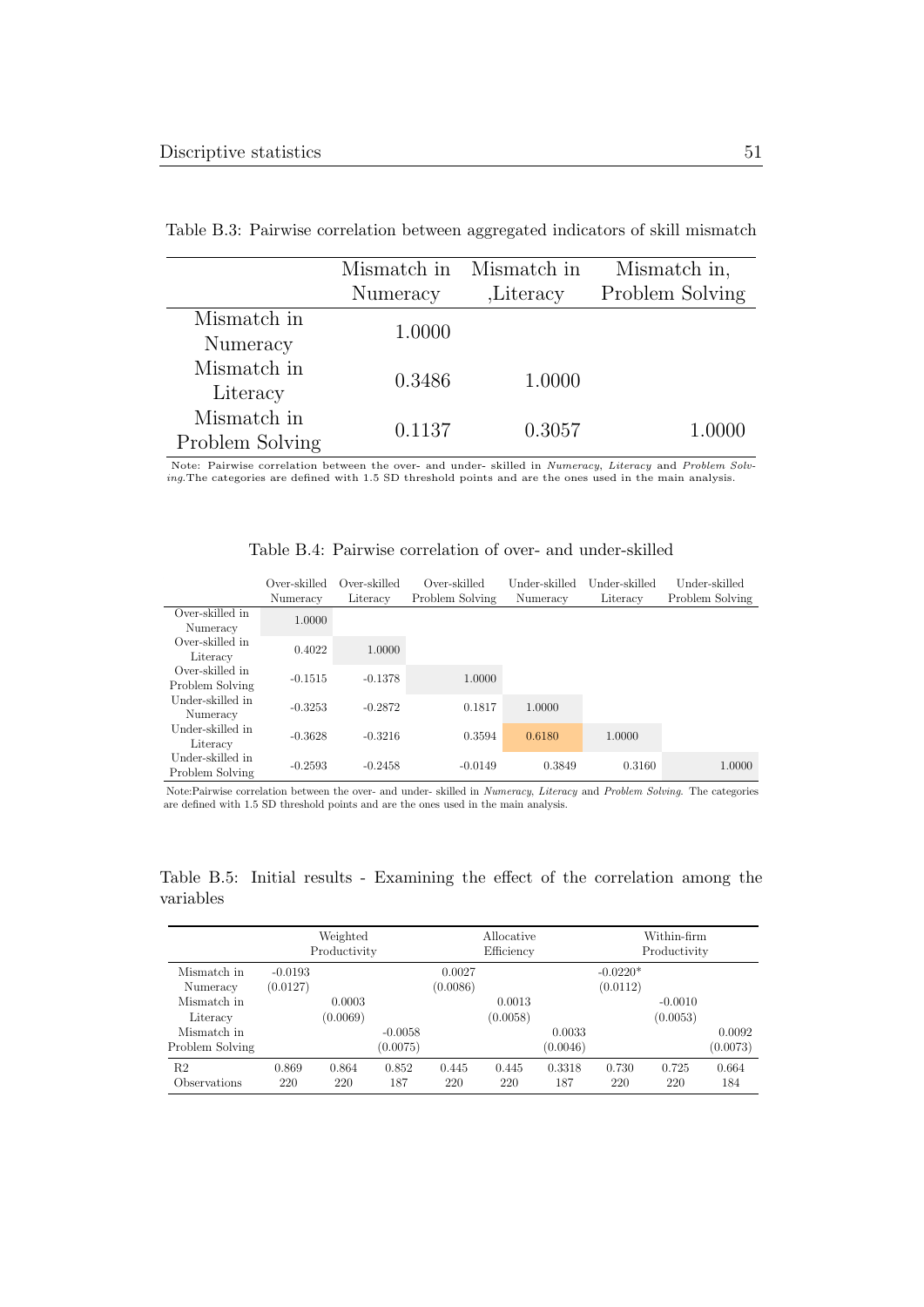# <span id="page-59-0"></span>Appendix C

## Accounting for country outliers

| Table C.1: Baseline models excluding Finland with the highest share of mis- |  |  |  |  |  |
|-----------------------------------------------------------------------------|--|--|--|--|--|
| matched workers in numeracy                                                 |  |  |  |  |  |

<span id="page-59-1"></span>

|                          | $\left( 2\right)$<br>$\left(1\right)$ |              | $\left( 3\right)$ | $\left(4\right)$ | 5)           | $\left(6\right)$ |
|--------------------------|---------------------------------------|--------------|-------------------|------------------|--------------|------------------|
|                          | Weighted                              |              | Allocative        |                  | Within-firm  |                  |
|                          |                                       | Productivity |                   | Efficiency       | Productivity |                  |
| Mismatch in Numeracy     | $-0.0236**$                           |              | $-0.0012$         |                  | $-0.0249*$   |                  |
|                          | (0.0106)                              |              | (0.0073)          |                  | (0.0129)     |                  |
| Mismatch in Literacy     | 0.0064                                |              | $-0.0001$         |                  | 0.0065       |                  |
|                          | (0.0055)                              |              | (0.0054)          |                  | (0.0082)     |                  |
| Over-skilled (Numeracy)  |                                       | $-0.0129$    |                   | 0.0016           |              | $-0.0145$        |
|                          |                                       | (0.106)      |                   | (0.0112)         |              | (0.0173)         |
| Over-skilled (Literacy)  |                                       | $-0.0070$    |                   | 0.0086           |              | $-0.0157$        |
|                          |                                       | (0.068)      |                   | (0.0164)         |              | (0.0163)         |
| Under-skilled (Numeracy) |                                       | $-0.0377**$  |                   | 0.0056           |              | $-0.0233*$       |
|                          |                                       | (0.169)      |                   | (0.0139)         |              | (0.0127)         |
| Under-skilled (Numeracy) |                                       | $-0.0201*$   |                   | $-0.0069$        |              | $0.0270*$        |
|                          |                                       | (0.099)      |                   | (0.0076)         |              | (0.0138)         |
| R <sub>2</sub>           | 0.920                                 | 0.921        | 0.454             | 0.456            | 0.781        | 0.779            |
| Observations             | 210                                   | 210          | 210               | 210              | 210          | 210              |

Note:The dependent variables are as measured in [\(3.2\)](#page-31-0) for the year of 2011. All the models include industry and country fixed effects and standard errors are clustered at the country level. Estimates are weighted by available observations in the country-industry cell-size of the industry. Standard errors are reported in parenthesis and the stars denote significance level (\*\*\* at 1%, level \*\* at 5% level and \* at 10% level)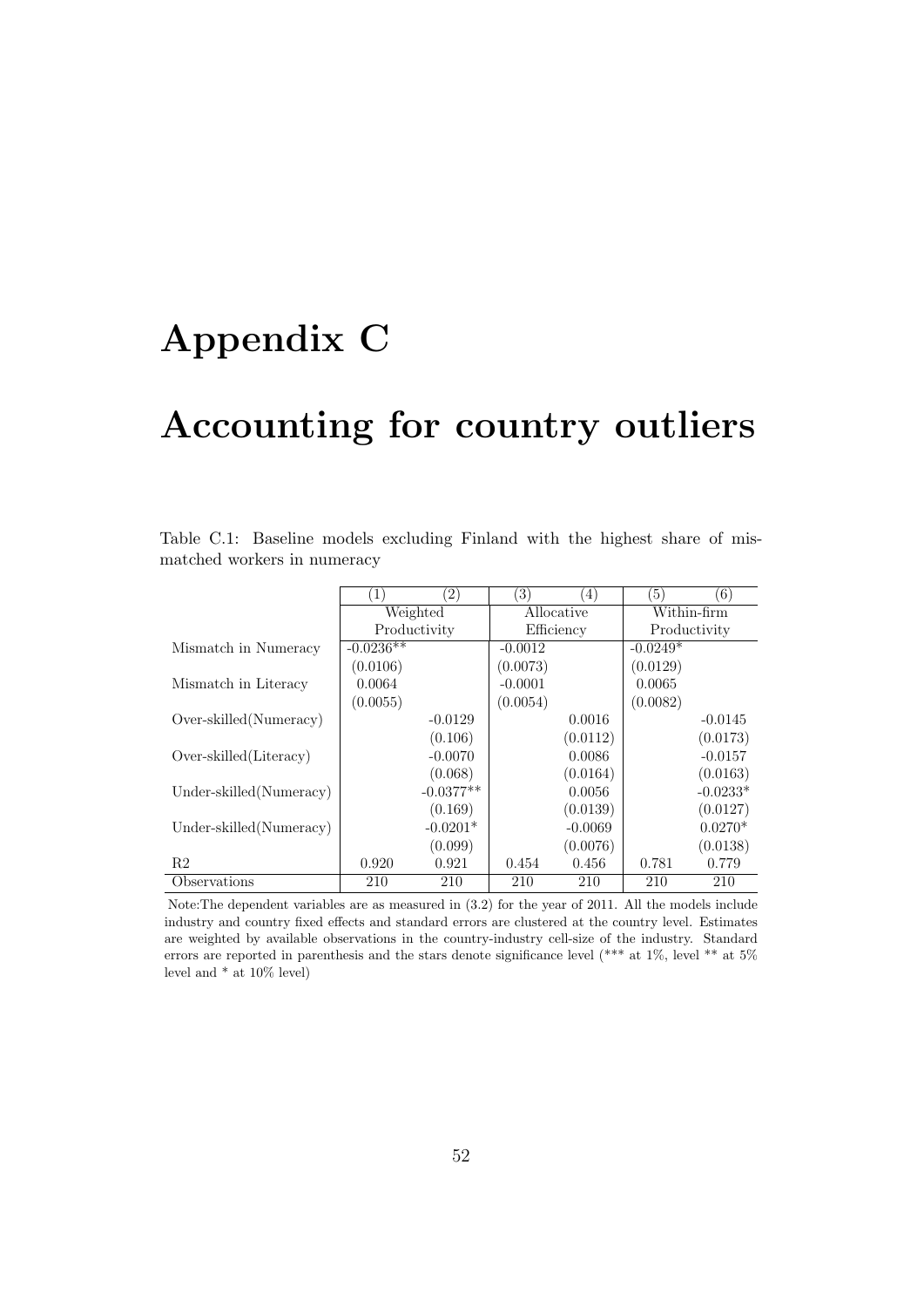<span id="page-60-0"></span>

|                          | 1          | $\left 2\right\rangle$ | 3)        | $\left( 4\right)$ | 5)           | (6)         |  |
|--------------------------|------------|------------------------|-----------|-------------------|--------------|-------------|--|
|                          | Weighted   |                        |           | Allocative        | Within-firm  |             |  |
|                          |            | Productivity           |           | Efficiency        | Productivity |             |  |
| Mismatch in Numeracy     | $-0.0242*$ |                        | $-0.0030$ |                   | $-0.0273*$   |             |  |
|                          | (0.0117)   |                        | (0.0081)  |                   | (0.0147)     |             |  |
| Mismatch in Literacy     | 0.0076     |                        | $-0.0010$ |                   | 0.0086       |             |  |
|                          | (0.0061)   |                        | (0.0057)  |                   | (0.0088)     |             |  |
| Over-skilled (Numeracy)  |            | $-0.0098$              |           | 0.0041            |              | $-0.0139$   |  |
|                          |            | (0.103)                |           | (0.0116)          |              | (0.0173)    |  |
| Over-skilled (Literacy)  |            | $-0.0096$              |           | 0.0084            |              | $-0.0180$   |  |
|                          |            | (0.0073)               |           | (0.0166)          |              | (0.0163)    |  |
| Under-skilled (Numeracy) |            | $-0.0461**$            |           | 0.0086            |              | $-0.0385**$ |  |
|                          |            | (0.182)                |           | (0.0167)          |              | (0.0127)    |  |
| Under-skilled (Numeracy) |            | $-0.0284**$            |           | $-0.0092$         |              | $0.0376**$  |  |
|                          |            | (0.099)                |           | (0.0097)          |              | (0.0138)    |  |
| R2                       | 0.907      | 0.910                  | 0.454     | 0.456             | 0.733        | 0.738       |  |
| Observations             | <b>200</b> | <b>200</b>             | 200       | <b>200</b>        | <b>200</b>   | 210         |  |

Table C.2: Basic models excluding Finland and Russia with the highest share of mismatched workers in literacy

Note:The dependent variables are as measured in [\(3.2\)](#page-31-0) for the year of 2011. All the models include industry and country fixed effects and standard errors are clustered at the country level. Estimates are weighted by available observations in the country-industry cell-size of the industry. Standard errors are reported in parenthesis and the stars denote significance level (\*\*\* at 1%, level \*\* at 5% level and  $*$  at 10% level)

|  |  | Table C.3: Baseline models using 1.2 SD |  |  |  |  |
|--|--|-----------------------------------------|--|--|--|--|
|--|--|-----------------------------------------|--|--|--|--|

<span id="page-60-1"></span>

|                      | Weighted        |           | Allocative |           | Within-firm  |           |
|----------------------|-----------------|-----------|------------|-----------|--------------|-----------|
|                      | Productivity    |           | Efficiency |           | Productivity |           |
|                      | $-0.0109$       |           | 0.0401     |           | $-0.0311$    |           |
| Mismatch in Numeracy | (0.0157)        |           | (0.0263)   |           | (0.0400)     |           |
|                      | 0.0191          |           | $-0.0387*$ |           | $0.0378*$    |           |
| Mismatch in Literacy | (0.0130)        |           | (0.0203)   |           | (0.0107)     |           |
| Over-skilled in      |                 | $-0.0106$ |            | 0.0347    |              | $-0.0454$ |
| Numeracy             | (0.0170)        |           |            | (0.0210)  |              | (0.0342)  |
| Over-skilled in      |                 | 0.0053    |            | $-0.0111$ |              | 0.0164    |
| Literacy             | (0.0185)        |           |            | (0.0102)  |              | (0.0206)  |
| Under-skilled        |                 | $-0.0201$ |            | 0.0614    |              | $-0.0816$ |
| Numeracy             | (0.0193)        |           |            | (0.0488)  |              | (0.0246)  |
| Under-skilled in     |                 | 0.0342    |            | $-0.0713$ |              | 0.0105    |
| Literacy             | (0.0170)        |           |            | (0.0543)  |              | (0.0066)  |
| R <sub>2</sub>       | 0.908<br>0.0911 |           | 0.530      | 0.0546    | 0.792        | 0.805     |
| Observations         | 220<br>220      |           | 220        | 220       | 220          | 220       |

Note:The dependent variables are as measured in [\(3.2\)](#page-31-0) for the year of 2011. All the models include industry and country fixed effects and standard errors are clustered at the country level. Estimates are weighted by available observations in the country-industry cell-size of the industry. Standard errors are reported in parenthesis and the stars denote significance level (\*\*\* at 1%, level  $**$  at 5% level and  $*$  at 10% level)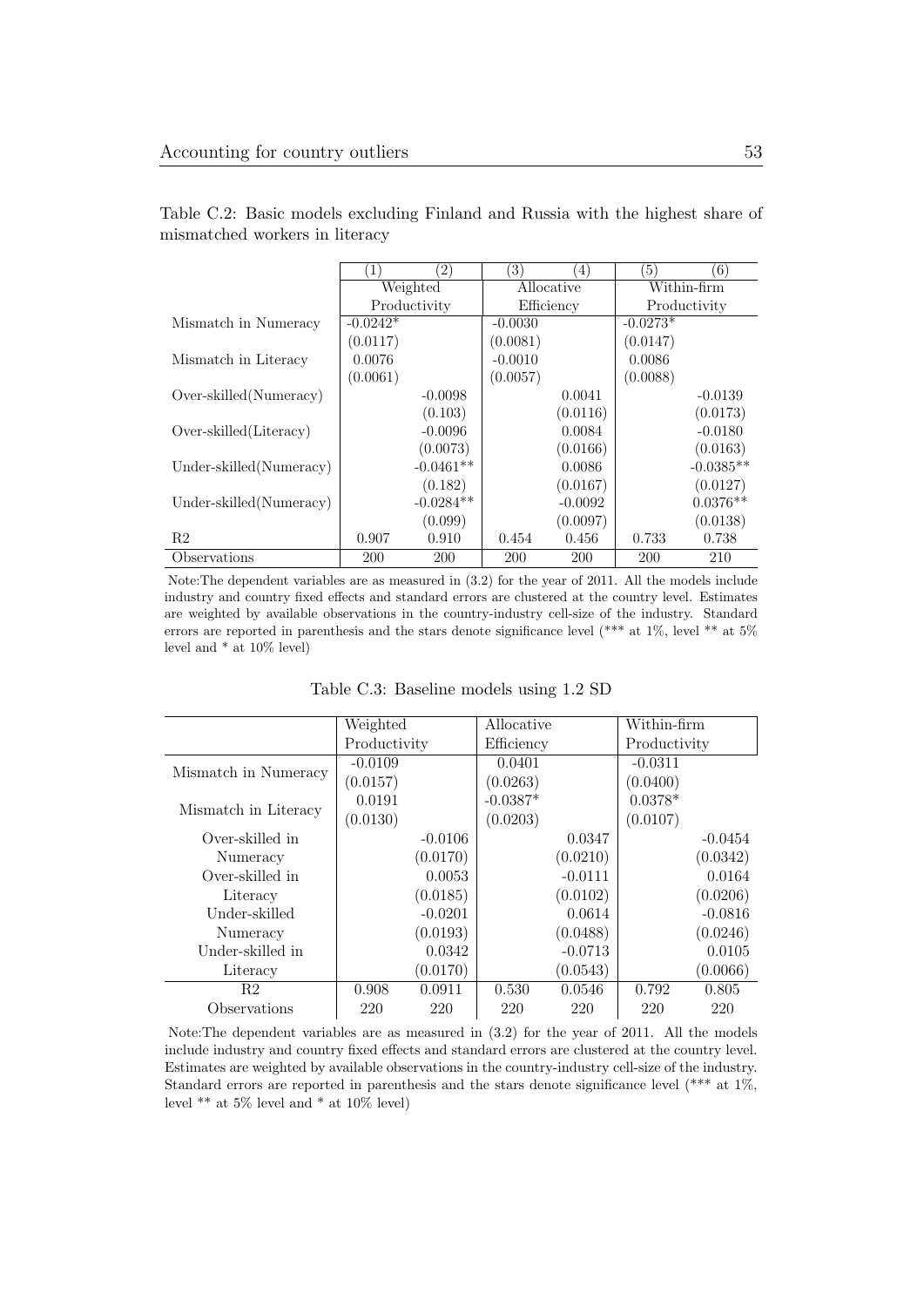<span id="page-61-0"></span>Weighted Productivity Allocative Efficiency Within-firm Productivity Well-matched Numeracy  $0.0377**$ (0.0169) 0.0129 (0.0106) -0.0056 (0.0139) -0.0016 (0.0112)  $0.0433*$ (0.0400) 0.0145 (0.0173) Well-matched Literacy  $-0.0201*$ (0.0099) 0.0070 (0.0068) 0.0069 (0.0076) -0.0086 (0.0164)  $-0.0271*$ (0.0138) 0.0157 (0.0163) Over-skilled in Numeracy 0.0248 (0.0213) -0.0040 (0.0169) 0.0288 (0.0266) Over-skilled in Literacy -0.0272\* (0.0137) 0.0156 (0.0218) -0.0428 (0.0250) Under-skilled Numeracy -0.0248 (0.0213) 0.0040 (0.0169) -0.0288 (0.0266) Under-skilled in Literacy 0.0272\* (0.0137) -0.0156 (0.0218) 0.0428 (0.0250) R2 0.921 0.0921 0.457 0.0457 0.781 0.781 Observations 220 220 220 220 220 220

Table C.4: Baseline models using the share of well-matched

Note:The dependent variables are as measured in [\(3.2\)](#page-31-0) for the year of 2011. All the models include industry and country fixed effects and standard errors are clustered at the country level. Estimates are weighted by available observations in the country-industry cell-size of the industry. Standard errors are reported in parenthesis and the stars denote significance level (\*\*\* at  $1\%$ , level \*\* at  $5\%$  level and \* at  $10\%$  level)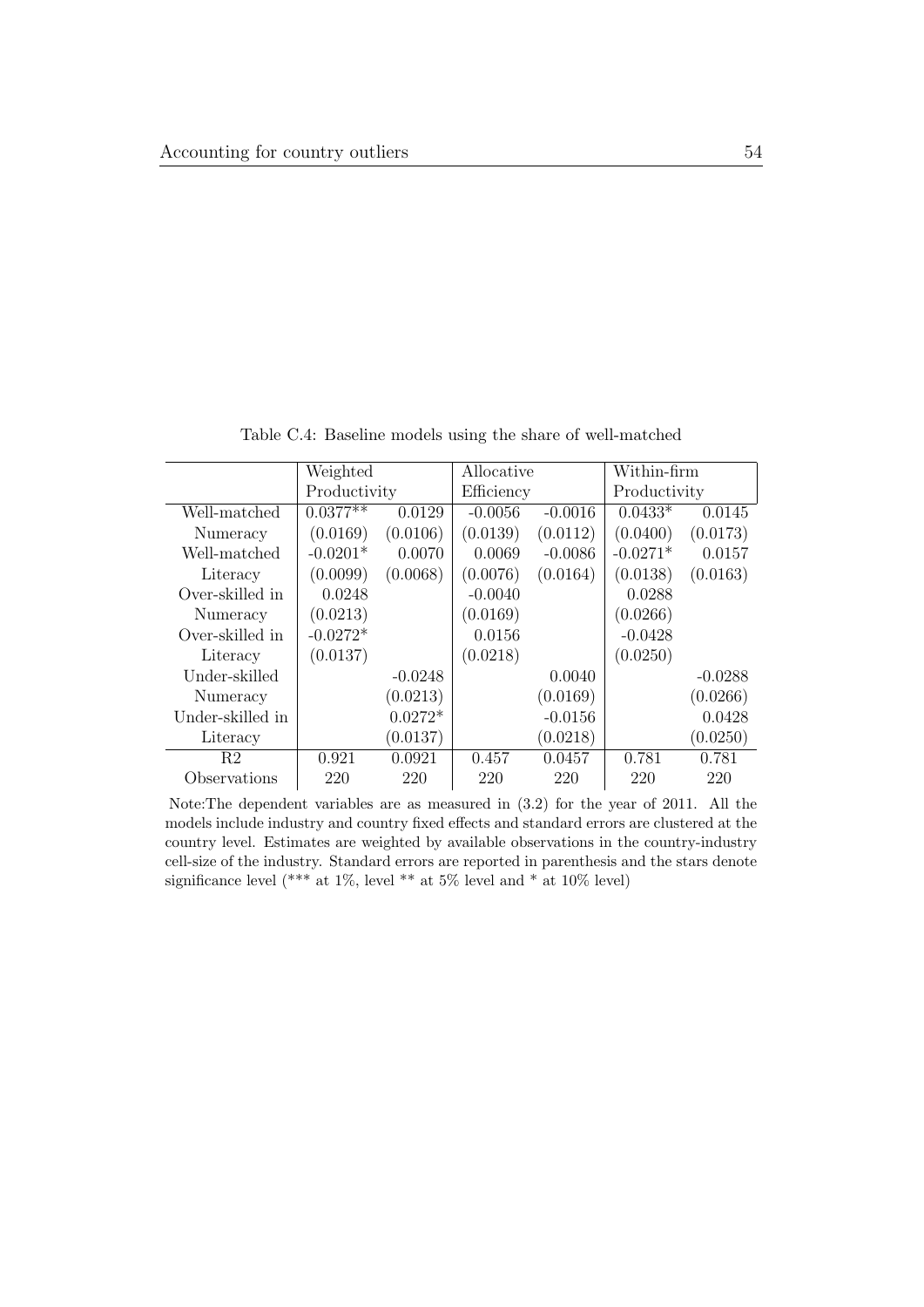## <span id="page-62-0"></span>Appendix D

# Baseline model: including mismatch in problem solving

[Table D.1](#page-63-0) is an extension of the basic models and explores the link between skill mismatch and labor productivity including mismatch in problem solving. The volume and signs of almost all basic coefficients remain intact while skill mismatch in numeracy becomes slightly insignificant for the withinfirm productivity. The correlation between under-skilling in literacy and productivity also becomes insignificant, which might be interpreted as that skill mismatch in problem solving

The significance level remains the same for the weighted average labor productivity with mismatch in numeracy to exhibit a negative and significant influence. This is mainly attributed to the under-skilling in numeracy which sustains its significant and negative relationship with productivity. The economic magnitude of this relationship can be interpreted as a standard deviation increase increase in mismatch in numeracy would result in a decrease in weighted average productivity by approximately 14% [6](#page-62-1) .

<span id="page-62-1"></span><sup>&</sup>lt;sup>6</sup>Calculated as  $\beta$  \* percentage standard deviation of mismatch in numeracy \* 100, which is -0.0252 \* 4.2 \* 100